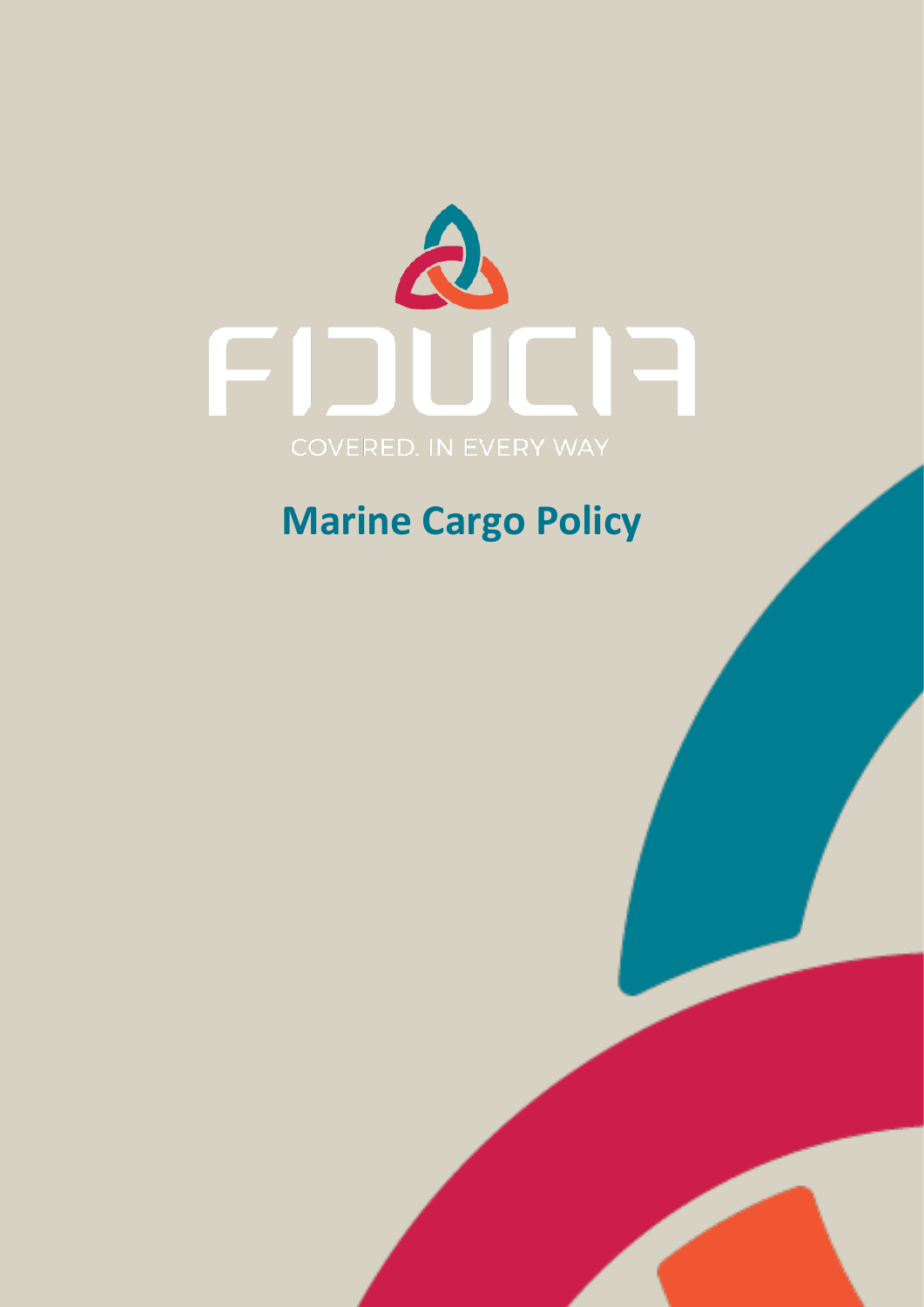

| Date of Issue                        | 03 November 2020.                                                                                                                                                                                                                                                                                                                                                                                                                                                                                                                                                                                                                                                                                                                                                                                                                                       |                                        |
|--------------------------------------|---------------------------------------------------------------------------------------------------------------------------------------------------------------------------------------------------------------------------------------------------------------------------------------------------------------------------------------------------------------------------------------------------------------------------------------------------------------------------------------------------------------------------------------------------------------------------------------------------------------------------------------------------------------------------------------------------------------------------------------------------------------------------------------------------------------------------------------------------------|----------------------------------------|
| <b>Reason for Issue</b>              | MTA 2 - 02.11.20- Removal of Packing from Process Clause & Delete Need for XOL to be Insured                                                                                                                                                                                                                                                                                                                                                                                                                                                                                                                                                                                                                                                                                                                                                            |                                        |
| <b>Policy Number</b>                 | FIDCAR-0048/2020.                                                                                                                                                                                                                                                                                                                                                                                                                                                                                                                                                                                                                                                                                                                                                                                                                                       |                                        |
| Assured                              | Connoisseur International Fine Art Limited and/or Sotheby's as agents and/or for whom they have instructions<br>to insure                                                                                                                                                                                                                                                                                                                                                                                                                                                                                                                                                                                                                                                                                                                               |                                        |
| <b>Broker</b>                        | Jelf Insurance Brokers Limited.                                                                                                                                                                                                                                                                                                                                                                                                                                                                                                                                                                                                                                                                                                                                                                                                                         |                                        |
| Period of Insurance                  | 01 February 2020 to 31 January 2021 both dates inclusive.                                                                                                                                                                                                                                                                                                                                                                                                                                                                                                                                                                                                                                                                                                                                                                                               |                                        |
| Premium                              | Premium payable monthly in arrears based on declarations received                                                                                                                                                                                                                                                                                                                                                                                                                                                                                                                                                                                                                                                                                                                                                                                       |                                        |
| Premium type                         | Monthly in arrears based on declarations received.                                                                                                                                                                                                                                                                                                                                                                                                                                                                                                                                                                                                                                                                                                                                                                                                      |                                        |
| UK IPT                               | As Applicable                                                                                                                                                                                                                                                                                                                                                                                                                                                                                                                                                                                                                                                                                                                                                                                                                                           |                                        |
| <b>Insured Goods</b>                 | All goods and/or merchandise of every description incidental to the Insured's business and/or for which they are<br>responsible including but not limited to paintings, drawings, prints, tapestries, books, manuscripts, carpets, rugs,<br>glass, marble, porcelain, pottery and other fragile items, furniture, bronzes, stoneware, woodware and other<br>non-fragile items, jewellery and watches and/or accessories and/or the like.<br>Including goods held in trust or on commission or for which the Insured have received instructions to insure.<br>Including increased value by way of duties, taxes and expenses incurred in respect thereof. Including Buyers<br>and/or Sellers Interest Insurance including similar goods pertaining to Your normal business activities all suitably<br>packed to withstand the normal rigours of transit. |                                        |
| <b>Insured Conveyance</b>            | Approved Power Vessel (as per Institute Classification Clause within the Policy) and/or<br>Conveyance for Air and/or Rail and/or Road.                                                                                                                                                                                                                                                                                                                                                                                                                                                                                                                                                                                                                                                                                                                  |                                        |
| Conveyance Limit of<br>Indemnity     | Any one Vessel, Aircraft or Rail Conveyance<br>Any one Article<br>Any one Location at Unit 4, Heathrow International Trading<br>Estate, Green Lane, Hounslow, Middlesex, TW4 6HB                                                                                                                                                                                                                                                                                                                                                                                                                                                                                                                                                                                                                                                                        | £5,000,000<br>£3,000,000<br>£7,500,000 |
| <b>Basis of Valuation</b><br>Amended | Hammer price plus auctioneers buyers premium, insurance and freight or value as declared plus insurance and<br>freight<br>In addition to the declared value to the shipper this policy will also provide cover following an insured loss for<br>freight, duty and claims for VAT which are made by HMC&E.<br>This replaces the Basis of Valuation stated elsewhere in the Policy                                                                                                                                                                                                                                                                                                                                                                                                                                                                        |                                        |
| <b>Excess</b>                        | Subject to an excess of Nil unless otherwise stated as below.                                                                                                                                                                                                                                                                                                                                                                                                                                                                                                                                                                                                                                                                                                                                                                                           |                                        |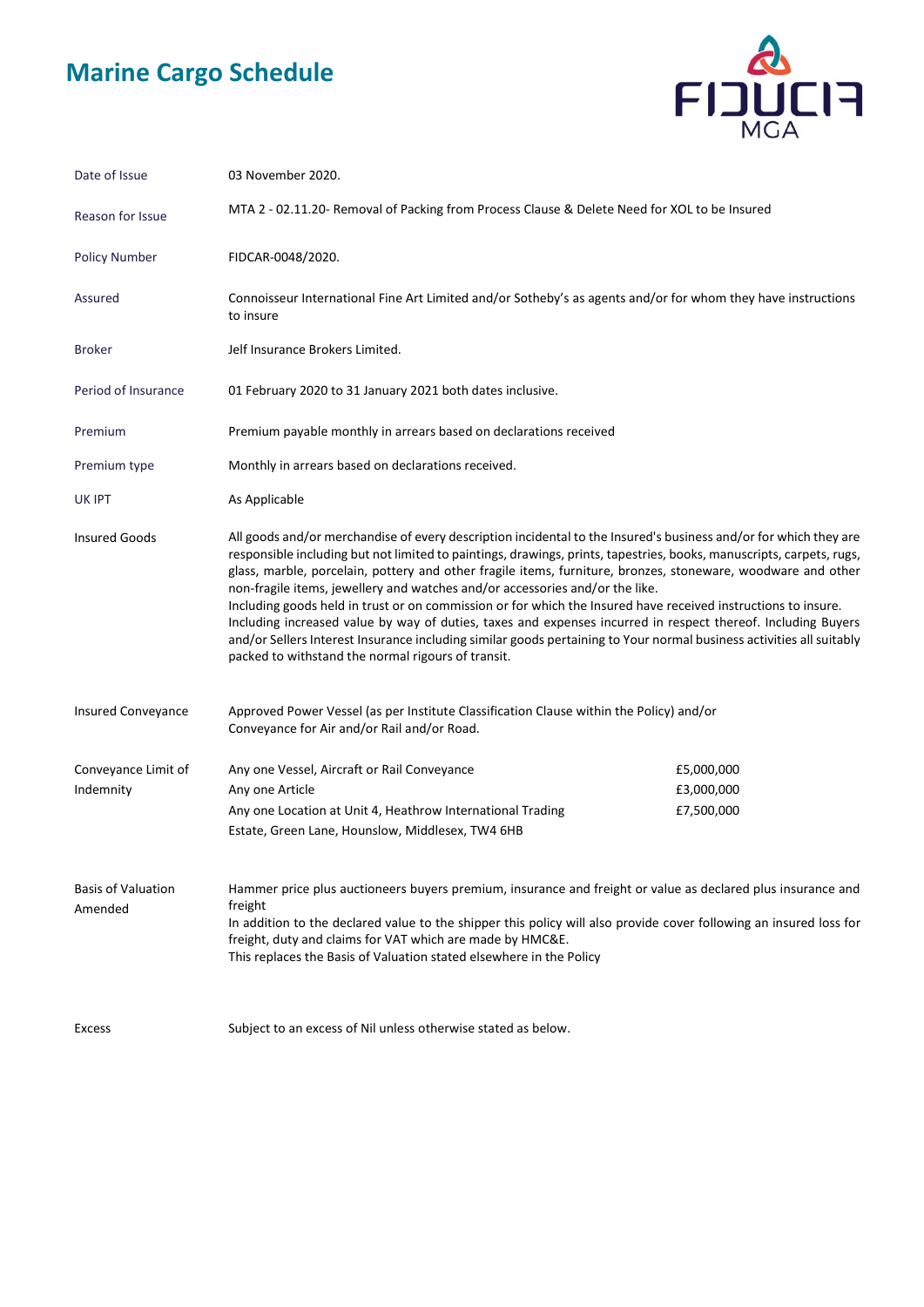| Voyages                                | From Ports and/or Places in the World to Ports and/or Places in the World                                                                                                                                                                                                                                                                                                                                                               |                                                                                                                              |                          |         |
|----------------------------------------|-----------------------------------------------------------------------------------------------------------------------------------------------------------------------------------------------------------------------------------------------------------------------------------------------------------------------------------------------------------------------------------------------------------------------------------------|------------------------------------------------------------------------------------------------------------------------------|--------------------------|---------|
|                                        | Including internal transits with the UK and including unpacking and hanging of pictures                                                                                                                                                                                                                                                                                                                                                 |                                                                                                                              |                          |         |
|                                        | Cover to attach at and from the time the Insured Goods become at Your risk or You assume interest and<br>continues until final destination or Your interest ceases.                                                                                                                                                                                                                                                                     |                                                                                                                              |                          |         |
|                                        | Including all transits within or between and storage or warehouse location                                                                                                                                                                                                                                                                                                                                                              |                                                                                                                              |                          |         |
|                                        | Including in store whether or not in the course of transit.                                                                                                                                                                                                                                                                                                                                                                             |                                                                                                                              |                          |         |
|                                        | Including the risks of loading prior to dispatch and unloading after arrival at final destination                                                                                                                                                                                                                                                                                                                                       |                                                                                                                              |                          |         |
|                                        | Including goods sold FOB, C&F and similar Incoterms. Excluding transhipments unless customary. Excluding on<br>deck shipments unless containerised and conveyed by purpose built container vessels.                                                                                                                                                                                                                                     |                                                                                                                              |                          |         |
|                                        | Excluding shipments to or from countries which have legislation requiring insurance of imports or exports to be<br>arranged within that country. Excluding shipments which are sanctioned by United Nations resolutions or any<br>trade or economic sanctions, laws or regulations of the European Union, United Kingdom or United States of<br>America.                                                                                |                                                                                                                              |                          |         |
| <b>Excluded Countries</b>              | This Policy and any description of 'World' does not include any shipments to, from, within or between the<br>following: Afghanistan, Burundi, Democratic Republic of Congo (DRC), Cameroon, Central African Republic,<br>Chad, Eritrea, Guinea, Iran, Iraq, Lebanon, Libya, Mali, Niger, North Korea, Sierra Leone, Somalia, Sudan, South<br>Sudan, Syria, Yemen, Zimbabwe.                                                             |                                                                                                                              |                          |         |
|                                        | Exhibition Extension Optional extension 4.1 is not applicable.                                                                                                                                                                                                                                                                                                                                                                          |                                                                                                                              |                          |         |
| <b>Storage Extension</b>               | Optional extension 4.2 is applicable, as per Policy wording;<br>storage locations and limits as follows:                                                                                                                                                                                                                                                                                                                                |                                                                                                                              |                          |         |
|                                        | Location                                                                                                                                                                                                                                                                                                                                                                                                                                |                                                                                                                              | Limit of                 | Excess: |
|                                        | Unit 4, Heathrow International Trading Estate, Green Lane,<br>1<br>Hounslow, Middlesex, TW4 6HB                                                                                                                                                                                                                                                                                                                                         |                                                                                                                              | Indemnity:<br>£7,500,000 | £ NIL   |
| Storage - Employee<br>Fidelity         | Optional extension 4.3 is not applicable.                                                                                                                                                                                                                                                                                                                                                                                               |                                                                                                                              |                          |         |
| <b>Institute Clauses</b><br>Applicable | Institute Cargo Clauses (A)<br>Institute Cargo Clauses (Air)<br>Institute Classification Clause<br>Institute War Clauses (Cargo)<br>Institute War Clauses (sendings by post)<br>Institute War Clauses (Air Cargo)<br>Institute Strikes Clauses (Cargo)<br>Institute Strikes Clauses (Air Cargo)<br>Institute Replacement Clause<br>Institute Radioactive Contamination, Chemical,<br>Biological, Bio-Chemical & electromagnetic weapons | CL382 1.1.09<br>CL387 1.1.09<br>CL354 1.1.01<br>CL385 1.1.09<br>CL390 1.3.09<br>CL388 1.1.09<br>CL386 1.1.09<br>CL389 1.1.09 | CL372 1.12.08            |         |
|                                        | <b>Exclusion Clause</b><br>Institute Cyber Attack Exclusion Clause                                                                                                                                                                                                                                                                                                                                                                      | CL370 10.11.03<br>CL380 10.11.03                                                                                             |                          |         |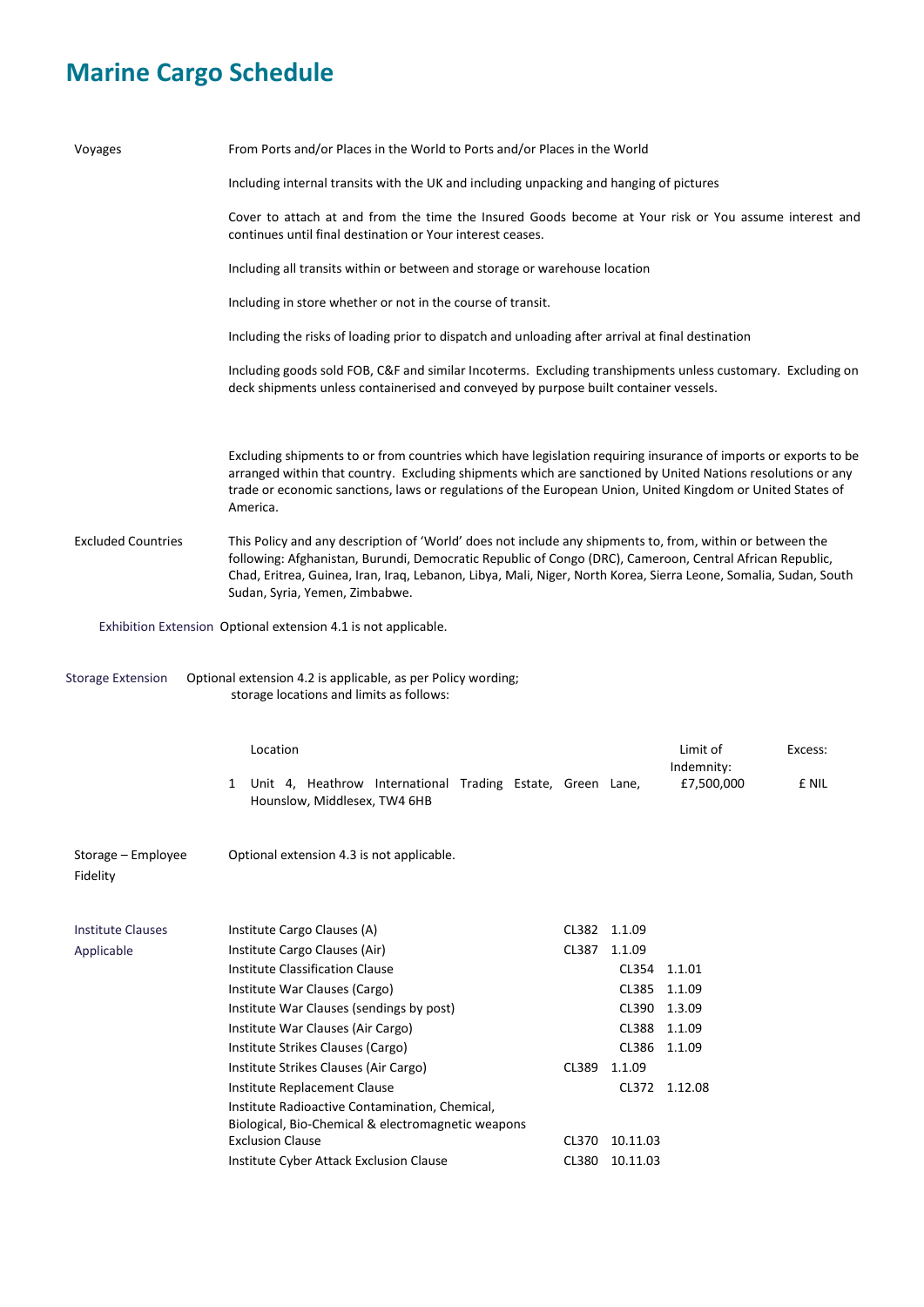| <b>First Loss Basis</b>                                                    | This Policy is noted as a primary layer in respect of Optional Cover Extension 2. Storage. We agree not to<br>penalise You for underinsurance of storage.                                                                                                                                                                                                                                                                                                                                          |
|----------------------------------------------------------------------------|----------------------------------------------------------------------------------------------------------------------------------------------------------------------------------------------------------------------------------------------------------------------------------------------------------------------------------------------------------------------------------------------------------------------------------------------------------------------------------------------------|
| Pairs and Sets Clause                                                      | It is noted and agreed that Section 6. General Condition 15. Pairs and Sets Clause is replaced with the following                                                                                                                                                                                                                                                                                                                                                                                  |
|                                                                            | Where any insured item consists of articles in a pair or set this policy will pay the value of the pair or set without<br>any deduction being made for the undamaged or lost item.                                                                                                                                                                                                                                                                                                                 |
| Glass Exclusion in<br>respect of paintings,<br>pictures and<br>photographs | This policy excludes breakage of glass but not damage to the painting, picture or photograph caused by the<br>breakage of glass                                                                                                                                                                                                                                                                                                                                                                    |
| <b>Depreciation Clause</b>                                                 | It is noted and agreed that if depreciation in value of an insured item following repair as established by an<br>independent valuer is more than 50% then the item will be considered a constructive total loss.                                                                                                                                                                                                                                                                                   |
|                                                                            | Following payment of a constructive total loss the item subject to a claim will become the property of<br>Underwriters to dispose of as they deem necessary                                                                                                                                                                                                                                                                                                                                        |
|                                                                            | (1) Should the insured become aware that the consignee has failed to take up goods or documents of title or<br>has not effected their own insurance and/or advised their insurers as required by terms dictated under letter<br>of credit terms, they are to advise Underwriters hereunder promptly, then this insurance is converted to a<br>primary one subject to contract terms and conditions on behalf of the insured and shall remain in force until<br>such time as the goods are either:- |
|                                                                            | (a) finally taken up, or<br>(b) otherwise disposed of including reshipment if required. In the event of goods not being taken up full<br>cover rates to apply                                                                                                                                                                                                                                                                                                                                      |
|                                                                            | (2) Excluding claims hereon by reason of government action and/or regulations preventing transfer of currency<br>except by reason of physical loss or damage by a peril insured against                                                                                                                                                                                                                                                                                                            |
| Difference in Conditions                                                   | It is hereby declared and agreed that this Policy provides cover for any difference in conditions between this<br>Policy and the policy issued by Northern Marine Underwriters under policy number STP101730858                                                                                                                                                                                                                                                                                    |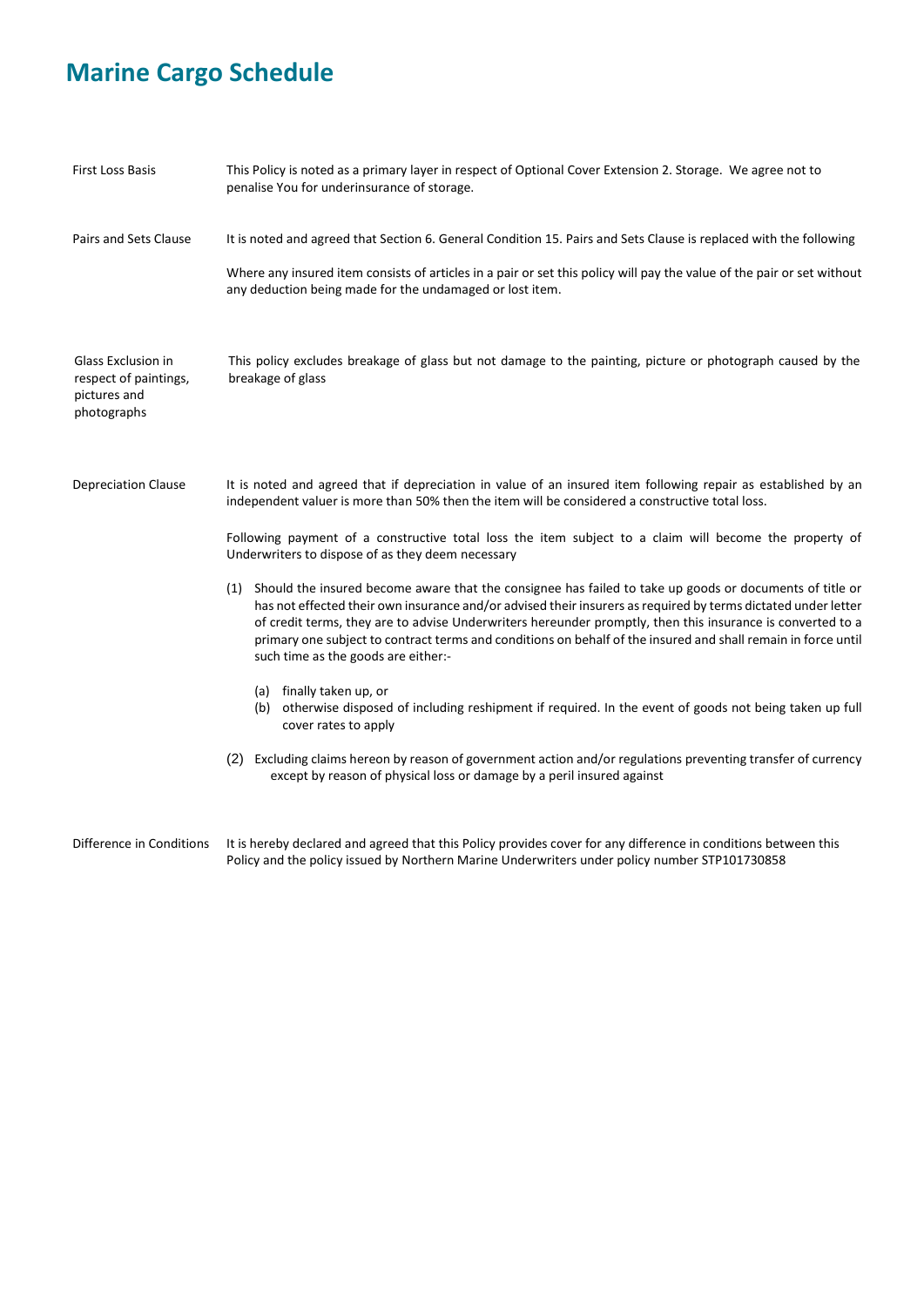Survey Compliance If this Policy has been incepted or renewed subject to completion of a survey(s) in respect of a storage location(s) covered under this Policy as specified by Us the cover provided will be as per the terms, conditions and exclusions set out in the quotation or renewal terms.

> When completed should the survey(s) show that any part of the risk is not, in Our opinion, satisfactory then We reserve the right to either:

- a. amend the premium and/or terms and conditions of this Policy;or
- b. suspend or cancel this Policy
	- i. from inception or renewal date of this Policy
	- ii. from any other date advised by Us

Should any risk improvements be required as a result of Our findings at the survey(s) then You will be required to complete such risk improvements within the time scales specified in the risk improvement report. In the event that You either fail to complete the risk improvements within the time specified or You choose not to comply with them We reserve the right to either

- a) continue to provide cover under this Policy but subject to any amendment to the premium and/or terms and/or conditions We may require; or
- b) suspend or cancel this Policy
	- i) from inception or renewal date
	- ii) from the date at which the risk improvements should have been completed
	- iii) from any other date advised by Us

If We elect to amend the premium and/or terms and/or conditions then We will allow You 14 days to either accept or reject the amendment.

Should You decide to reject Our amended premium and/or terms and/or conditions then provided no claim has been made or any loss or incident has occurred which may give rise to a claim in the current Period of Insurance We will allow a pro rata return of the premium for the unexpired period, less an administration charge of £750.00 Should this condition conflict with the Cancellation condition or any other condition contained in this Policy then this condition shall prevail.

Appendices attaching to this Policy Appendix 1 Appendix 2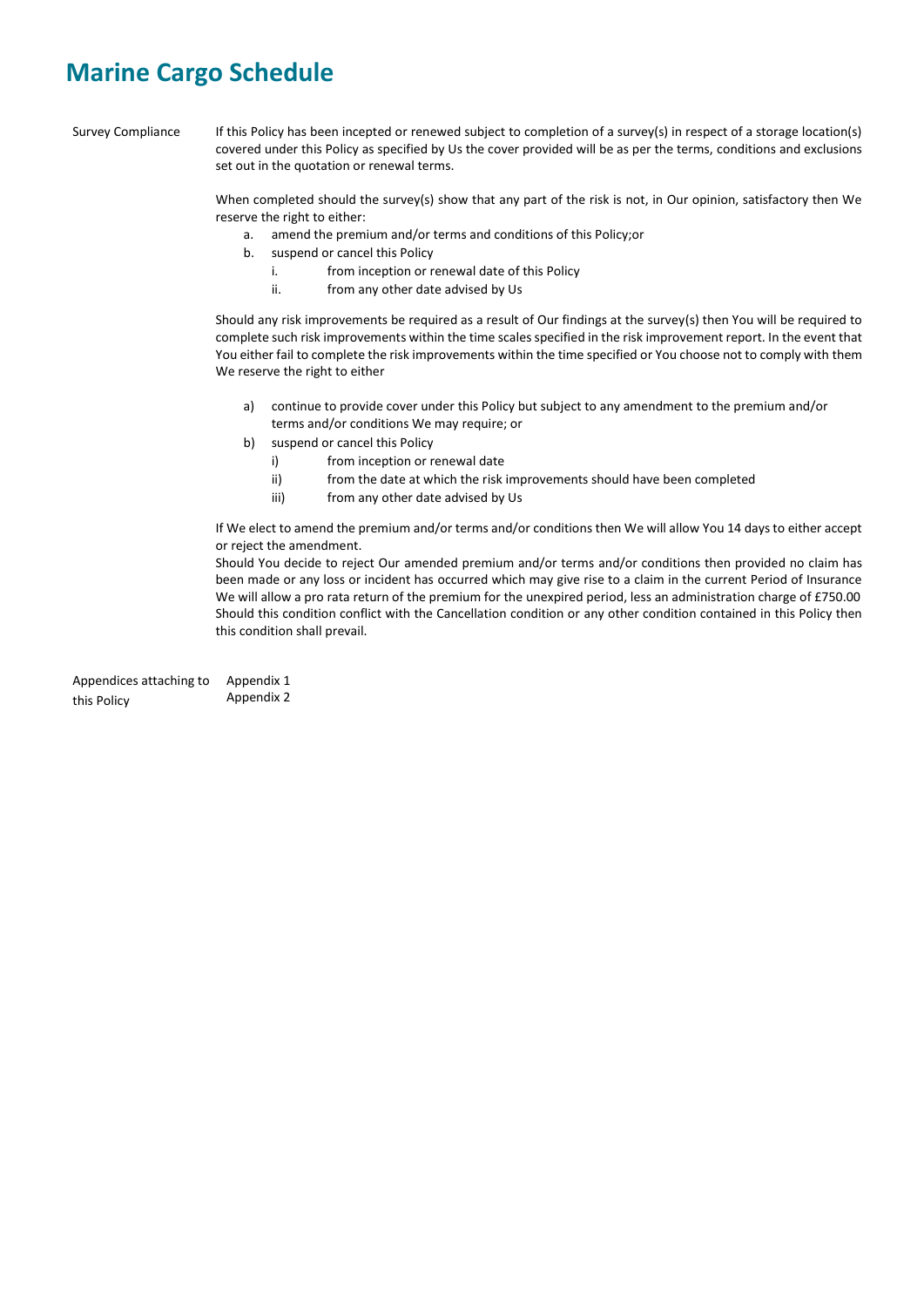#### Claims Contact and

process

#### At the time of delivery

On their arrival at Your premises the Insured Goods should be externally examined for any signs of Damage or shortage. If Damage or shortage is noted or even if it is only suspected, a clean receipt should not be given. If You are not satisfied that the condition of the consignment is sound You have no obligation to provide the haulier with a clean receipt. Instead, clause the delivery receipt with a comment that the Insured Goods were received Damaged or short.

Establishing the extent of loss

Next, examine the Insured Goods more thoroughly to determine more accurately the extent of any Damage or shortage. Damaged Insured Goods should be put to one side pending Our decision on whether a survey will be required.

#### Holding carriers responsible

One of the benefits of cargo insurance is to relieve You of the necessity to try and finalise claims from the third party responsible for the loss or Damage. Following payment of a claim, We retain the rights, under subrogation, to pursue the claim ourselves against the third party. To ensure We are able to do so, this Policy stipulates that You should take all steps to ensure that the rights of recovery against third parties are fully exercised and protected.

In terms of cargo insurance, the third party will normally be the carrier of the Insured Goods, e.g. the shipping line or freight forwarder, if they are transported by sea. It may be necessary to make a claim on all carriers in the transit chain.

For Us to be able to recover from the carrier after payment of the claim, the carrier must be held responsible for the loss or Damage, in writing, by You. This must be done within a specific time frame. As a general guideline this is as follows:

| Shipping Line | - Within 3 days from the time of delivery.  |
|---------------|---------------------------------------------|
| Airline       | - Within 14 days from the time of delivery. |
| Road          | - Within 7 days from the time of delivery.  |

However, Our recommendation is that, irrespective of the above time limits, immediate contact is always made with the carrier holding them responsible for any loss or Damage. Failure to do this means that We will not be able to recover from the carrier at a later date and may affect the full payment of Your claim.

| <b>Claim Contact Details</b> | <b>Jelf Claims Collyers</b><br>Unit 5, Maidenbower Business Park<br><b>Balcombe Road</b><br>Crawley<br><b>West Sussex</b><br><b>RH10 7NN</b> |                              |                                                                                                                                                                                                                                                                                                                                                                                                                                                             |
|------------------------------|----------------------------------------------------------------------------------------------------------------------------------------------|------------------------------|-------------------------------------------------------------------------------------------------------------------------------------------------------------------------------------------------------------------------------------------------------------------------------------------------------------------------------------------------------------------------------------------------------------------------------------------------------------|
|                              | <b>Telephone Number:</b><br><b>Facsimile Number:</b>                                                                                         | 01293 880055<br>01293 880060 |                                                                                                                                                                                                                                                                                                                                                                                                                                                             |
|                              | E mail:                                                                                                                                      | jelfclaims@collyers.com      |                                                                                                                                                                                                                                                                                                                                                                                                                                                             |
| When Notifying of a<br>loss  | Please provide the following:                                                                                                                |                              |                                                                                                                                                                                                                                                                                                                                                                                                                                                             |
|                              |                                                                                                                                              | <b>Contact Details -</b>     | Your name, company name & address, Email, Telephone                                                                                                                                                                                                                                                                                                                                                                                                         |
|                              |                                                                                                                                              | Insured Goods Location -     | Full name and address of the location, Full name and contact<br>relevant person(s) at the location site                                                                                                                                                                                                                                                                                                                                                     |
|                              |                                                                                                                                              | Insured Goods Details -      | Description of Insured Goods, description of loss or Damage,<br>estimated value of loss or Damage, have carriers been held<br>liable?                                                                                                                                                                                                                                                                                                                       |
|                              |                                                                                                                                              |                              | $\mathcal{L}(\mathcal{L}(\mathcal{L}(\mathcal{L}(\mathcal{L}(\mathcal{L}(\mathcal{L}(\mathcal{L}(\mathcal{L}(\mathcal{L}(\mathcal{L}(\mathcal{L}(\mathcal{L}(\mathcal{L}(\mathcal{L}(\mathcal{L}(\mathcal{L}(\mathcal{L}(\mathcal{L}(\mathcal{L}(\mathcal{L}(\mathcal{L}(\mathcal{L}(\mathcal{L}(\mathcal{L}(\mathcal{L}(\mathcal{L}(\mathcal{L}(\mathcal{L}(\mathcal{L}(\mathcal{L}(\mathcal{L}(\mathcal{L}(\mathcal{L}(\mathcal{L}(\mathcal{L}(\mathcal{$ |

NOTE: On receipt of Your notification W.K Webster will contact You and advise whether a survey will be necessary together with what further information and documentation is required to process Your claim. If a survey is necessary, We will make arrangements for the same through Our local agent/surveyor.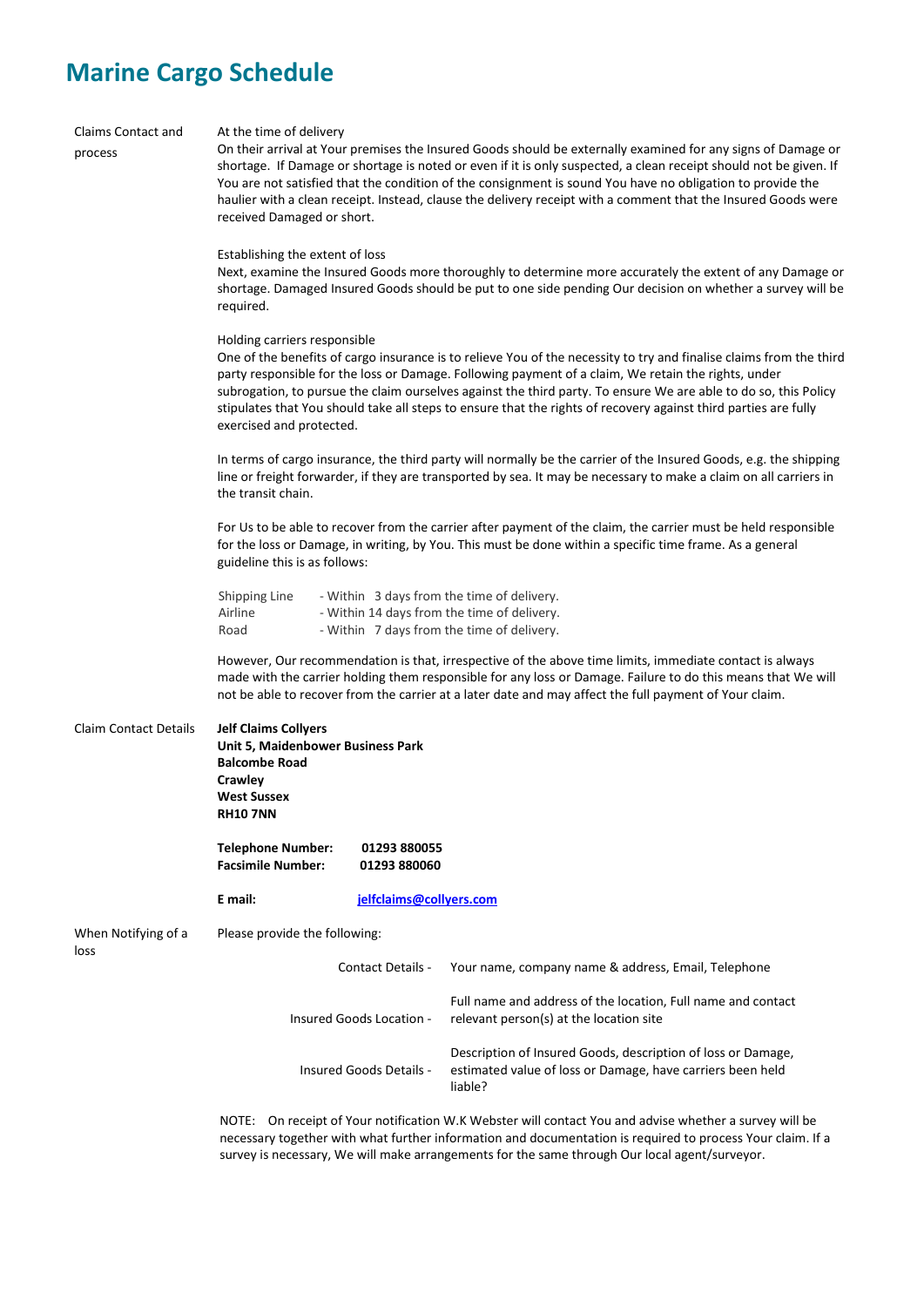#### Documentation to support a claim

To claim under this Policy the following are the basic documents required if they have been issued:

#### Insurance Policy / Certificate

The document issued by Us to evidence that the Insured Goods have been insured. It provides details of the Policy number, voyage, Insured Goods details and insurance conditions. As this document conveys rights to make a claim, We will require the original signed document.

#### Commercial Invoice

The invoice accompanying the consignment, issued by the seller of the Insured Goods. This will be used to establish purchase price of the Insured Goods and to confirm the terms of sale to ensure that an insurable interest does apply.

#### Packing List

Provides a breakdown of the consignment showing the number of units shipped in each package along with their weights.

#### Bill of Lading

Document of title issued by the shipping line to evidence shipment of the consignment. Also provides evidence of the contract of carriage and if possible the original should be provided with the conditions printed on the reverse side. If the entire shipment is lost all original Bills of Lading must be presented.

#### Air Waybill

Same role as the Bill of Lading but issued by the airline.

#### Consignment Note

Issued if the Insured Goods are carried by road. The consignment note can be signed on delivery and claused to show any Damage or shortage in the same way as a road haulier's Delivery Receipt.

#### Delivery Receipts

The document signed by the receiver on delivery by the road haulier. As previously mentioned this should be claused to provide evidence of shortage or Damage to Insured Goods. Depending on the circumstances of the claim We may request other documentation such as:

- Vessels Outturn report
- Container damage report
- Tally sheets
- Written confirmation of non-delivery from carrier
- Police statement (in the event of a theft or malicious damage) etc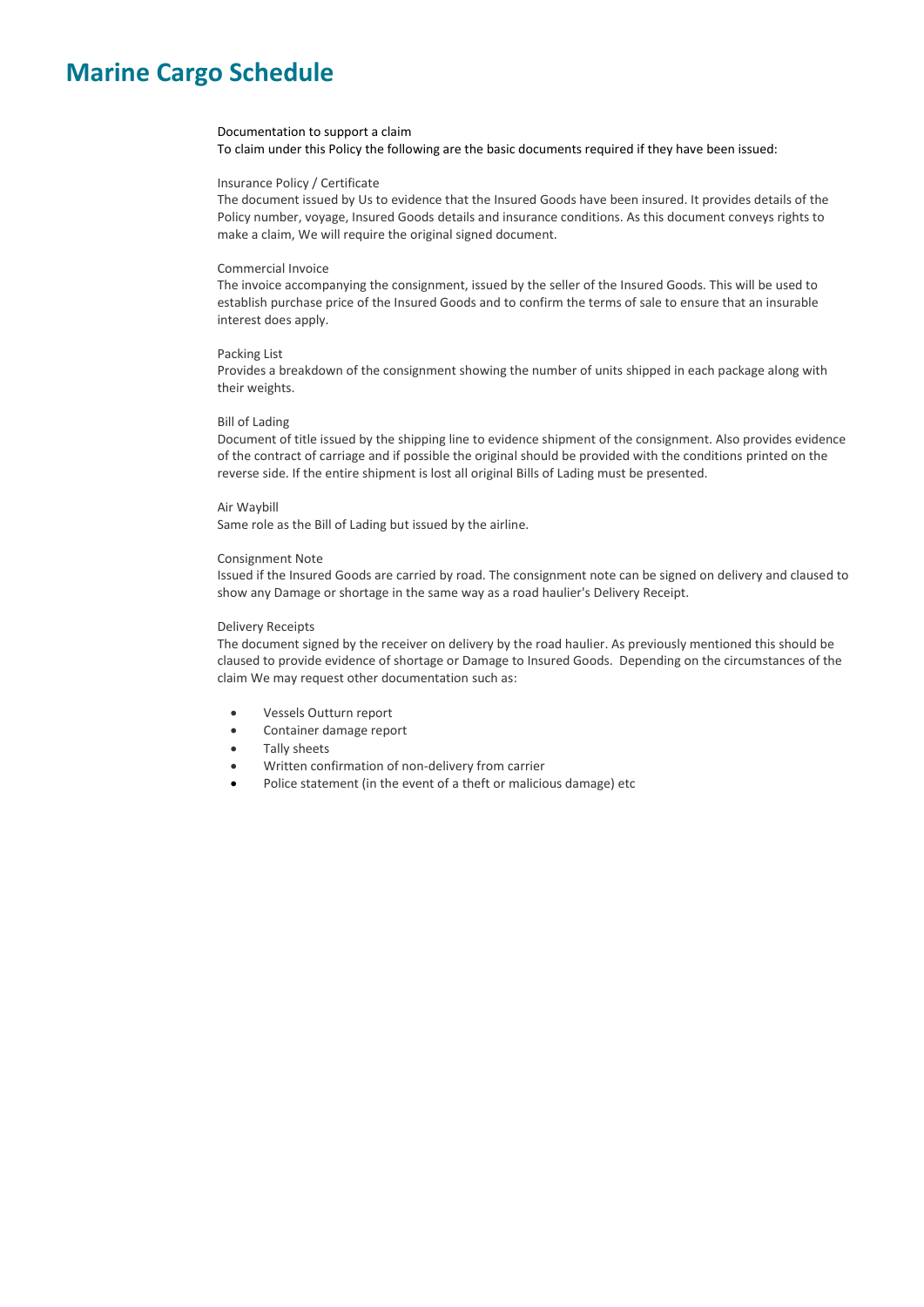### **Marine Cargo Policy**

Welcome to your Fiducia policy

This Policy, including the Schedule and any Endorsements, forms a contract between You and Us.

In return for paying the premium, We will insure You during the Period of Insurance in accordance with the terms and conditions of this Policy, subject to all applicable Limits of Indemnity.

To establish what You are covered for, please consult this Policy, any Endorsement and Your Schedule which shows the relevant Institute Clauses that are also applicable to this Policy.

This Policy including the Schedule and any Endorsements, should be read as if they are one document.

In this Policy:

- 1. any reference to the singular includes the plural and vice versa;
- 2. any reference to legislation includes any amendments, successor legislation and any equivalent legislation in any other jurisdiction;
- 3. headings are used for ease of reference only, and do not affect the interpretation of this Policy.

Law applicable to this contract

Unless agreed otherwise in writing, all disputes in connection with this Policy, including as to its formation and validity, will be subject to the laws of England and Wales.

Please read this Policy and any Schedule and Endorsement carefully. If they do not meet Your needs, please contact The Fiducia MGA Company Ltd or Your broker or insurance intermediary as soon as possible.

About The Fiducia MGA Company Ltd

Fiducia is an approved coverholder, authorised to act as the agent for and on behalf of certain Underwriters under binding authority agreement number B0600A2047487.

Gerry Sheehy, Chief Executive Officer.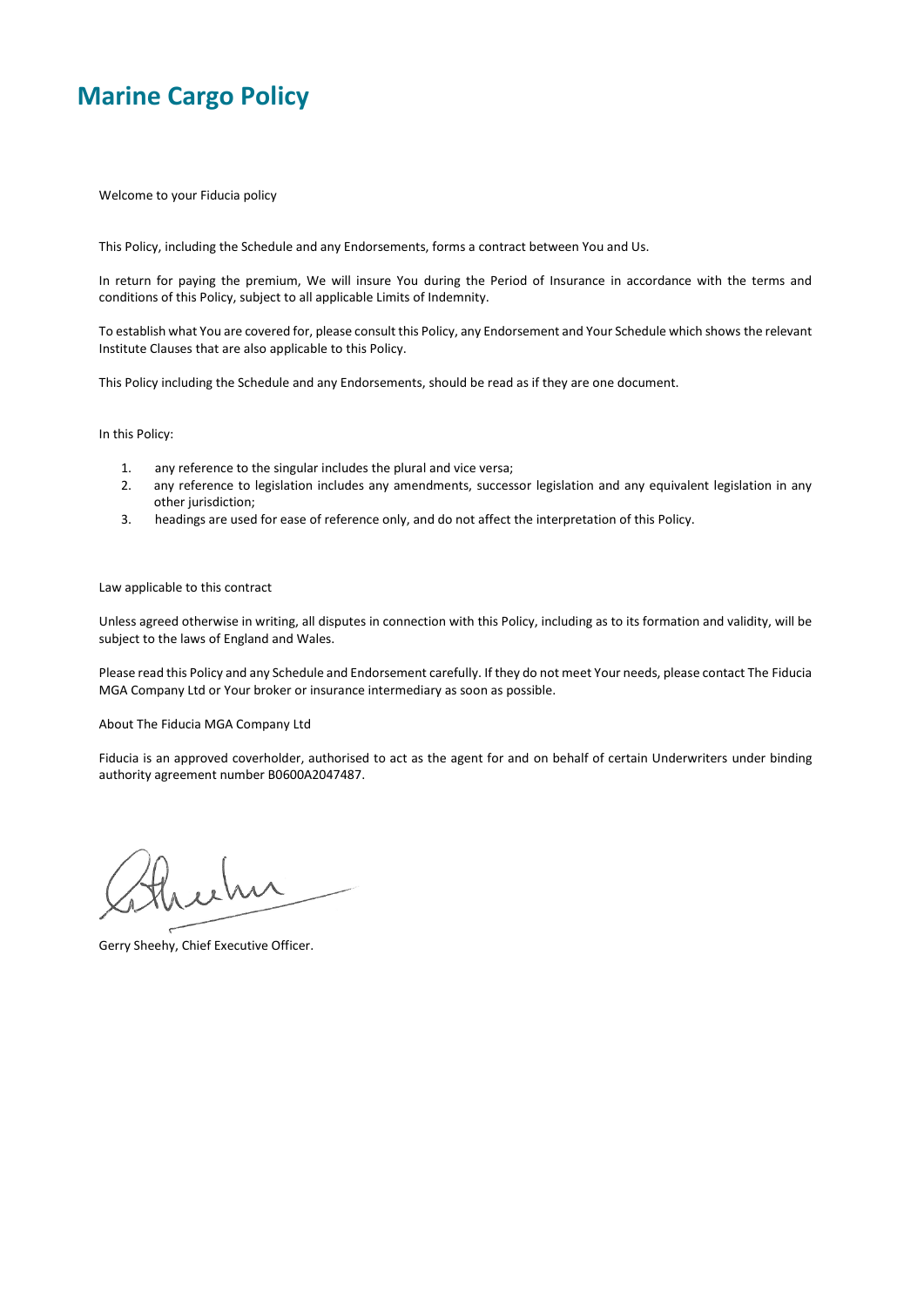# **Policy Contents**

|    | Content                          | Page |
|----|----------------------------------|------|
| 1. | Definitions                      | 10   |
| 2. | Cover                            | 12   |
| 3. | <b>Cover Extensions</b>          | 13   |
| 4. | <b>Optional Cover Extensions</b> | 16   |
| 5. | <b>General Exclusions</b>        | 18   |
| 6. | <b>General Conditions</b>        | 19   |
| 7. | <b>Claims Conditions</b>         | 23   |
| 8. | Complaints                       | 24   |
| 9. | <b>Institute Clauses</b>         | 25   |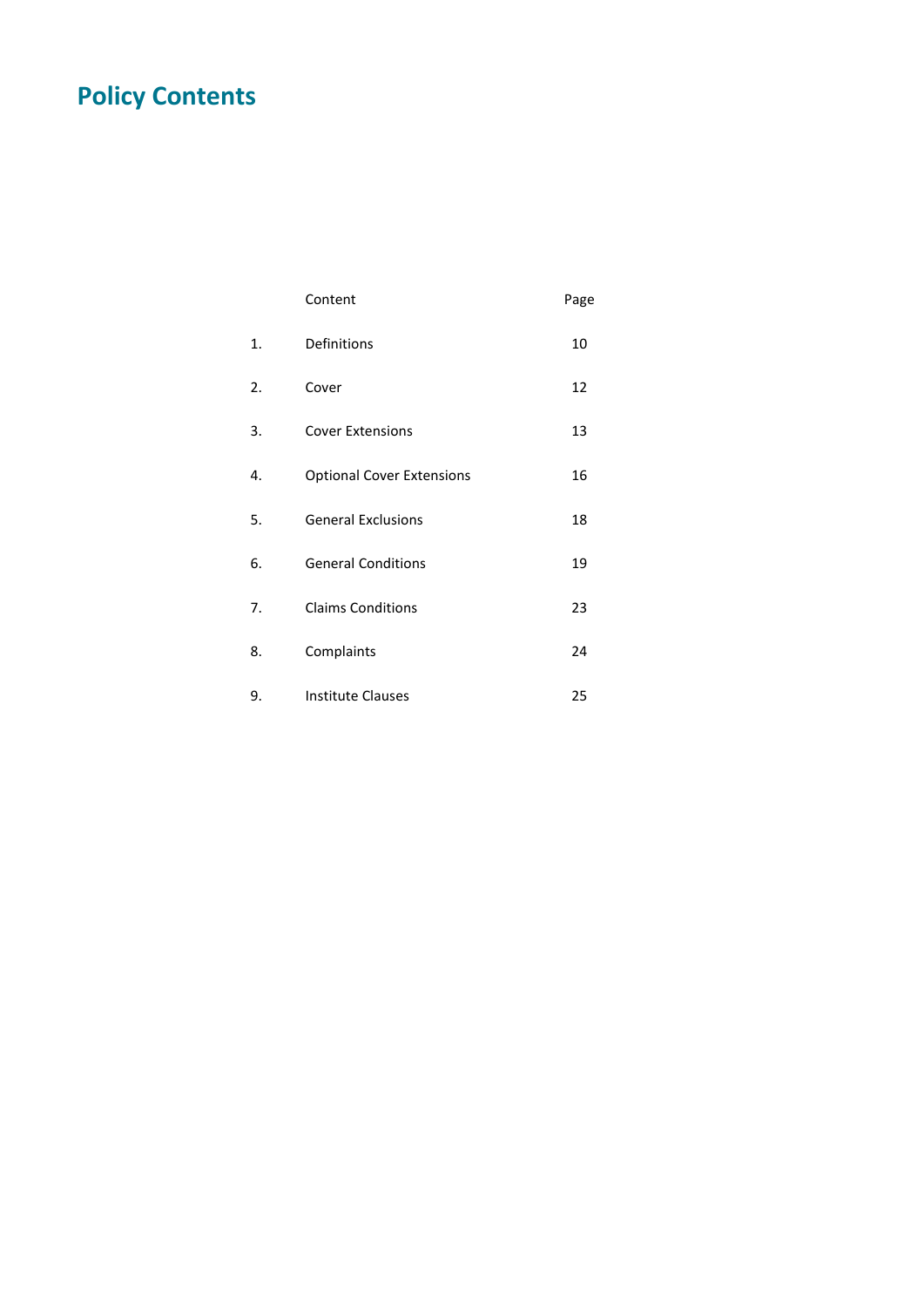### <span id="page-9-0"></span>**1. Definitions**

| Container                         | Any movable unit (including any ISO shipping container, tank container, flat rack or similar) used for the<br>carriage of the Insured Goods.                                                                                                                                                                                                                                     |  |  |
|-----------------------------------|----------------------------------------------------------------------------------------------------------------------------------------------------------------------------------------------------------------------------------------------------------------------------------------------------------------------------------------------------------------------------------|--|--|
| Damage/Damaged                    | Physical loss or damage.                                                                                                                                                                                                                                                                                                                                                         |  |  |
| Endorsement                       | Any written amendment to the terms of this Policy.                                                                                                                                                                                                                                                                                                                               |  |  |
| Event                             | Any one act, incident, occurrence or event, or series of acts, incidents, occurrences or events consequent<br>upon or attributable to the same single originating cause.                                                                                                                                                                                                         |  |  |
| <b>Excess</b>                     | The amount stated in this Policy, the Schedule or any Endorsement, for which You are responsible in<br>respect of each Event and which will be deducted from any payment under this Policy. Where the<br>Schedule shows that We and You have agreed this Policy will be subject to a deductible, all references<br>within this Policy to 'Excess' shall apply to the deductible. |  |  |
| Flood                             | The escape of water from the normal confines of any natural water course, lake reservoir, canal or<br>1.<br>dam; or<br>inundation from the sea, whether from storm or otherwise; or<br>2.<br>3.<br>inundation by rainwater or rainwater induced runoff, other than where the inundation results<br>solely from the ingress of rainwater through or via the roof of a building.   |  |  |
| <b>Geographical Limits</b>        | The countries, regions and or limitations listed under 'Voyages' in the Schedule, but not any Excluded<br>Countries also stated in the Schedule.                                                                                                                                                                                                                                 |  |  |
| <b>Institute Clauses</b>          | The Institute Cargo Clauses, Institute War Clause, Institute Strikes Clauses, Institute Classification Clause<br>and any other Institute Clauses set out in the Schedule under 'Institute Clauses Applicable'.                                                                                                                                                                   |  |  |
| <b>Insured Goods</b>              | The goods stated in the Schedule, including packaging, labels, Travellers' Goods and Tools and returned<br>goods:                                                                                                                                                                                                                                                                |  |  |
|                                   | which are owned by You; or<br>1.<br>2.<br>for which you are responsible, in relation to which You have an insurable interest under the terms<br>of sale, or in relation to which You have been instructed to insure.                                                                                                                                                             |  |  |
|                                   | Returned goods are covered only where the goods are insured under this Policy for the outward journey,<br>cover has been in place continuously and the goods are returned in their original packaging or packing to<br>the same standard.                                                                                                                                        |  |  |
|                                   | Insured Goods only includes machinery, plant and parts thereof when such shipments form part of Your<br>normal day to day business activities and the values of such are included in those advised to, and<br>accepted by, Us prior to inception of each Period of Insurance.                                                                                                    |  |  |
| <b>Insured Transit</b>            | Any shipment of the Insured Goods by those means of transport listed under 'Insured Conveyance' in the<br>Schedule, within the Geographical Limits, commencing during the Period of Insurance.                                                                                                                                                                                   |  |  |
| Limit of Indemnity                | The most We will pay in relation to all claims arising from any one Event, as stated in this Policy.                                                                                                                                                                                                                                                                             |  |  |
| Maintained                        | Property or appliances maintained by a competent contractor in accordance with the relevant British<br>standard requirements or standards enforced within the country where a risk is located.                                                                                                                                                                                   |  |  |
| <b>Ordinary Course of Transit</b> | Whilst Insured Goods are in normal transit, including:                                                                                                                                                                                                                                                                                                                           |  |  |
|                                   | whilst static in ports and distribution hubs;<br>1.<br>2.<br>deviations, delays, re-shipments, transhipments or any other unexpected variations in the voyage,<br>so long as the You do not exercise control over such interruptions of normal transit.                                                                                                                          |  |  |
|                                   | Insured Goods are not in the Ordinary Course of Transit if they are in storage for an unspecified period<br>of time or if they are intended to be stored or are subject to a contract for storage.                                                                                                                                                                               |  |  |
| Period of Insurance               | The period stated in the Schedule as the 'Period of Insurance' as per G.M.T. time zone.                                                                                                                                                                                                                                                                                          |  |  |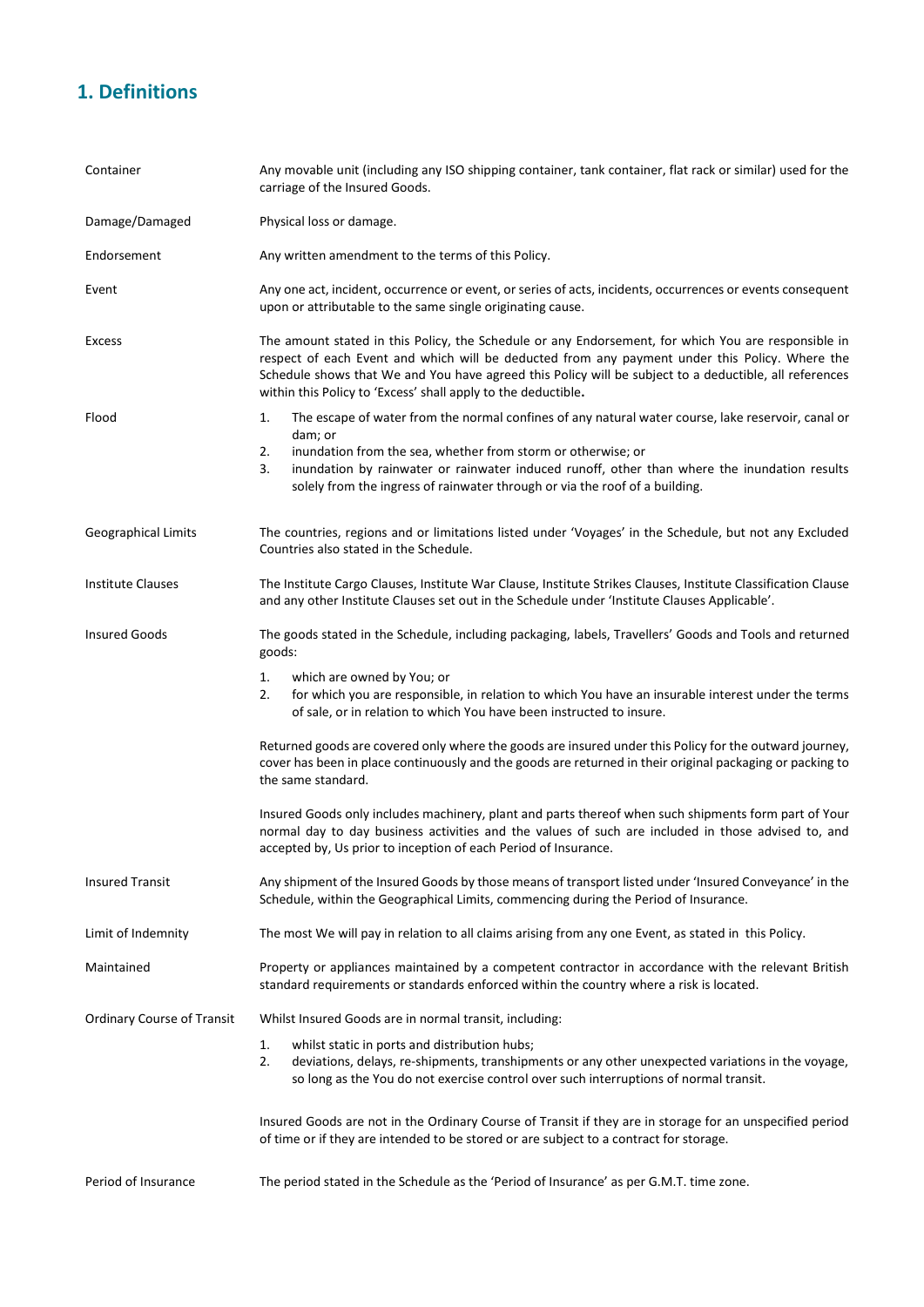| Policy                    | This Policy, including the Schedule and any Endorsements.                                                                                                                                                                                                                                                                                              |
|---------------------------|--------------------------------------------------------------------------------------------------------------------------------------------------------------------------------------------------------------------------------------------------------------------------------------------------------------------------------------------------------|
| Pollution                 | The dispersal, release, discharge or escape of any pollutant, contaminant or other harmful substance into<br>or upon the land, air or any watercourse or body of water.                                                                                                                                                                                |
| Process                   | Any process of alteration, assembly, cleaning, commissioning, disassembly, maintenance, production,<br>testing, treatment, servicing, repair or restoration.                                                                                                                                                                                           |
| Schedule                  | The Schedule attached to, and forming part of, this Policy.                                                                                                                                                                                                                                                                                            |
| Terrorism                 | Any act, including the use or threat of force or violence, of any person or persons (whether acting alone<br>or on behalf of any organisation or government) committed for political, religious, ideological or similar<br>purposes, including the intention to influence any government or to put the public or any section of the<br>public in fear. |
| Travellers' Goods & Tools | Samples or tools and similar accessories and parts used by You in the course of business.                                                                                                                                                                                                                                                              |
| <b>Unattended Vehicle</b> | Where neither You, Your employee or a professional security guard are either in the Vehicle or in a<br>position to keep the Vehicle under surveillance and at the same time have a reasonable prospect of<br>preventing unauthorised interference with the Vehicle.                                                                                    |
| United Kingdom            | England, Wales, Scotland, Northern Ireland, the Channel Islands and the Isle of Man.                                                                                                                                                                                                                                                                   |
| Vehicle                   | Any vehicle used for transport on roads, including any trailer, whether attached or not.                                                                                                                                                                                                                                                               |
| We/Us/Our                 | Certain Underwriters subscribing to this Policy.                                                                                                                                                                                                                                                                                                       |
| You/Your                  | The person, people or company stated in the Schedule as the 'Assured'.                                                                                                                                                                                                                                                                                 |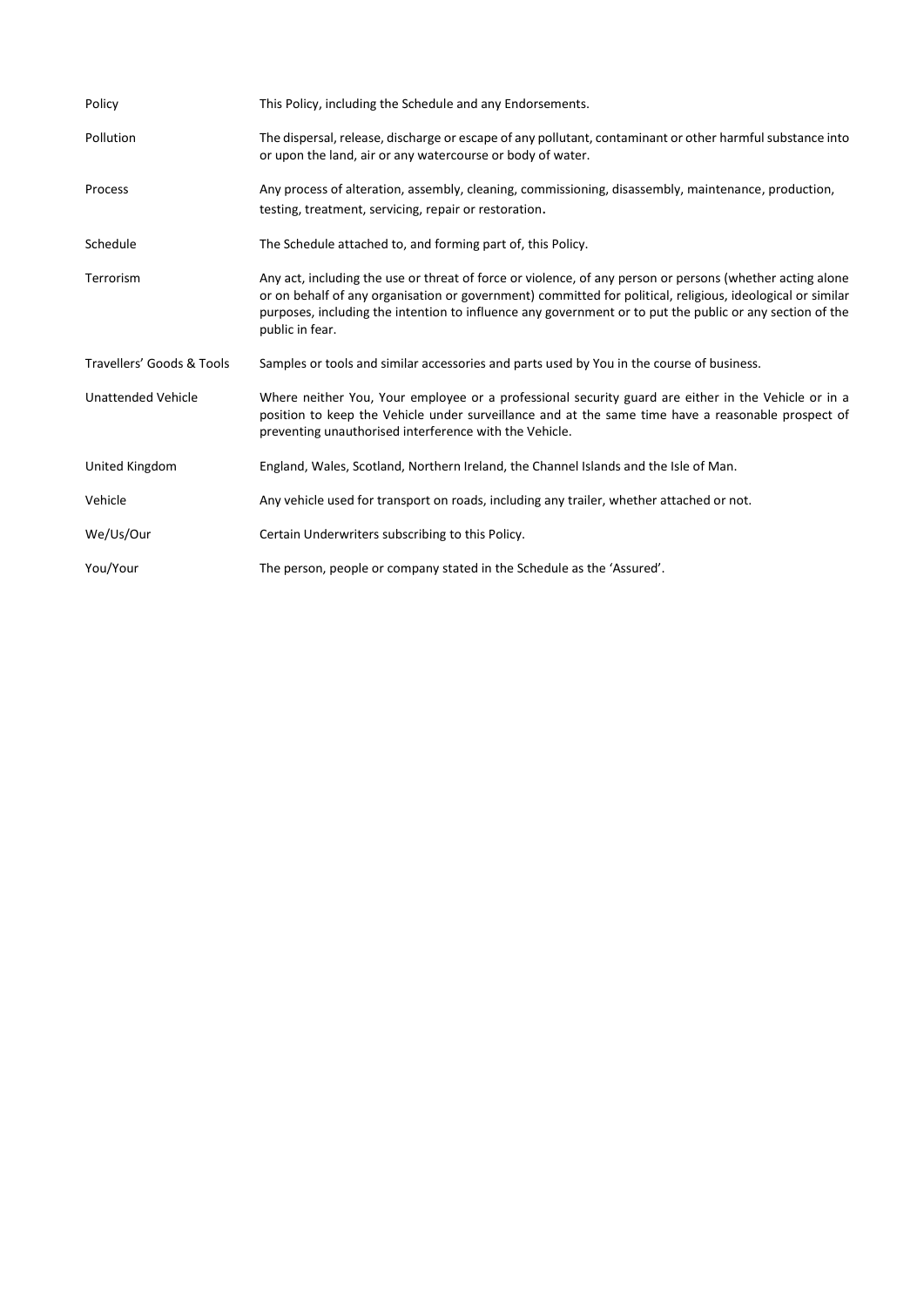### <span id="page-11-0"></span>**2. Cover**

#### 1. Cover for Insured Goods

We will cover You for Damage caused to Insured Goods during an Insured Transit.

#### 2. Climate controlled Insured Goods

We will cover You for Damage to climate controlled Insured Goods whilst in a climate controlled environment, subject to Institute Frozen Food Clauses (A) CL264 and Institute Strikes Clauses (Frozen Food) CL265.

#### 3. Concealed Damage

We will cover You for Damage to Insured Goods which is discovered when such Insured Goods are unpacked at their final destination at the end of an Insured Transit, provided that:

- a. upon arrival at the final destination, the packaging is inspected and no signs of Damage are present; and
- b. the Insured Goods are unpacked within 60 days of arrival at the final destination; and
- c. there is no evidence of Damage after termination of cover or after arrival at the final destination.

#### 4. Container condition and liability

We will cover You for Your legal liability in respect of Damage to Containers supplied to You by third parties, for an Insured Transit, whilst in Your custody or care but not Containers owned by or hired, leased or loaned to You.

The most We will pay under this cover is £10,000 for each Event and in total during any one Period of Insurance.

#### 5. Deliberate Pollution Damage

We will cover You for Damage to Insured Goods caused during an Insured Transit by any governmental or national authority taking action to prevent or mitigate a pollution hazard, provided that such Damage would have been covered under this Policy if it had been suffered as a direct result of an Event giving rise to the original pollution or pollution hazard.

#### 6. Increased conveyance limit for accumulation of Insured Goods

We will cover You for up to twice the conveyance Limit of Indemnity stated in the Schedule in respect of otherwise covered Damage to Insured Goods that have accumulated during the Ordinary Course of Transit due to circumstances beyond Your reasonable control.

#### 7. Non-delivery

We will cover You for Insured Goods that cannot be located and have not been delivered within 90 days of their intended delivery date, provided that You have taken reasonable steps to locate such goods.

Should any Insured Goods subsequently be recovered You agree to assist Us in arranging any salvage sale.

#### 8. Shortage where seals intact

We will cover You in respect of shortage or non-delivery of all or part of any Insured Goods shipped in a Container or trailer and such shortage or non-delivery will not be invalidated should the original Container or trailer seal appear intact on delivery and the production of discharge tally sheets and/or claused delivery notes will be sufficient evidence of loss.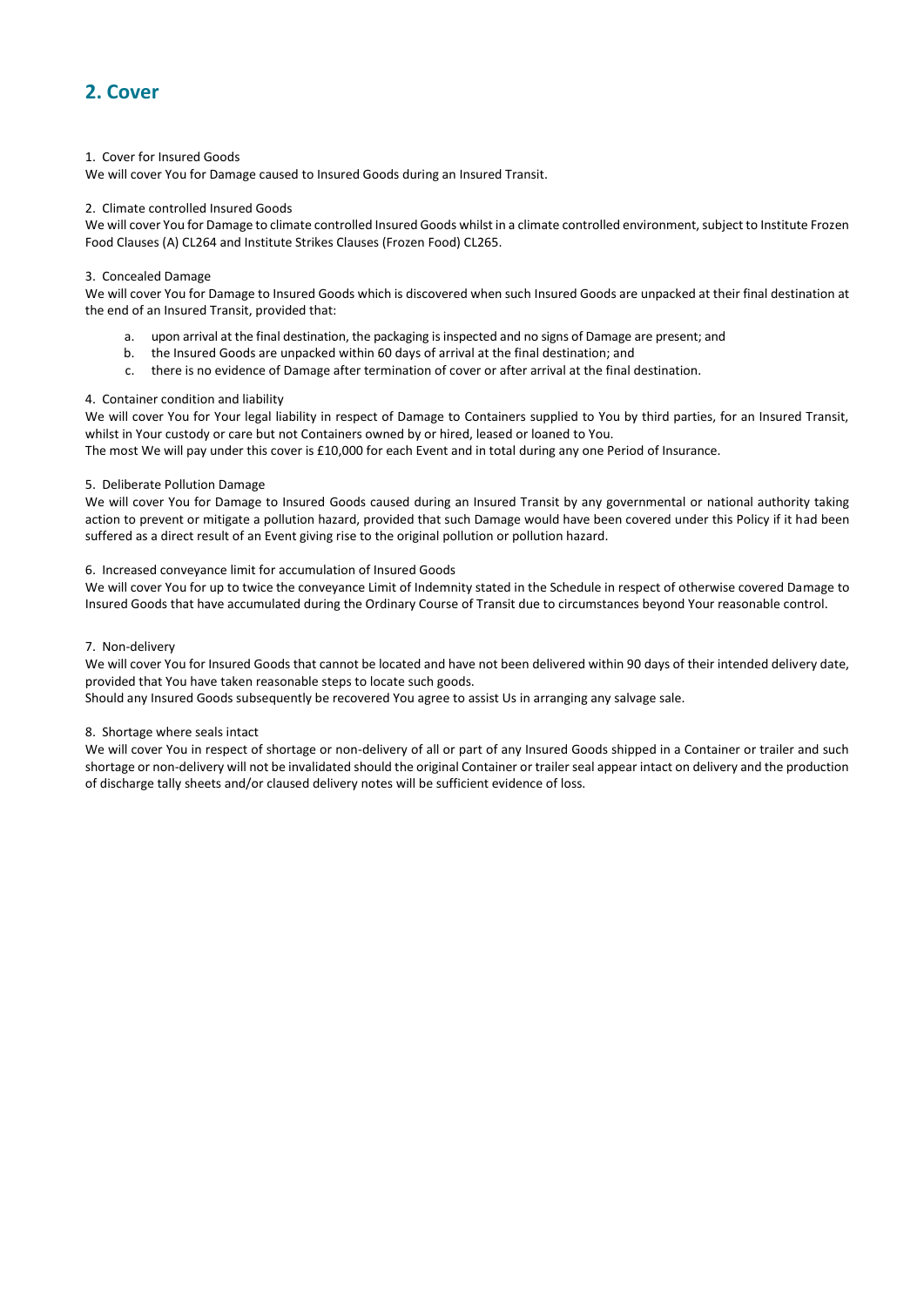### <span id="page-12-0"></span>**3. Cover Extensions**

The cover extensions are non-assignable. The Limits of Indemnity for these cover extensions are in addition to all other Limits of Indemnity.

#### 1. Additional discharge expenses

Where Insured Goods have suffered Damage that is covered under this Policy, We will cover Your reasonable additional costs to:

- a. unload, discharge, handle and store any undamaged Insured Goods; and
- b. re-load, transport and forward any Damaged or undamaged Insured Goods to their final destination.

We shall be entitled to treat any claim as a constructive total loss and will be entitled to any salvage, unless You invoke Your rights under General Condition 9. Brand protection of this Policy.

The most We will pay under this cover extension is £20,000 for each Event.

#### 2. Airfreight replacement

Where Insured Goods have suffered Damage that is covered under this Policy, We will cover Your reasonable additional costs to airfreight:

a. any Damaged Insured Goods or replacement parts for the purposes of repair; and

b. the repaired or replaced Insured Goods or spare parts to the original intended destination.

The most We will pay under this cover extension is £20,000 for each Event.

#### 3. Buyers' and sellers' contingent interest

#### Specific cover

We will cover You for any contingent financial interest You have in any Insured Goods that suffer Damage during the course of an Insured Transit, if You have no liability under the contract for sale or purchase to insure such Insured Goods, provided that:

- a. interest in the Insured Goods reverts to You during the course of an Insured Transit; and
- b. either:
	- i. the party responsible for insuring the Insured Goods failed to do so; or
	- ii. the insurance effected in relation to the Insured Goods is more restrictive than the cover otherwise provided by this Policy; and
- c. the Damage to the Insured Goods would otherwise be covered under the terms of this Policy; and
- d. it is not possible to secure an indemnity for such loss or Damage from any insurance effected in respect of it.

#### Specific exclusions

We will not cover Your contingent financial interest:

- a. if You disclose the existence of this cover to any third party who may be interested in any Insured Goods; or
- b. unless You take all reasonable steps to invoke any remedies available to You under the contract of sale or purchase in relation to the Insured Goods.

#### 4. Contingent interest - retention of title

We will cover You for Damage caused to Insured Goods following delivery at a customer's premises under a contract of sale containing a retention of title clause, where You have retained title to such Insured Goods. Where Insured Goods are at a customer's premises for more than 30 consecutive days, We will only cover You if You have paid an additional premium agreed by Us in advance.

However, We will not cover You for Damage to Insured Goods that have been shipped on a 'sale or return basis' or are held by You as consignment stock.

#### 5. Debris removal

Where Insured Goods have suffered Damage that is covered under this Policy, We will cover You for the reasonable additional costs to tranship, recover, remove, clear and / or dispose of Insured Goods.

#### The most We will pay under this cover extension is £50,000 for each Event.

#### Specific exclusion

We will not cover You for any expense incurred in consequence of or to prevent or mitigate Pollution or contamination or any threat or liability thereof.

6. Deception crime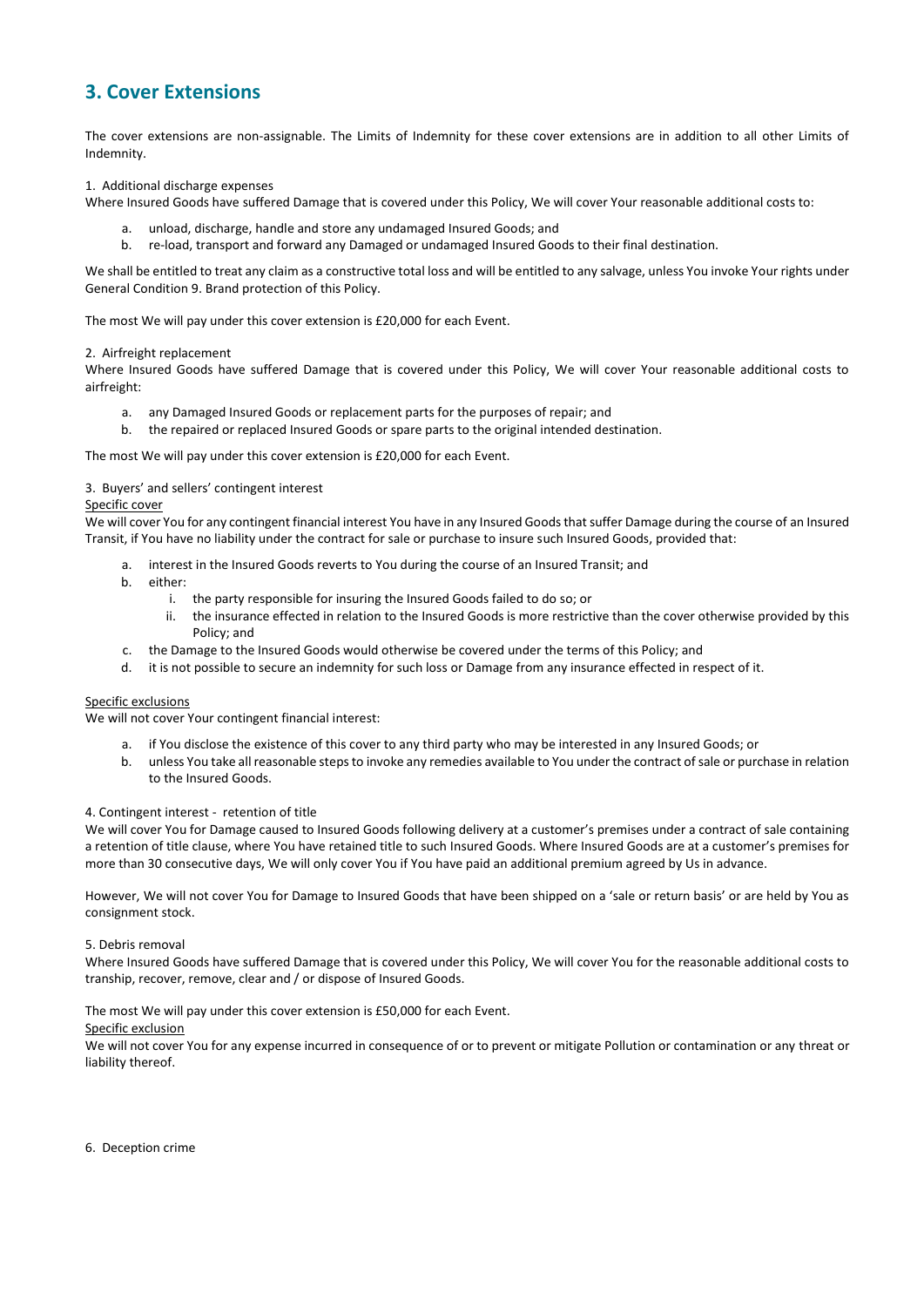We will cover You for sales made directly by You for loss or Damage caused to Insured Goods during an Insured Transit by the acceptance by You of documents, orders or signatures fraudulently prepared or otherwise, from any person who pretends to be the genuine party to accept or receive Insured Goods, provided that You acted with due diligence.

We will not cover You under this cover extension for loss or Damage to Insured Goods involving the collusion of You or Your employees.

The most We will pay under this cover extension is £25,000 for each Event.

7. Extension to termination of voyage

If the Schedule shows You are covered under Institute Cargo Clauses (A) or Institute Cargo Clauses (Air), the following amendments are made:

- a. reference to "60 days" in Clause 8.1.4 of Institute Cargo Clauses (A) shall be amended to "90 days"; and
- b. reference to "30 days" in Clause 6.1.4 of Institute Cargo Clauses (Air) shall be amended to "60 days".

#### 8. Financial loss

We will cover You for Your direct financial loss necessarily incurred by You as a result of Insured Goods being:

- a. Damaged during any Insured Transit, where such Damage is recoverable under this Policy; or
- b. delayed during any Insured Transit as a result of the carrying conveyance suffering Damage from collision with any external object (other than water), stranding, grounding, overturning, capsizing, sinking, derailment, fire, or explosion.

However, We will not cover You under this cover extension for any claim or liability for:

- a. loss of future orders which are not subject to a confirmed written contract which pre-dates the incident giving rise to the claim; or
- b. any financial loss assumed under contract or agreement that would not have attached in the absence of such contract or agreement.

The most We will pay under this cover extension is £15,000 for each Event and in total during any one Period of Insurance.

This cover extension is subject to a £500 Excess for each Event.

#### 9. General Average and Salvage Charges

For the purposes of claims for General Average contributions and Salvage charges recoverable under this Policy, Insured Goods shall be deemed to be insured for their full contributory value.

#### 10. Fumigation

We will cover You for the reasonable additional costs incurred by You for fumigation of any Insured Goods, where such costs were incurred to avoid or mitigate a loss that would otherwise be covered by this Policy. We will also cover You for Damage caused to Insured Goods during the course of such fumigation but We will not make any payment for any fumigation carried out in the ordinary course of Your business.

The most We will pay under this cover extension is £20,000 for each Event and £100,000 in any one Period of Insurance.

#### 11. International Safety Management (ISM) Forwarding Charges

We will cover You for any extra charges properly and reasonably incurred in unloading, storing and forwarding the Insured Goods to the destination to which they are insured following the release of the Insured Goods from a vessel arrested or detained at or diverted to any other port or place (other than the intended port of destination) during the course of an Insured Transit, where the voyage is terminated due either to such vessel not being certified in accordance with the ISM Code or to a current Document of Compliance not being held by her owners or operators as required under the SOLAS Convention 1974 as amended.

However, We will not make any payment under this cover extension:

- a. for any general average, salvage or salvage charges; or
- b. if You were aware, or in the ordinary course of business should have been aware, that such vessel was not certified in accordance with the ISM Code.

The most We will pay under this cover extension is £50,000 for each Event.

#### 12. International Ship and Port Facility Security (ISPS) Forwarding Charges

We will cover You for any extra charges properly and reasonably incurred in unloading, storing and forwarding the Insured Goods to the destination to which they are insured following the release of the Insured Goods from a vessel arrested or detained at or diverted to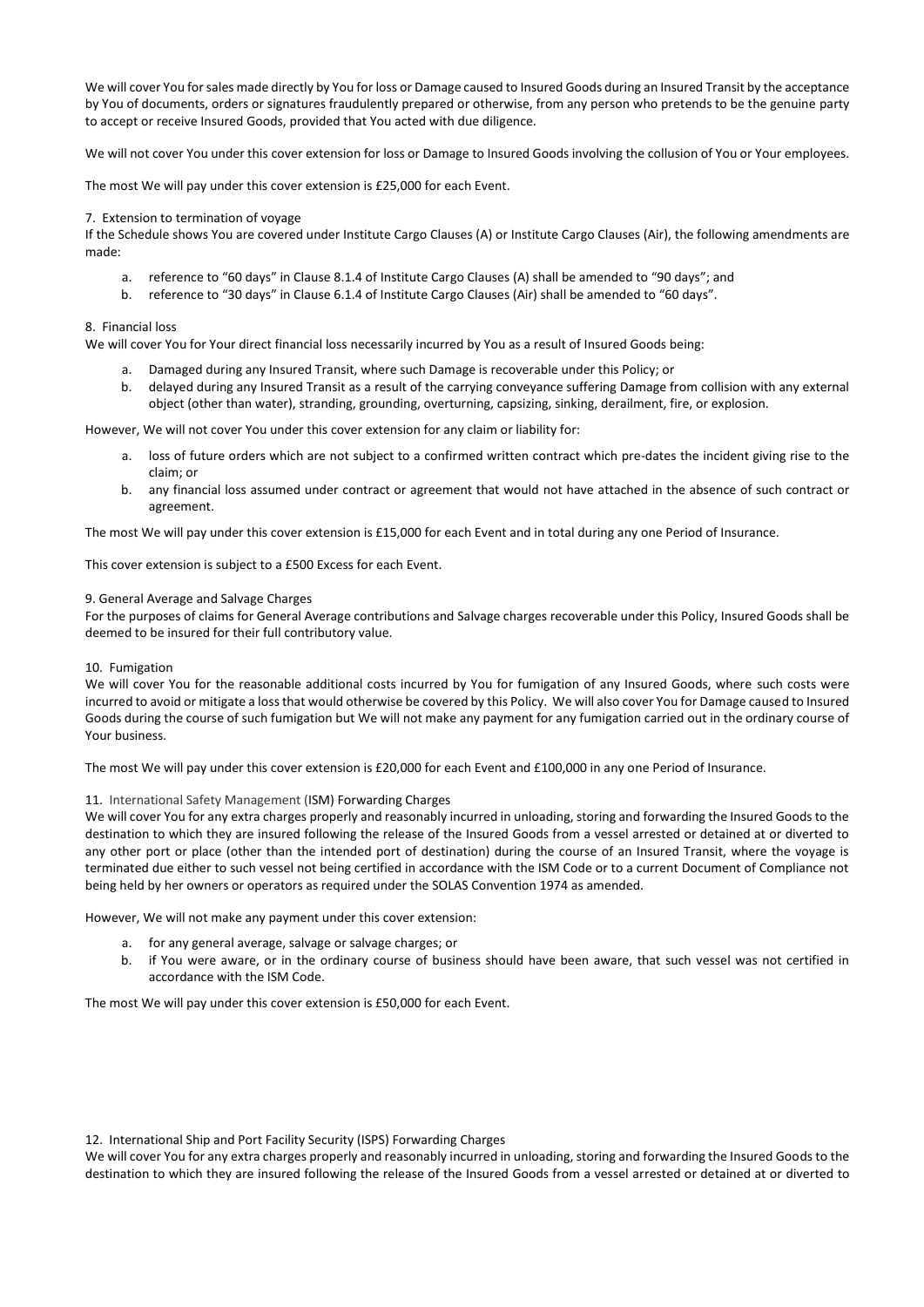any other port or place (other than the intended port of destination) during the course of an Insured Transit where the voyage is terminated due to such vessel not being certified in accordance with the ISPS Code as required under the SOLAS Convention 1974 as amended.

However, We will not make any payment under this cover extension:

- a. for any general average, salvage or salvage charges; or
- b. if You were aware, or in the ordinary course of business should have been aware, that such vessel was not certified in accordance with the ISPS Code.

The most We will pay under this cover extension is £50,000 for each Event.

#### 13. Packers' premises

We will cover You for Damage to Insured Goods whilst in transit to or from and whilst at the premises of any professional packing contractor for up to 30 days which is deemed within the Ordinary Course of Transit. Where Insured Goods remain at the premises of any professional packing contractor for more than 30 days, We will only cover You if You have paid an additional premium agreed by Us in advance.

#### 14. Segregation

Where Insured Goods have suffered Damage that is covered by this Policy or show external signs of Damage, We will cover You for the reasonable costs incurred by You in sorting, segregating and testing Insured Goods, including the cost of transporting Insured Goods to or from a test facility and the costs of re-packing and onward shipment to the final destination.

The most We will pay under this cover extension is £5,000 for each Event and £10,000 in any one Period of Insurance.

#### 15. Sheets, ropes, ratchets and straps

We will cover You for Damage caused during an Insured Transit to sheets, ropes, ratchets, straps, dunnage, securing chains, toggles and similar items owned by You.

The most We will pay under this cover extension is £5,000 for each Event. This cover extension is subject to a £100 Excess for each Event.

#### 16. Travellers' Goods and Tools

We will cover You for Damage to Travellers' Goods and Tools which are:

- a. contained in a Vehicle owned or operated by You, being driven within the normal course of Your business hours, including whilst in a locked Vehicle whilst parked at Your premises or the home of an employee; always subject to General Condition 19. Own Vehicle Security; or
- b. in the personal custody of You or Your employees in the ordinary course of business, including commuting; or
- c. contained in any hotel room or private residence occupied by You or Your employees, provided that such room or residence is securely locked when unoccupied.

The most We will pay under this cover extension is £750 for each Event. This cover extension is subject to a £100 Excess for each Event.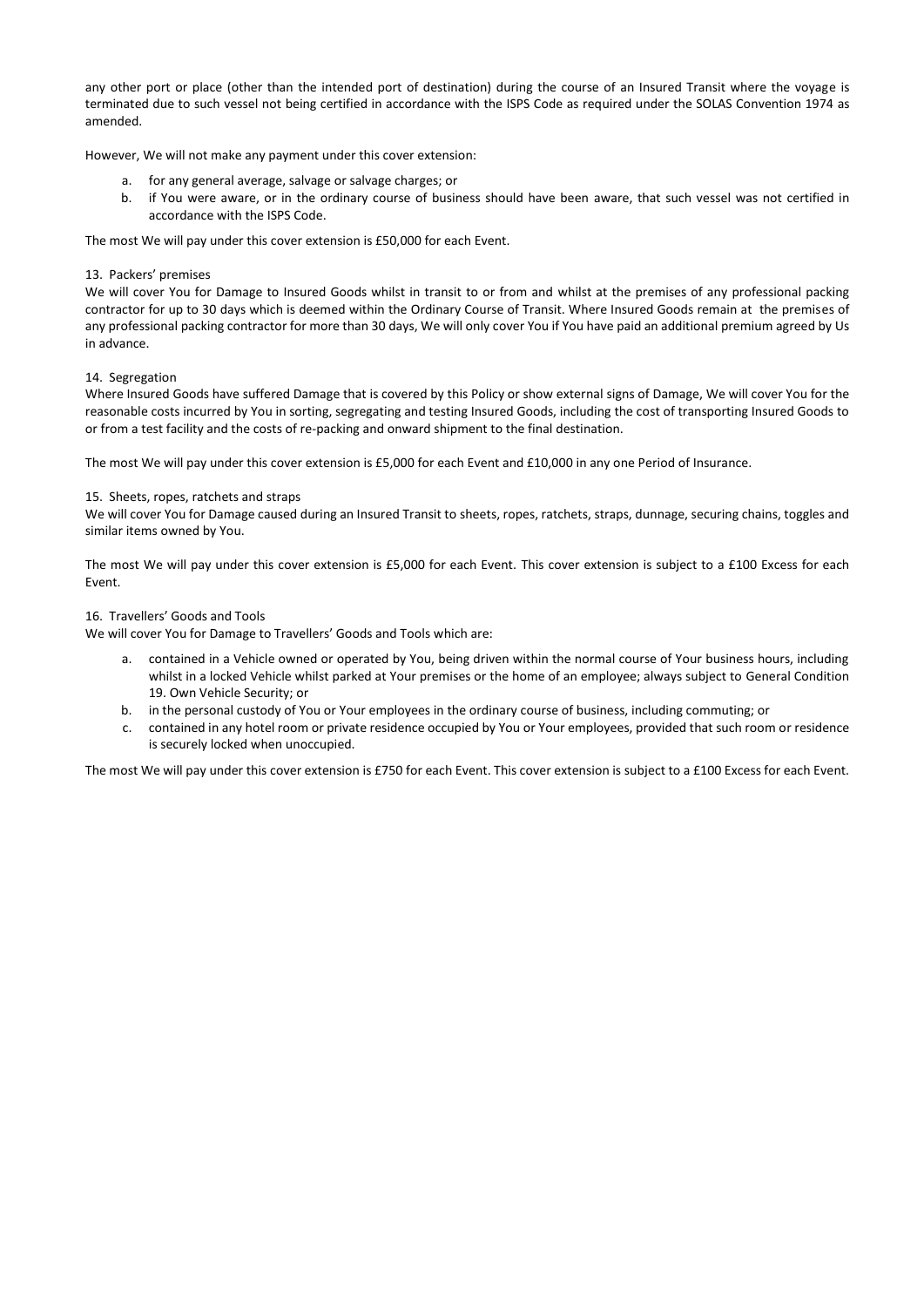### <span id="page-15-0"></span>**4. Optional Cover Extensions**

You are covered to the extent provided by this Policy for the following optional cover extensions only where a Limit of Indemnity is stated in the Schedule. The optional cover extensions are non-assignable.

1. Exhibitions and exhibition fees We will cover You for:

- a. Damage caused to Insured Goods whilst at, or in transit to or from, exhibition, trade fair or demonstration site stated in the Schedule. However, We will not cover You for Damage:
	- i. caused by theft or attempted theft whilst Insured Goods are left unattended and not under constant supervision by You during the open hours of the event; or
	- ii. caused by theft or attempted theft whilst Insured Goods are left unattended and not under constant supervision by You outside the opening hours of the event unless the site is controlled by security personnel; or
	- iii. to Insured Goods sustained during and resulting directly from any Process or;
	- iv. resulting directly from mechanical, electrical or manual operation of the Insured Goods.

Where Insured Goods are at an exhibition, trade fair or demonstration site for more than 30 consecutive days, We will only cover You if You have paid an additional premium agreed by Us in advance.

Cover under this optional cover extension is subject to General Condition 19. Own Vehicle Security.

- b. any fees You are contractually obliged to pay the organiser of such exhibition, trade fair or demonstration site, together with any penalty fare charged by any air, rail or road transport operator, where
	- i. You reasonably cancel Your attendance as a result of any Damage covered under this Policy or;
	- ii. if the exhibition, trade fair or demonstration is abandoned as a result of any damage to any building, stand, marquee or other property used by You at the exhibition, trade fair or demonstration.

The most We will pay for such fees and penalty fares is £5,000 for each Event, and £25,000 in any one Period of Insurance.

2. Storage

Specific cover

We will cover You for Damage caused to Insured Goods whilst stored, outside the Ordinary Course of Transit, at, and being moved within, any storage location stated in the Schedule.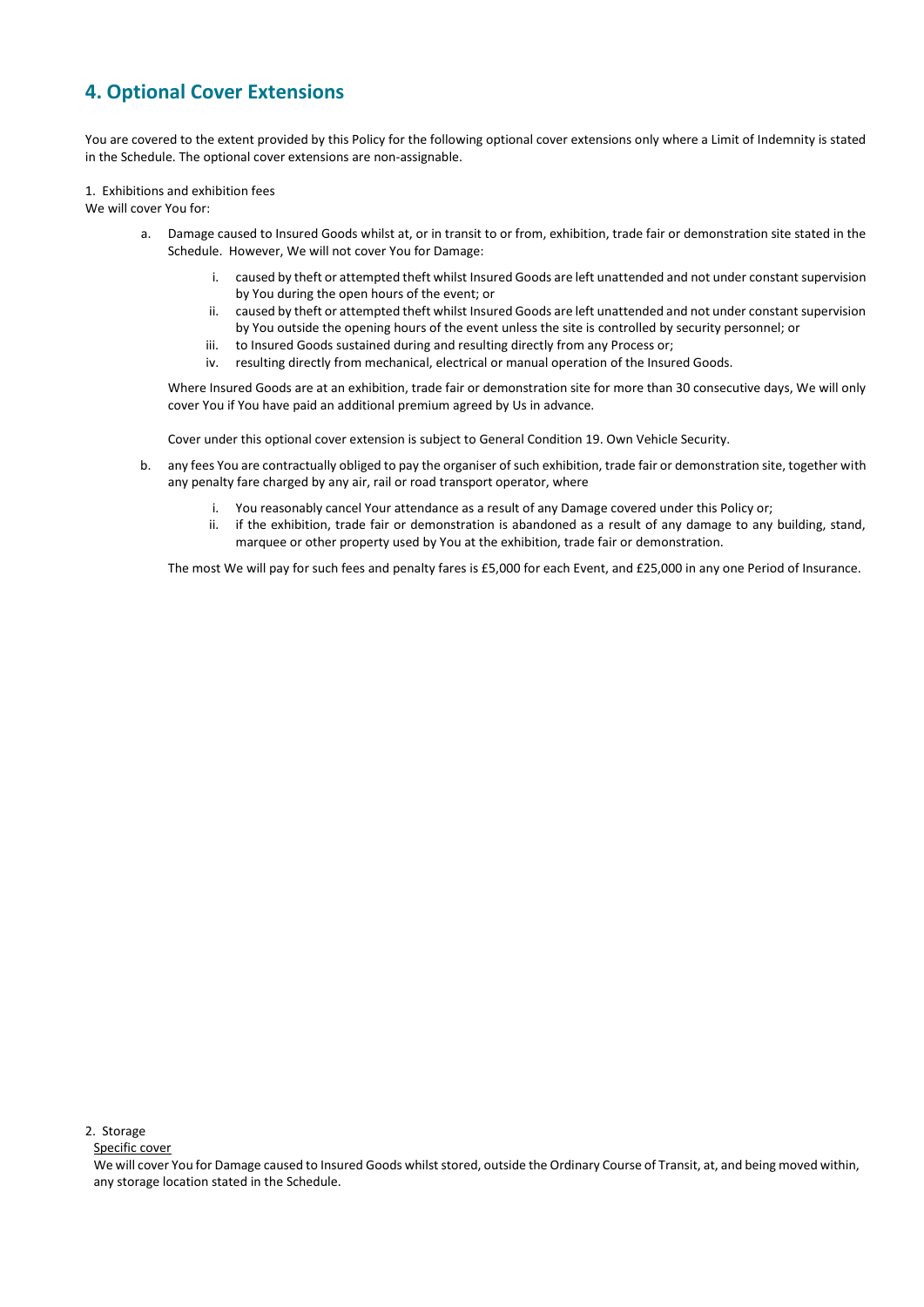#### Specific exclusions

We will not cover You under this optional cover extension for:

- a. Damage caused by theft that does not involve forcible and violent entry to or exit from a building; or
- b. Damage caused by theft from any unoccupied premises, unless at the time of loss:
	- i. all doors, windows and other openings were left closed, securely locked and properly fastened; and
	- ii. any intruder alarm system fitted was in operation; and
	- iii. all locks and any intruder alarm system were in working order and Maintained.
- c. Damage caused to Insured Goods stored outdoors, in a yard or within a temporary structure; or
- d. Damage caused to Insured Goods stored below ground floor level; or
- e. Damage caused by fire, unless, at the time of loss the premises were equipped with suitable and appropriately positioned portable firefighting appliances and that all such devices were in efficient working order and Maintained; or
- f. mysterious or unexplained disappearance, shortage or loss including loss discovered during any stocktaking or inventory check; or
- g. Damage to Insured Goods sustained during and resulting directly from any Process.

#### Specific conditions

- a. You must ensure that all processes, devices and systems designed to reduce the risk of loss which have been declared to Us are Maintained and were in operation at the time of the loss. You must notify Us of any changes to such processes, devices and systems, upon receipt of which notice We will confirm whether such changes are acceptable to Us.
- b. All Insured Goods must be stored at least 10cm off the ground on suitable stillage materials. If they are not at the time of Damage, We will not cover the first £20,000 or 20% (whichever the greater) of any Damage caused by Flood.

Specific exclusion e. and specific condition a. do not apply to Damage caused to Insured Goods whilst entrusted to a third party.

However, if these conditions are not complied with, We will still cover You in full if You can demonstrate that such non-compliance could not have increased the risk of loss or Damage in the circumstances in which it occurred.

#### 3. Storage – employee fidelity

#### Specific cover:

We will cover You for theft by Your employees of Insured Goods whilst stored at, or being moved within, any storage location stated in the Schedule.

Under this optional cover extension, We will treat all losses arising from the actions of the same person, or group of persons acting in collusion, as one Event and the loss date will be the date of the first loss of a series of losses.

Such theft must be discovered and notified to Us:

- a. during the Period of Insurance; or
	- b. within 14 days after the end of the Period of Insurance, provided that the theft occurred during the Period of Insurance.

#### Specific exclusions

We will not cover You under this optional cover extension for:

- a. mysterious or unexplained disappearance, shortage or loss; or
- b. loss or shortage discovered during any stocktaking or inventory check not attributable to theft by Your employees.

#### Specific conditions

- a. The most We will pay under this optional cover extension is £50,000 for each Event and in total during the Period of Insurance.
- b. You must pay an Excess of £10,000 for each Event.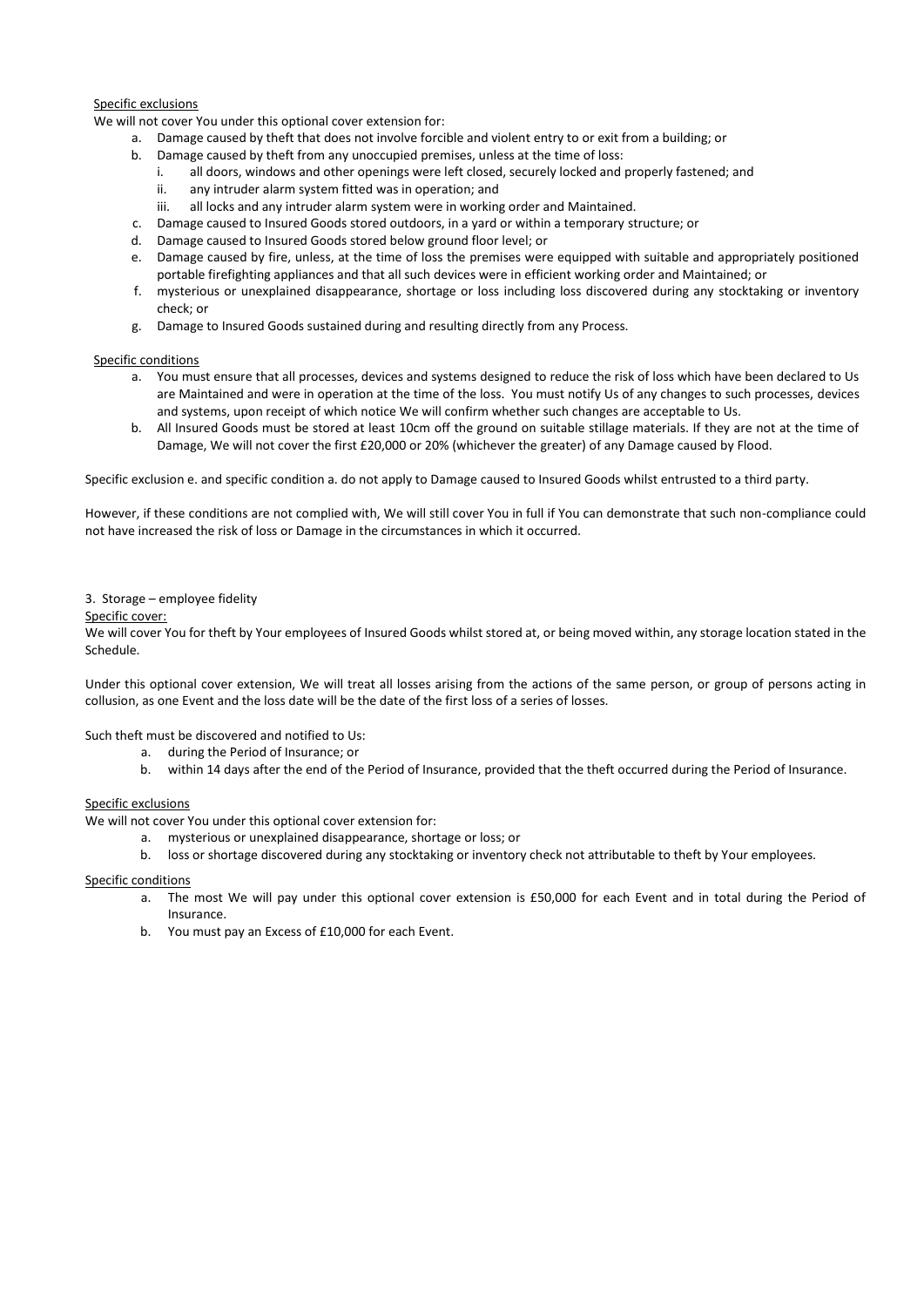### <span id="page-17-0"></span>**5. General Exclusions**

We will not provide any cover under this Policy for any claim:

#### 1. Unpacked, unprotected or crated Insured Goods

for Damage caused or contributed to by rust, oxidisation, discolouration, bruising, scratching, denting, chipping or cost of repainting of any unpacked, unprotected or crated Insured Goods.

#### 2. Misconduct

for Damage caused or contributed to by any dishonest or reckless conduct, or any wilful misconduct, committed, condoned or ignored by You or any of Your directors, members or partners.

#### 3. Radioactivity

for Damage caused or contributed to by:

- a. ionising radiation from, or contamination by, radioactivity from any nuclear fuel or from any nuclear waste or from the combustion of nuclear fuel; or
- b. any weapon or device employing atomic or nuclear fission and/or fusion or other similar reaction or radioactive force or matter; or
- c. the radioactive, toxic, explosive or other hazardous or contaminating properties of any:
	- i. nuclear installation, reactor or other nuclear assembly or nuclear component thereof; or
	- ii. radioactive matter. However, this does not apply to radioactive isotopes (other than nuclear fuel) when such isotopes are being prepared, carried, stored, or used for commercial, agricultural, medical, scientific or other similar peaceful purposes; or
- d. any chemical, biological, bio-chemical or electromagnetic weapon.

#### 4. Mechanical or electrical failure

for mechanical or electrical or electronic breakdown, failure or derangement of Insured Goods. However, this does not apply to such breakdown, failure or derangement which is itself caused directly by Damage which is otherwise covered by this Policy.

#### 5. Stored Insured Goods

for Damage caused to Insured Goods whilst they are in storage, other than where covered under Optional Cover Extension 2. Storage or 3. Storage - employee fidelity.

#### 6. Hardware or software failure

for Damage caused or contributed to by the breakdown, failure or derangement of any hardware or software, including any stock or inventory rotation system or any other management system, whether operated by You or a third party.

#### 7. Contracts of carriage, handling or storage

for Damage to any goods for which You are responsible under a contract of carriage, handling or storage.

#### 8. Pollution

for any costs incurred to prevent, reduce, mitigate or clean-up an actual or potential Pollution.

9. Geographical Limits

for any loss or Damage caused outside of the Geographical Limits.

#### 10. International Safety Management (ISM)

for Damage to Insured Goods carried by a vessel that is not ISM Code certified or whose owners or operators do not hold an ISM Code Document of Compliance when, at the time of loading of the Insured Goods on board the vessel, You were aware, or in the ordinary course of business should have been aware, either that such vessel was not certified in accordance with the ISM Code or that a current Document of Compliance was not held by the owners or operators as required under the SOLAS Convention 1974 as amended.

However, this exclusion only applies to Insured Goods carried on board:

- a. oil tankers, chemical tankers, gas carriers and bulk carriers; or
- b. cargo high speed craft of 500 gross registered tonnes; or
- c. all other cargo ships and mobile offshore drilling units of 500 gt or more; or
- d. Ro-Ro passenger ferries and passenger vessels transporting more than twelve passengers.

This exclusion shall not apply where this Policy has been assigned to the party claiming under it, who has bought or agreed to buy the Insured Goods in good faith under a binding contract.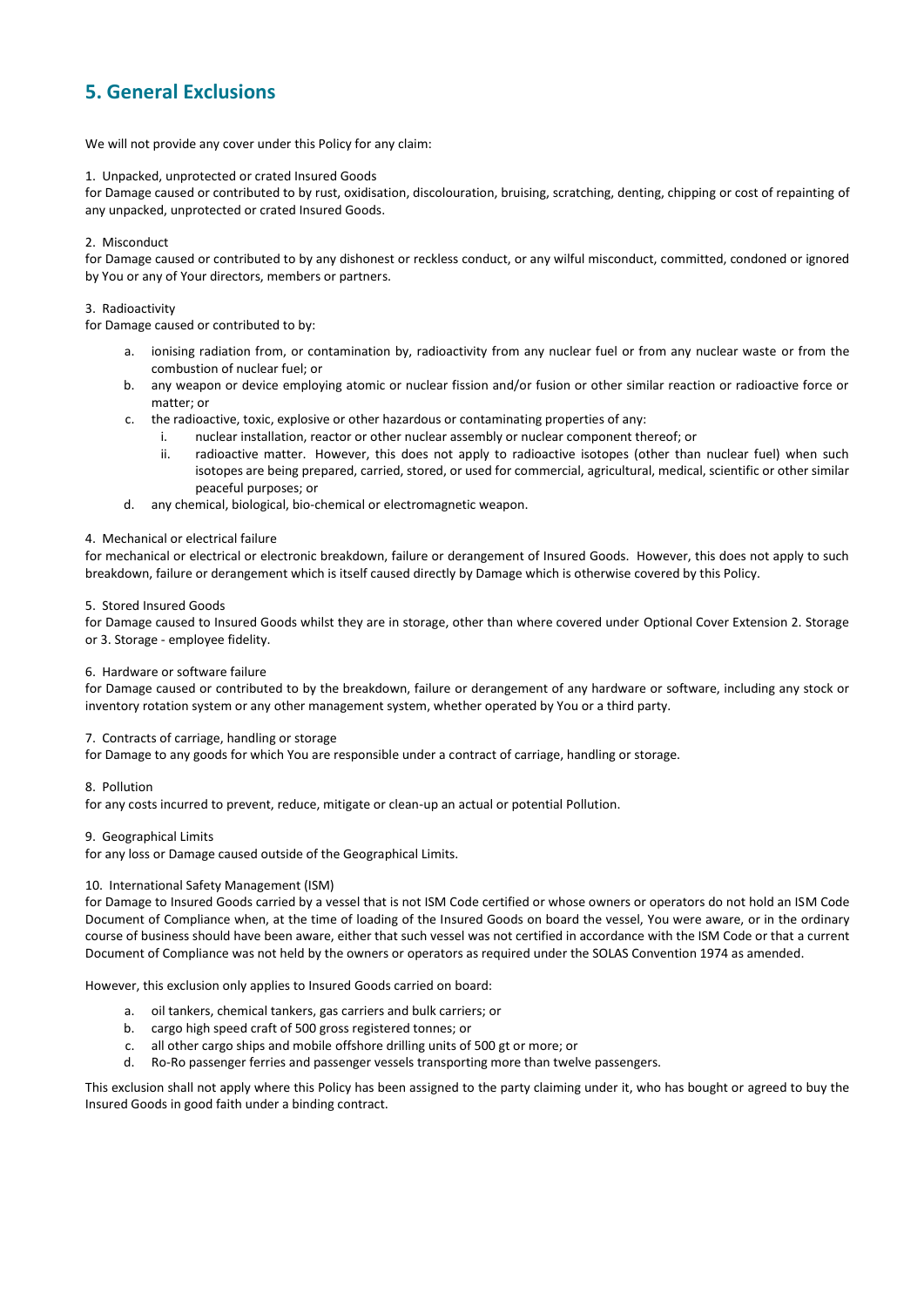#### 11. International Ship and Port Facility Security (ISPS)

for Damage to Insured Goods by a vessel that does not hold a valid International Ship Security Certificate as required under the International Ship and Port Facility Security (ISPS) Code when, at the time of loading of the Insured Goods on board the vessel, You were aware, or in the ordinary course of business should have been aware, that such vessel was not certified in accordance with the ISPS Code as required under the SOLAS Convention 1974 as amended. This exclusion shall not apply where this Policy has been assigned to the party claiming under it, who has bought or agreed to buy the Insured Goods in good faith under a binding contract.

#### 12. Sanctions

or be deemed to provide cover or be liable to pay any claim or provide any benefit to the extent that the provision of such cover, payment of such claim or provision of such benefit would expose Us to any sanction, prohibition or restriction under United Nations resolutions or the trade or economic sanctions, laws or regulations of the European Union, United Kingdom or United States of America.

#### 13. Deterioration

For Damage caused or contributed to by deterioration, unless carried or stored in a climate controlled environment.

### <span id="page-18-0"></span>**6. General Conditions**

#### 1. Information provided to Us

You must provide to Us before the start of the Period of Insurance a fair presentation of the risk. A fair presentation is one which, following a reasonable search, discloses in a manner which is clear and accessible all material facts which You, including Your senior management and anyone responsible for arranging this Policy, knew or ought to know.

#### 2. Failure to present the risk fairly

- a. If You deliberately or recklessly fail to comply with Your obligation in 1. above to provide a fair presentation of the risk, We shall be entitled to avoid this Policy. If We do so, We shall be entitled to retain all premiums paid and You must repay to Us any payments already made by Us under this Policy.
- b. If You fail to comply with Your obligation in 1. above to provide a fair presentation of the risk, but Your failure was neither deliberate nor reckless, We shall be entitled to:
	- i. avoid this Policy if We can show that We would not have entered into this Policy if You had fairly presented the risk; or
	- ii. if We can show that We would have entered into this Policy but on different terms, other than as to premium, this Policy shall remain in force on the basis that those different terms apply from the start of the Period of Insurance; or
	- iii. if We can show that We would have entered into this Policy but charged a higher premium, We shall be entitled to reduce any payment We make under this Policy in the proportion that the premium actually charged bears to the premium We would have charged.

If We can show that We would have applied different terms and charged a higher premium, b.ii. and b.iii. above shall both apply.

#### 3. Change of circumstances

You must tell Us as soon as reasonably possible of any change in circumstances during the Period of Insurance which may materially affect this Policy. A material circumstance is one which, if declared to Us before the Period of Insurance, might have affected Our decision to provide this Policy or the terms on which this Policy was provided. If You fail to notify Us of a change of circumstances, We shall be entitled to the remedies set out under 2. above, from the date of the change of Your circumstances.

#### 4. Applicable law

Unless agreed otherwise by the parties in writing, this Policy shall be governed by the laws of England and Wales.

#### 5. Arbitration

All disputes between You and Us in relation to this Policy, including as to its application, validity and any amounts payable under it, shall be referred to a single arbitrator in accordance with the Arbitration Act or other equivalent statutory provision in force at the time of the dispute.

#### 6. Assignment

You may assign the benefit of this Policy to any third party pursuant to the terms of any contract of sale relating to Insured Goods. Where You make such an assignment, reference to 'You/Your' in this Policy shall be to the assignee in respect of such Insured Goods. However, this does not apply to any cover under Cover Extensions and Optional Cover Extensions which are non-assignable.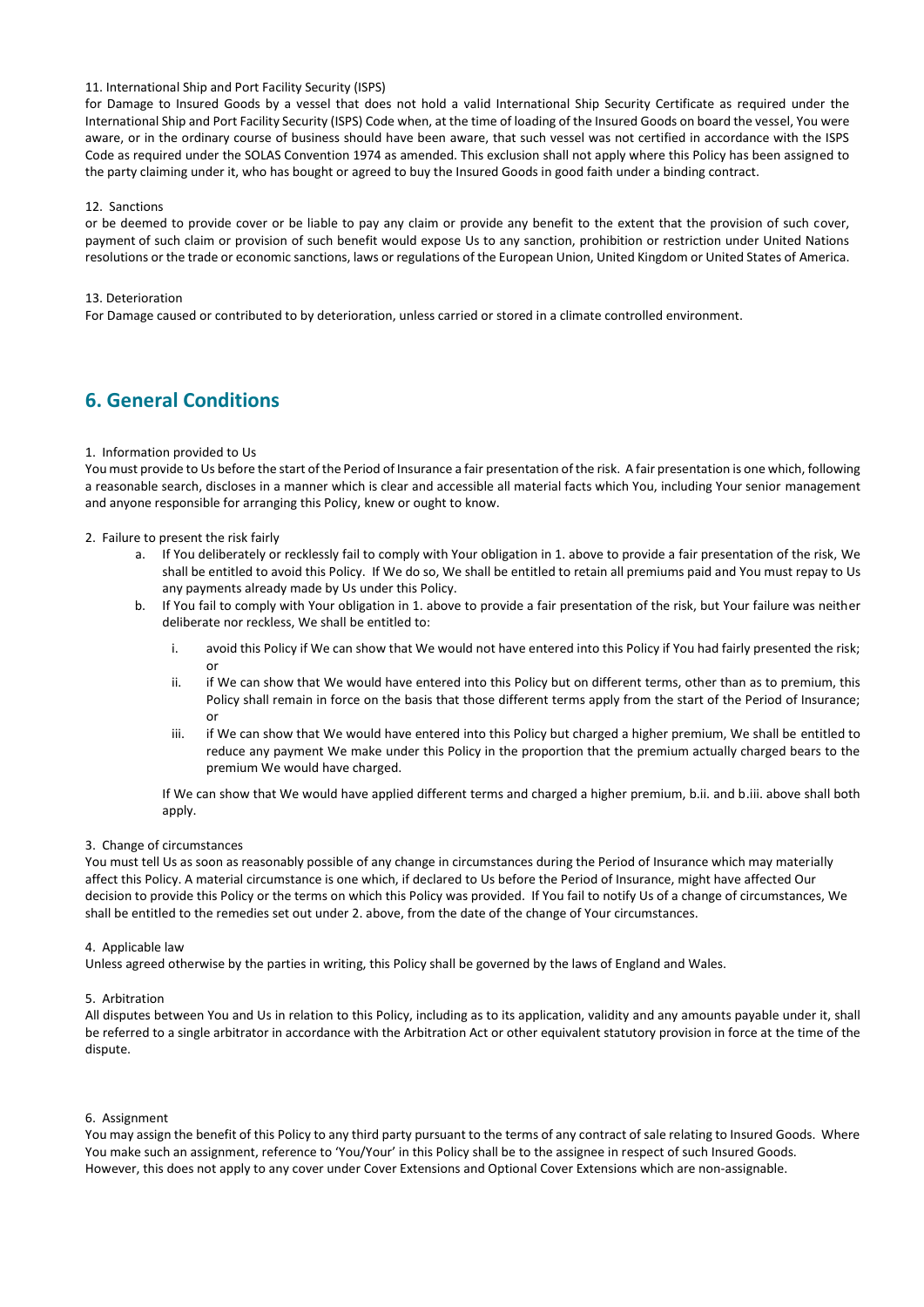#### 7. Basis of valuation

Where Insured Goods have suffered Damage that is covered under this Policy, payments made under this Policy shall be calculated as follows:

|                                                                             | Damage caused during:                                                                              |                                                                                                    |                                                    |
|-----------------------------------------------------------------------------|----------------------------------------------------------------------------------------------------|----------------------------------------------------------------------------------------------------|----------------------------------------------------|
|                                                                             | domestic Insured<br>Transit:                                                                       | any other Insured<br>Transit:                                                                      | Storage:                                           |
| Insured Goods<br>where sale agreed:                                         | Invoice price                                                                                      | Cost of Insured Goods<br>plus Freight costs plus<br>10% of total                                   | Invoice price                                      |
| New Insured Goods<br>where no sale agreed:                                  | Replacement cost of the<br>Insured Goods as new, plus<br>additional freight and<br>insurance costs | Replacement cost of the<br>Insured Goods as new,<br>plus additional freight<br>and insurance costs | Replacement cost of<br>the Insured Goods as<br>new |
| Used, Reconditioned or<br>Secondhand Insured Goods<br>where no sale agreed: | Used market value of the<br>Insured Goods, plus<br>additional freight and<br>insurance costs       | Used market value of the<br>Insured Goods, plus<br>additional freight and<br>insurance costs       | Used market value of<br>the Insured Goods          |

Plus duty and/or taxes if incurred.

#### 8. Duties payable

Where Insured Goods have suffered Damage that is covered under this Policy, We will also cover You for any duty payable on such Insured Goods. The amount We pay under this Policy for duty payable will take into account any allowable rebate, refund or credit.

#### 9. Brand protection

Where Insured Goods have suffered Damage that is covered under this Policy, You shall retain control over such goods if they bear permanent markings which identify You or where You are obliged under contract with Your supplier to retain such control.

If the above applies, You shall be entitled to have the Insured Goods destroyed. However, We will reduce any payment We make by an amount equal to the salvage value of any undamaged or repairable Insured Goods.

#### 10. Cancellation

We or You may cancel this Policy at any time by giving 30 days' notice to the other (except in respect of the Institute War Clauses and Institute Strikes Clauses, in relation to which 7 days' notice shall be required). You may provide notice of cancellation in writing or by telephone. We must give notice in writing by special delivery to Your last known address or to any other address You have provided to Us for this purpose.

If We cancel this Policy, We will return a pro rata proportion of the premium for any period that You have already paid but will not be covered, provided that We shall not provide a return of premium if You have made a claim under this Policy.

If You cancel this Policy and/or cease trading, We will not return the premium or any portion of it, other than where You cancel this Policy within the first 14 days (in which case We will return a pro rata proportion of the premium for any period that You have already paid but will not be covered provided that We shall not provide a return of premium if You have made a claim under this Policy).

#### 11. Certificates

Where required, You may issue a certificate to any third party confirming the existence of this Policy, making reference to the Institute Clauses. If the cover set out in such certificate is more favourable than the cover provided under this Policy, the cover described in the certificate will prevail provided that the certificate was issued in strict accordance with Our instructions.

#### 12. Claim survey

We do not require a survey to be undertaken in respect of any claim under this Policy for less than £2,500 or the equivalent in any other currency. If We do require a survey in respect of any claim under this Policy, We will cover the reasonable costs of that survey, even if no claims payment is made.

#### 13. Cutting

Where, following Damage covered by this Policy, it is possible to cut off any Damaged or broken length or portion of any covered item, any payment made under this Policy will be reduced by an amount equal to the value of the remaining length or portion, provided it is undamaged. In such situations, We will cover the cost of cutting.

#### 14. Other insurance

We will not make any payment under this Policy if You would have been entitled to cover under any other insurance if this Policy had not been in effect, other than for the amount in excess of the amount that would have been payable under such other insurance.

#### 15. Pairs and sets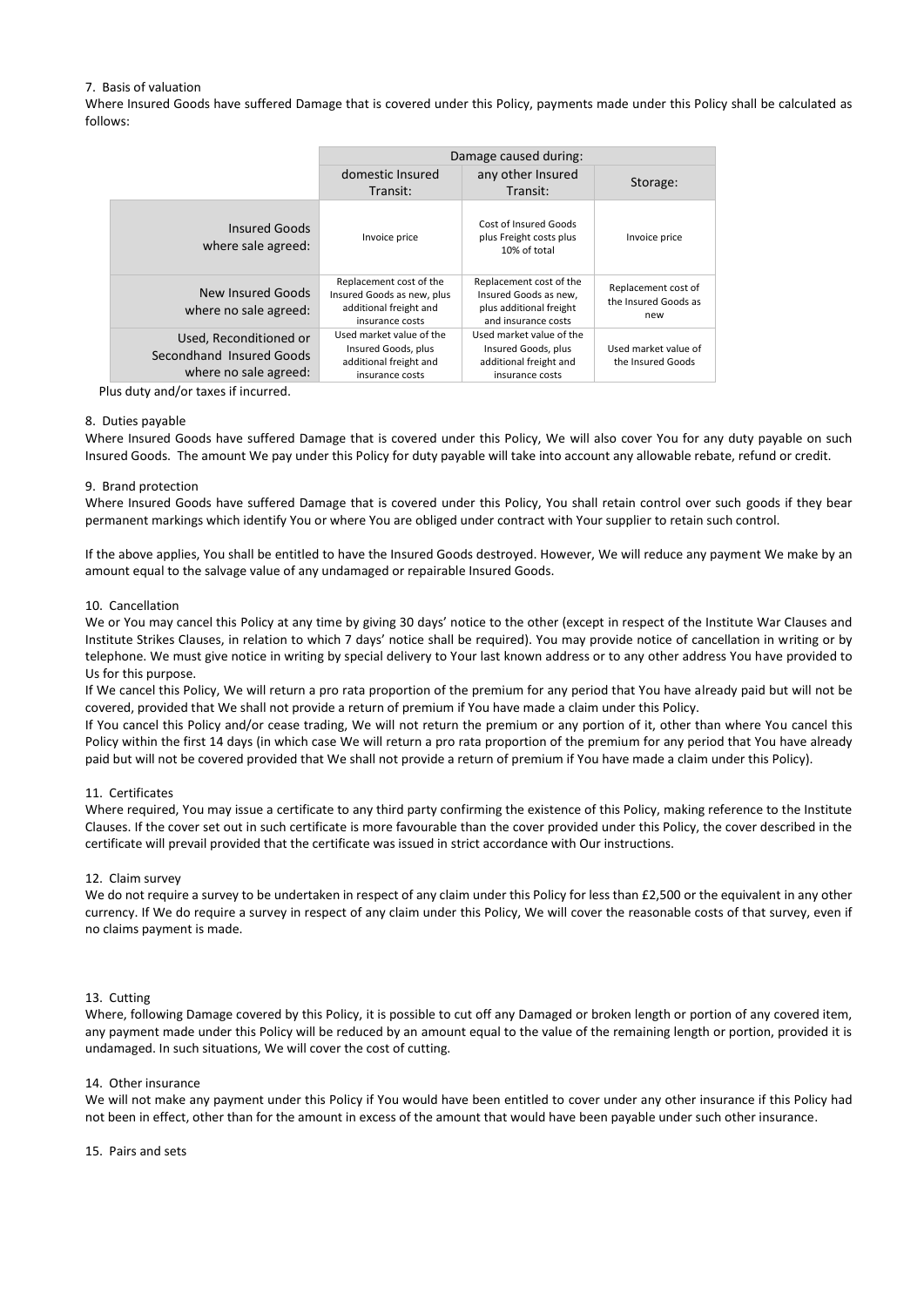Where Insured Goods consist of a pair or one of a number of individual units or is part of a set or pair, We following Damage covered by this Policy shall only pay for that piece or part Damaged and shall not be liable for any diminution in value of the whole set or part by virtue of Damage to part of the Insured Goods.

#### 16. Reasonable care

You must exercise reasonable precautions to prevent, minimise or mitigate any Damage that might be covered under this Policy. We will not make any payment if You fail to do so, unless You can demonstrate that Your failure to exercise such precautions could not have increased the risk of loss or Damage in the circumstances in which it occurred.

#### 17. Rights of third parties

The Provisions of the Contracts (Rights of Third Parties) Act 1999 do not apply to this Policy or to any certificate of insurance issued under it and neither this Policy nor any certificate issued under it confer any benefits on any third parties, other than a bona fide assignee under the terms of this Policy.

#### 18. Several liability

Where this Policy is underwritten by more than one insurer, the liability of an insurer under this contract is several and not joint with other insurers party to this contract. An insurer is liable only for the proportion of liability it has underwritten. An insurer is not jointly liable for the proportion of liability underwritten by any other insurer. Nor is an insurer otherwise responsible for any liability of any other insurer that may underwrite this contract.

#### 19. Own Vehicle security

In respect of Damage caused by theft from any Unattended Vehicle owned or operated by You, You must ensure that:

- a. the Insured Goods were contained within a fully enclosed area of the Vehicle; and
- b. all doors, windows and other openings were closed and securely locked or fastened; and
- c. any immobilisers and alarms were in operation and in working order and Maintained; and
- d. all keys were removed from the Vehicle; and
- e. where parked at the end of the normal working day, such Vehicle was either:
	- i. garaged in a fully enclosed building, securely closed and locked; or
	- ii. parked in yard or compound which was fully enclosed and secured by locked gates.

We will only pay 80% of any Loss under this Policy in respect of Damage caused whilst You are not in full compliance with these conditions and You will be considered Your own Insurer for the remaining 20% of the Loss, with the exception of non-compliance with 19.d where you will be considered Your own Insurer for 100% of the Loss.

We will still cover You in full if You can demonstrate that Your failure to comply with the requirements above could not have increased the risk of loss in the circumstances in which it occurred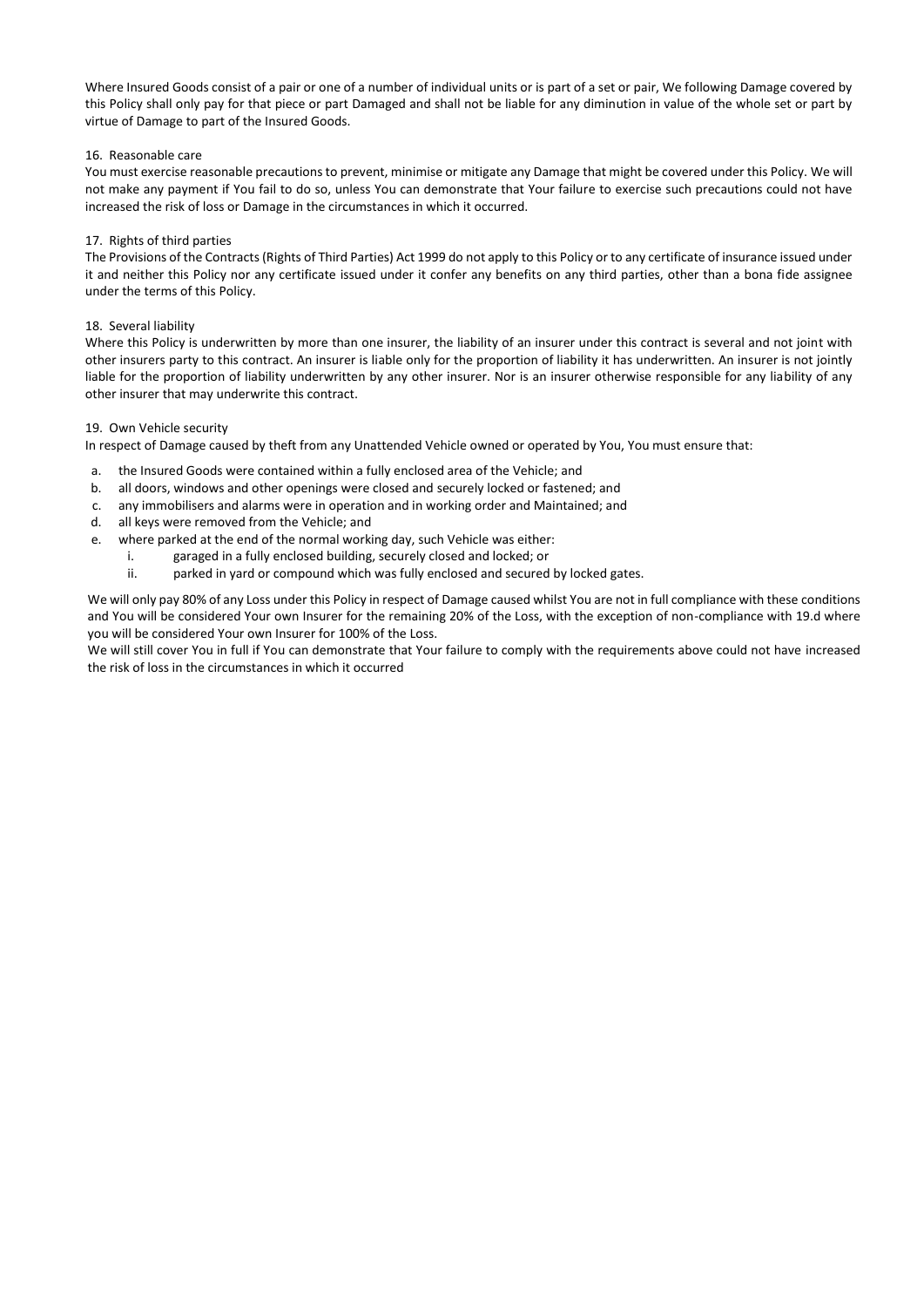#### 20. Termination of Transit Clause (Terrorism) 2009 (Amended)

This clause shall be paramount and shall override anything contained in this Policy inconsistent therewith.

- 20.1. Notwithstanding any provision to the contrary contained in this Policy, it is agreed that in so far as this Policy covers Damage to the Insured Goods caused by Terrorism, such cover is conditional upon the Insured Goods being in the Ordinary Course of Transit and, in any event, such cover
	- SHALL TERMINATE, either:
		- a. as per the other terms of this Policy; or
		- b. i. on completion of unloading from the carrying Vehicle or other conveyance in or at the final warehouse or place of storage at the destination named in this Policy; or
			- ii. on completion of unloading from the carrying Vehicle or other conveyance in or at any other warehouse or place of storage, whether prior to or at the destination named in this Policy which You or Your employees elect to use either for storage other than in the Ordinary Course of Transit or for allocation or distribution; or
			- iii. when You or Your employees elect to use any carrying Vehicle or other conveyance or any Container for storage other than in the Ordinary Course of Transit; or
		- c. in respect of marine transits, on the expiry of 90 days after completion of discharge overside of the Insured Goods from the oversea vessel at the final port of discharge; or
		- d. in respect of air transits, on the expiry of 60 days after unloading the Insured Goods from the aircraft at the final place of discharge,

whichever shall first occur.

- 20.2. If this Policy specifically provides cover for inland or other further transits following on from storage, or termination as provided for above, cover will re-attach, and continues during the Ordinary Course of Transit terminating again in accordance with clause 18.1.
- 20.3. Where Damage to Insured Goods caused by Terrorism occurs after termination of cover, or outside the Ordinary Course of Transit, but is otherwise covered by virtue of this Policy terms and conditions making specific provision to cover Insured Goods in store outside the Ordinary Course of Transit, the termination provisions above are not applicable, but Our liability in respect of any one Event will be limited to £100,000.

#### 21. Underinsurance

If We discover that the value of the Insured Goods at any particular location or contained in any shipment or conveyance or Vehicle is higher than the applicable Limit of Indemnity, We shall be entitled to the remedies set out at 2 above if, when You presented the risk to Us, You failed to present fairly the maximum amounts contained at any one location or in any one shipment or conveyance or Vehicle.

#### 22. Used, reconditioned or secondhand Insured Goods

In the event of Damage to any part or parts of any used, reconditioned or secondhand Insured Goods, the amount recoverable shall not exceed such proportion of the cost of replacement of the part Damaged as the insured value bears to the value of new Insured Goods, including additional charges for forwarding and refitting the replacement part, if incurred.

We will not make any payment under this Policy for Damage:

- a. where replacement parts are required but not readily available; or
- b. caused or contributed to by rust, oxidisation, discolouration, bruising, scratching, denting, chipping, and for repainting of such Insured Goods unless at the time of Damage the Insured Goods were fully reconditioned.

In no case shall Our total liability exceed the insured value of the complete Damaged Insured Goods.

#### 23. Waiver of subrogation

We waive any right of subrogation We may have against any associated or subsidiary company of You. You shall not waive any right of subrogation or recourse against any third party without Our prior written consent.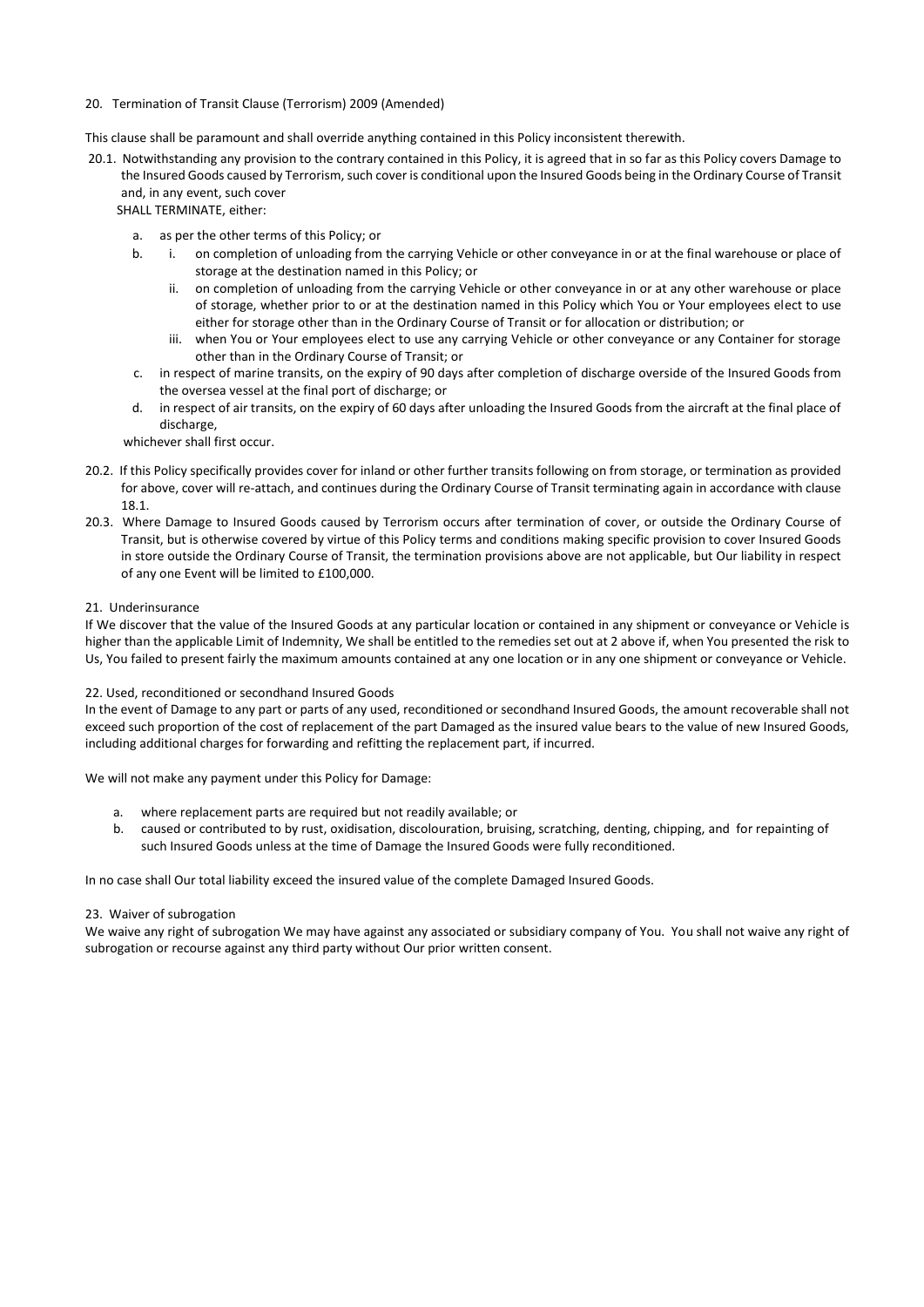### <span id="page-22-0"></span>**7. Claims Conditions**

The Claims conditions below are conditions precedent to Our liability under this Policy. We will not make any payment in respect of any claim unless You comply strictly with the conditions below.

#### 1. Notification

You must notify Us as soon as reasonably possible of any loss or Damage that might give rise to a claim. Notification must be made using the details stated in the Schedule.

If You fail to notify in accordance with this condition, We will still cover the claim provided that You notify Us within 3 months of Your first awareness of the loss or Damage and We have not suffered any prejudice as a result of the delay in notification.

#### 2. Recoveries

You must take all reasonable steps, including providing Us with co-operation and assistance, to recover any amounts payable by Us under this Policy from any third party.

#### 3. Control of claims

You must give Us, at Your own expense, all information and co-operation We require in respect of any claim under this Policy.

#### 4. Repair and replacement

In the event of a claim under this Policy, We may at Our sole discretion elect to repair or replace any Insured Goods that have suffered Damage.

#### 5. Payments on account

If it is not possible to ascertain the value of any claim within 30 days of Us agreeing that the corresponding Damage is covered under this Policy and where the value of such claim is likely to exceed £10,000, We will pay You up to 80% of the anticipated value of the claim, upon request.

#### 6. Subrogation

If We make payment under this Policy, any rights of recovery You may have against any third party shall be subrogated to Us. If the amount of any recovered monies exceeds the amount paid by Us under this Policy, We shall pay the excess to You.

#### 7. Fraudulent claims

In the event that You, or anyone on Your behalf, makes a fraudulent claim or deliberately gives Us false information when making a claim under this Policy, We shall be entitled to issue a notice to terminate this Policy with effect from the date of the fraudulent act or provision of false information. You shall be required to repay any payment already made by Us in relation to the fraudulent claim and any subsequent claims, although We shall still cover You in respect of legitimate claims made before the date of the fraudulent act. We shall not be required to return any of the premium to You.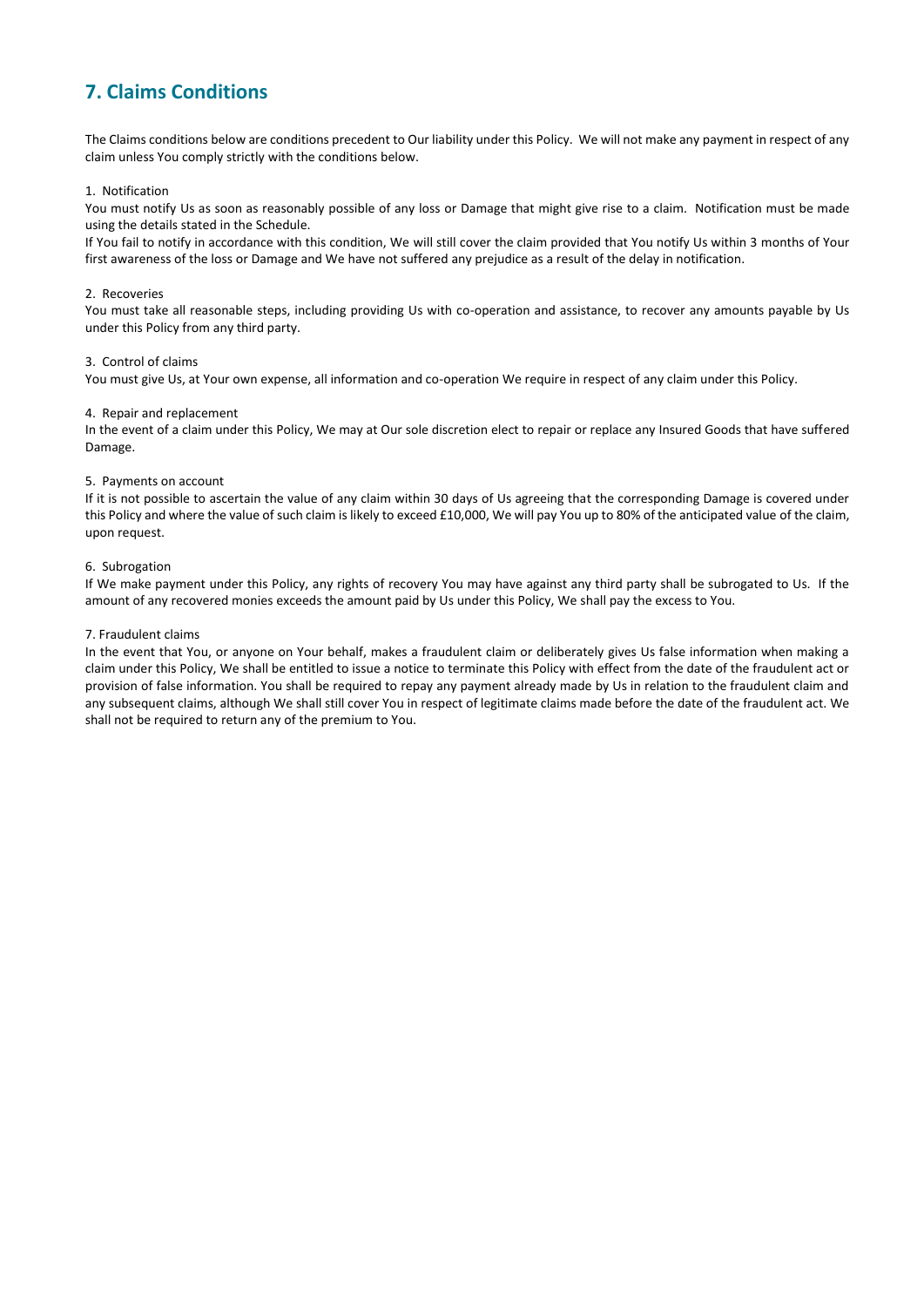### <span id="page-23-0"></span>**8. Complaints**

If You wish to make a complaint, in the first instance please contact The Fiducia MGA Co Ltd, Pat Dickinson [pat@fiduciamga.co.uk](mailto:pat@fiduciamga.co.uk) or write to The Fiducia MGA Co Ltd at the address stated on the back cover of this Policy.

If You remain dissatisfied You may have the right to refer Your complaint to one of the following:

a) United Kingdom: the Financial Ombudsman Service (FOS).

The contact details for the FOS are: The Financial Ombudsman Service, Exchange Tower, London E14 9SR. Telephone 0800 023 4567 (calls to this number are free from "fixed lines" in the UK) or 0300 123 9123 (calls to this number are charged at the same rate as 01 and 02 numbers on mobile phone tariffs in the UK). Emai[l complaint.info@financial-ombudsman.org.uk.](mailto:complaint.info@financial-ombudsman.org.uk)

The FOS is an independent service in the UK for settling disputes between consumers and businesses providing financial services. You can find more information on the FOS at [www.financial-ombudsman.org.uk.](http://www.financial-ombudsman.org.uk/)

b) Channel Islands: the Channel Islands Financial Ombudsman.

The Channel Islands Financial Ombudsman is an independent service in the Channel Islands for settling disputes between consumers and businesses providing financial services. You can find more information on the Channel Islands Financial Ombudsman at [www.ci](http://www.ci-fo.org/)[fo.org/](http://www.ci-fo.org/)

| Address:              | Channel Islands Financial Ombudsman, P O Box 114, Jersey, JE4 9QG |
|-----------------------|-------------------------------------------------------------------|
| Jersey local phone:   | 01534 748610                                                      |
| Guernsey local phone: | 01481722218                                                       |
| International phone:  | +44 1534 748610                                                   |
| E-mail:               | enquiries@ci-fo.org                                               |

c) Isle of Man: the Isle of Man Financial Services Ombudsman Scheme. The Isle of Man Financial Services Ombudsman Scheme is an independent service in the Isle of Man for settling disputes between consumers and businesses providing financial services. You can find more information on the Financial Services Ombudsman Scheme at [www.gov.im/oft/ombudsman/](http://www.gov.im/oft/ombudsman/)

Address: Internal or Scheme Isle of Man Financial Services Ombudsman Scheme, Government Buildings, Lord Street, Douglas, Isle of Man, IM1 1LE Telephone: 01624 686500 E-mail: c[ombudsman@oimoft.gov.im](mailto:ombudsman@oimoft.gov.im)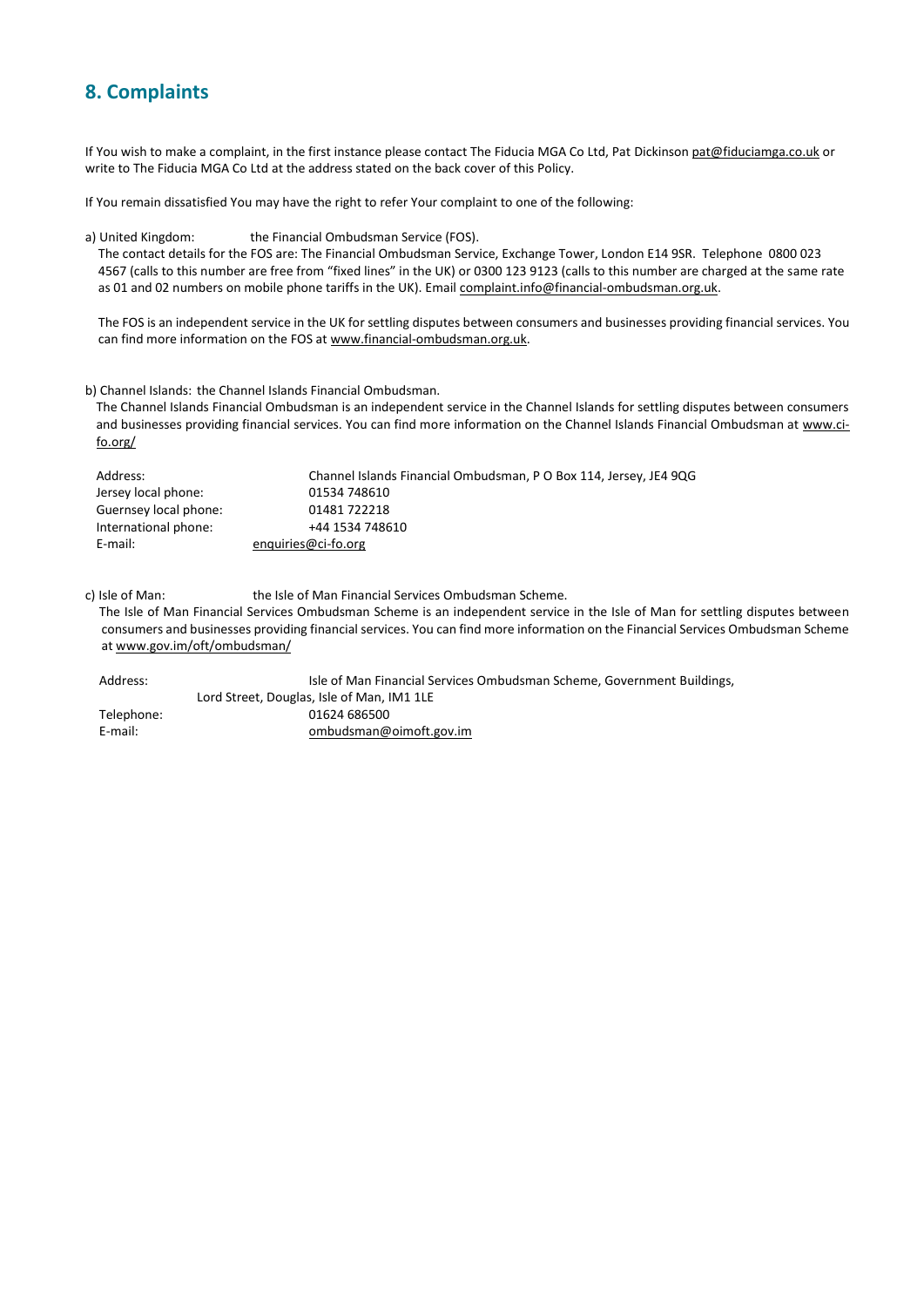### <span id="page-24-0"></span>**9. Institute Clauses**

#### **1/1/09 CL382**

## **INSTITUTE CARGO CLAUSES (A)**

#### **RISKS COVERED**

**1. Risks**

This insurance covers all risks of loss of or damage to the subject-matter insured except as excluded by the provisions of Clauses 4, 5, 6 and 7 below.

#### **2. General Average**

This insurance covers general average and salvage charges, adjusted or determined according to the contract of carriage and/or the governing law and practice, incurred to avoid or in connection with the avoidance of loss from any cause except those excluded in Clauses 4**,** 5, 6 and 7 below.

#### **3. "Both to Blame Collision Clause"**

This insurance indemnifies the Assured, in respect of any risk insured herein, against liability incurred under any Both to Blame Collision Clause in the contract of carriage. In the event of any claim by carriers under the said Clause, the Assured agree to notify the Insurers who shall have the right, at their own cost and expense, to defend the Assured against such claim.

#### **EXCLUSIONS**

- **4.** In no case shall this insurance cover
	- 4.1 loss damage or expense attributable to wilful misconduct of the Assured
	- 4.2 ordinary leakage, ordinary loss in weight or volume, or ordinary wear and tear of the subject-matter insured
	- 4.3 loss damage or expense caused by insufficiency or unsuitability of packing or preparation of the subject-matter insured to withstand the ordinary incidents of the insured transit where such packing or preparation is carried out by the Assured or their employees or prior to the attachment of this insurance (for the purpose of these Clauses "packing" shall be deemed to include stowage in a container and "employees" shall not include independent contractors)
	- 4.4 loss damage or expense caused by inherent vice or nature of the subject-matter insured
	- 4.5 loss damage or expense caused by delay, even though the delay be caused by a risk insured against (except expenses payable under Clause 2 above)
	- 4.6 loss damage or expense caused by insolvency or financial default of the owners managers charterers or operators of the vessel where, at the time of loading of the subject-matter insured on board the vessel, the Assured are aware, or in the ordinary course of business should be aware, that such insolvency or financial default could prevent the normal prosecution of the voyage

This exclusion shall not apply where the contract of insurance has been assigned to the party claiming hereunder who has bought or agreed to buy the subject-matter insured in good faith under a binding contract

- 4.7 loss damage or expense directly or indirectly caused by or arising from the use of any weapon or device employing atomic or nuclear fission and/or fusion or other like reaction or radioactive force or matter.
- **5.** 5.1 In no case shall this insurance cover loss damage or expense arising from
	- 5.1.1 unseaworthiness of vessel or craft or unfitness of vessel or craft for the safe carriage of the subject-matter insured, where the Assured are privy to such unseaworthiness or unfitness, at the time the subject-matter insured is loaded therein
		- 5.1.2 unfitness of container or conveyance for the safe carriage of the subject-matter insured, where loading therein or thereon is carried out
		- prior to attachment of this insurance or
			- by the Assured or their employees and they are privy to such unfitness at the time of loading.
	- 5.2 Exclusion 5.1.1 above shall not apply where the contract of insurance has been assigned to the party claiming hereunder who has bought or agreed to buy the subject-matter insured in good faith under a binding contract.
	- 5.3 The Insurers waive any breach of the implied warranties of seaworthiness of the ship and fitness of the ship to carry the subject-matter insured to destination.
- **6.** In no case shall this insurance cover loss damage or expense caused by
	- 6.1 war civil war revolution rebellion insurrection, or civil strife arising therefrom, or any hostile act by or against a belligerent power
	- 6.2 capture seizure arrest restraint or detainment (piracy excepted), and the consequences thereof or any attempt thereat
	- 6.3 derelict mines torpedoes bombs or other derelict weapons of war.

**7.** In no case shall this insurance cover loss damage or expense

- 7.1 caused by strikers, locked-out workmen, or persons taking part in labour disturbances, riots or civil commotions<br>7.2 resulting from strikes, lock-outs, labour disturbances, riots or civil commotions
- 7.2 resulting from strikes, lock-outs, labour disturbances, riots or civil commotions
- 7.3 caused by any act of terrorism being an act of any person acting on behalf of, or in connection with, any organisation which carries out activities directed towards the overthrowing or<br>influencing, by force or violence
- 7.4 caused by any person acting from a political, ideological or religious motive.

### **DURATION**

#### **8. Transit Clause**

8.1 Subject to Clause 11 below, this insurance attaches from the time the subject-matter insured is first moved in the warehouse or at the place of storage (at the place named in the contract of insurance) for the purpose of the immediate loading into or onto the carrying vehicle or other conveyance for the commencement of transit,

continues during the ordinary course of transit

and terminates either

- 8.1.1 on completion of unloading from the carrying vehicle or other conveyance in or at the final warehouse or place of storage at the destination named in the contract of insurance, 8.1.2 on completion of unloading from the carrying vehicle or other conveyance in or at any other warehouse or place of storage, whether prior to or at the destination named in the contract of insurance, which the Assured or their employees elect to use either for storage other than in the ordinary course of transit or for allocation or distribution, or
- 8.1.3 when the Assured or their employees elect to use any carrying vehicle or other conveyance or any container for storage other than in the ordinary course of transit or<br>8.1.4 on the expiry of 60 days after completion o 8.1.4 on the expiry of 60 days after completion of discharge overside of the subject-matter insured from the oversea vessel at the final port of discharge,
- whichever shall first occur.
- 8.2 If, after discharge overside from the oversea vessel at the final port of discharge, but prior to termination of this insurance, the subject-matter insured is to be forwarded to a destination other than that to which it is insured, this insurance, whilst remaining subject to termination as provided in Clauses 8.1.1 to 8.1.4, shall not extend beyond the time the subject-matter insured is first moved for the purpose of the commencement of transit to such other destination.
- 8.3 This insurance shall remain in force (subject to termination as provided for in Clauses 8.1.1 to 8.1.4 above and to the provisions of Clause 9 below) during delay beyond the control of the Assured, any deviation, forced discharge, reshipment or transhipment and during any variation of the adventure arising from the exercise of a liberty granted to carriers under the contract of carriage.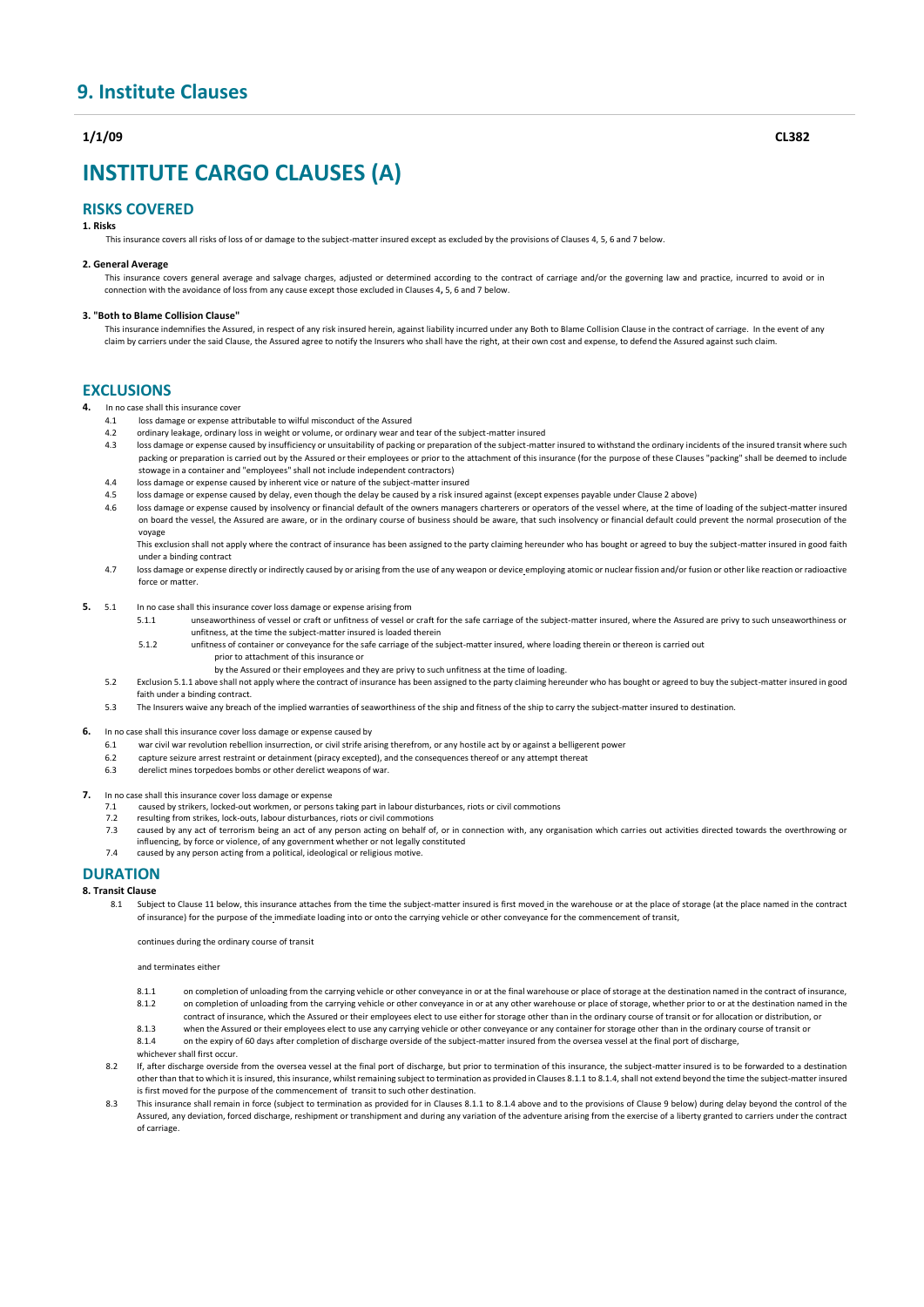#### **9. Termination of Contract of Carriage**

If owing to circumstances beyond the control of the Assured either the contract of carriage is terminated at a port or place other than the destination named therein or the transit is otherwise terminated before unloading of the subject-matter insured as provided for in Clause 8 above, then this insurance shall also terminate *unless prompt notice is given to the Insurers and continuation of cover is requested when this insurance shall remain in force, subject to an additional premium if required by the Insurers*, either

- until the subject-matter insured is sold and delivered at such port or place, or, unless otherwise specially agreed, until the expiry of 60 days after arrival of the subject-matter insured at such port or place, whichever shall first occur,
- or<br>9.2 if the subject-matter insured is forwarded within the said period of 60 days (or any agreed extension thereof) to the destination named in the contract of insurance or to any other destination,

until terminated in accordance with the provisions of Clause 8 above.

#### **10. Change of Voyage**

- 10.1 Where, after attachment of this insurance, the destination is changed by the Assured, *this must be notified promptly to Insurers for rates and terms to be agreed. Should a loss occur prior to such agreement being obtained cover may be provided but only if cover would have been available at a reasonable commercial market rate on reasonable market terms.*
- 10.2 Where the subject-matter insured commences the transit contemplated by this insurance (in accordance with Clause 8.1), but, without the knowledge of the Assured or their employees the ship sails for another destination, this insurance will nevertheless be deemed to have attached at commencement of such transit.

#### **CLAIMS**

#### **11. Insurable Interest**

- 11.1 In order to recover under this insurance the Assured must have an insurable interest in the subject- matter insured at the time of the loss.<br>11.2 Subject to Clause 11.1 above, the Assured shall be entitled to recover
- Subject to Clause 11.1 above, the Assured shall be entitled to recover for insured loss occurring during the period covered by this insurance, notwithstanding that the loss occurred before the contract of insurance was concluded, unless the Assured were aware of the loss and the Insurers were not.

#### **12. Forwarding Charges**

Where, as a result of the operation of a risk covered by this insurance, the insured transit is terminated at a port or place other than that to which the subject-matter insured is covered under this insurance, the Insurers will reimburse the Assured for any extra charges properly and reasonably incurred in unloading storing and forwarding the subject-matter insured to the destination to which it is insured.

This Clause 12, which does not apply to general average or salvage charges, shall be subject to the exclusions contained in Clauses 4, 5, 6 and 7 above, and shall not include charges arising from the fault negligence insolvency or financial default of the Assured or their employees.

#### **13. Constructive Total Loss**

No claim for Constructive Total Loss shall be recoverable hereunder unless the subject-matter insured is reasonably abandoned either on account of its actual total loss appearing to be unavoidable or because the cost of recovering, reconditioning and forwarding the subject-matter insured to the destination to which it is insured would exceed its value on arrival.

### **14. Increased Value**<br>14.1 **If any**

14.1 If any Increased Value insurance is effected by the Assured on the subject-matter insured under this insurance the agreed value of the subject-matter insured shall be deemed to be increased to the total amount insured under this insurance and all Increased Value insurances covering the loss, and liability under this insurance shall be in such proportion as the sum insured under this insurance bears to such total amount insured.

In the event of claim the Assured shall provide the Insurers with evidence of the amounts insured under all other insurances.

#### 14.2 **Where this insurance is on Increased Value the following clause shall apply:**

The agreed value of the subject-matter insured shall be deemed to be equal to the total amount insured under the primary insurance and all Increased Value insurances covering the<br>loss and effected on the subject-matter ins amount insured.

In the event of claim the Assured shall provide the Insurers with evidence of the amounts insured under all other insurances.

#### **BENEFIT OF INSURANCE**

### **15. This insurance**

- covers the Assured which includes the person claiming indemnity either as the person by or on whose behalf the contract of insurance was effected or as an assignee,
- 15.2 shall not extend to or otherwise benefit the carrier or other bailee.

#### **MINIMISING LOSSES**

and

#### **16. Duty of Assured**

- It is the duty of the Assured and their employees and agents in respect of loss recoverable hereunder
- 16.1 to take such measures as may be reasonable for the purpose of averting or minimising such loss,
- to ensure that all rights against carriers, bailees or other third parties are properly preserved and exercised
- and the Insurers will, in addition to any loss recoverable hereunder, reimburse the Assured for any charges properly and reasonably incurred in pursuance of these duties.

#### **17. Waiver**

Measures taken by the Assured or the Insurers with the object of saving, protecting or recovering the subject-matter insured shall not be considered as a waiver or acceptance of abandonment or otherwise prejudice the rights of either party.

#### **AVOIDANCE OF DELAY**

**18.** It is a condition of this insurance that the Assured shall act with reasonable despatch in all circumstances within their control.

#### **LAW AND PRACTICE**

**19.** This insurance is subject to English law and practice.

NOTE:- Where a continuation of cover is requested under Clause 9, or a change of destination is notified under Clause 10, there is an obligation to give prompt notice to the Insurers and the right to such cover is dependent upon compliance with this obligation.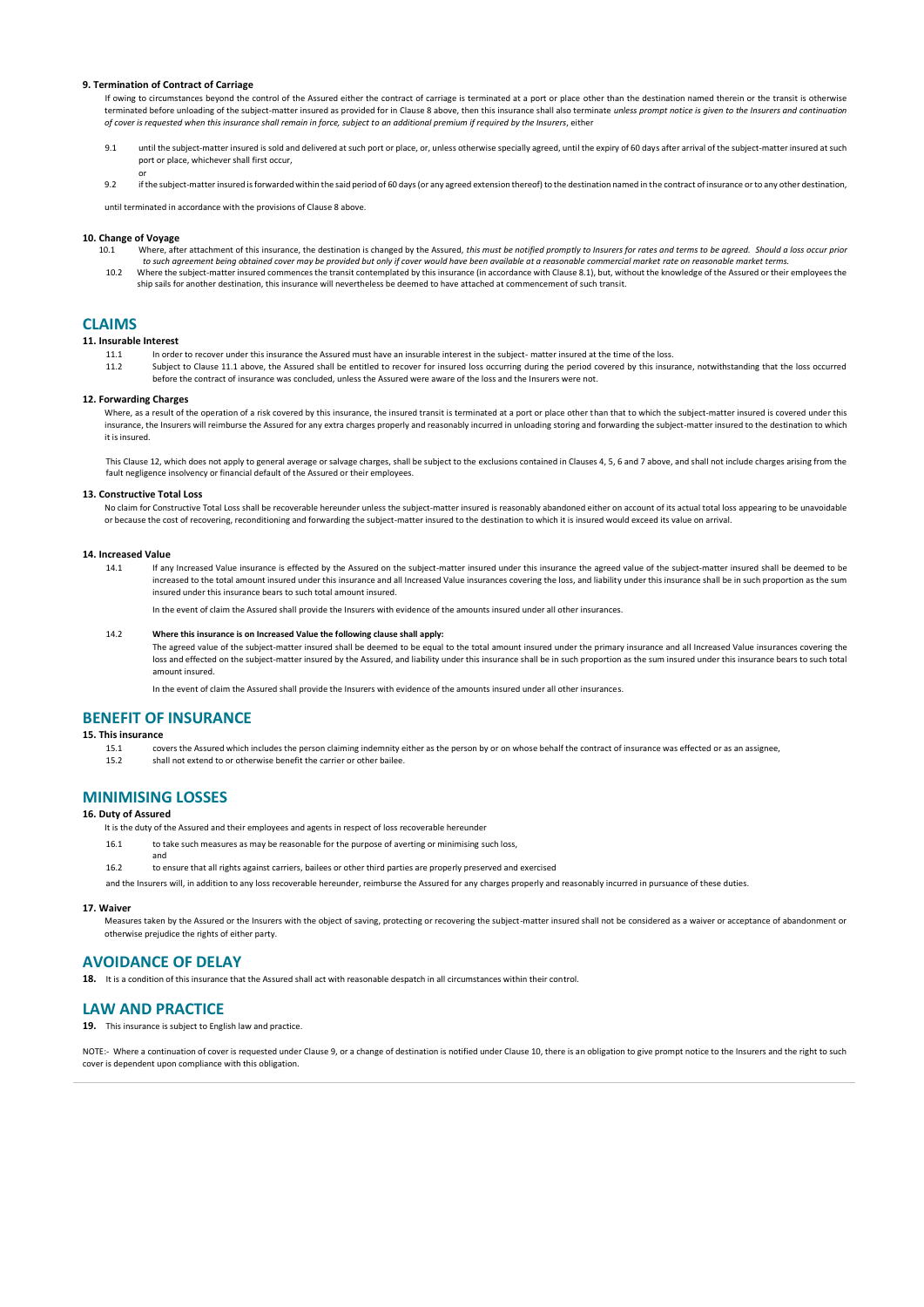### **INSTITUTE CARGO CLAUSES (AIR)**

**(excluding sendings by Post)**

#### **RISKS COVERED**

**1. Risks**

This insurance covers all risks of loss of or damage to the subject-matter insured except as excluded by the provisions of Clauses 3, 4 and 5 below.

#### **2. Salvage Charges**

This insurance covers salvage charges incurred to avoid or in connection with the avoidance of loss from any cause except those excluded in Clauses 3**,** 4 and 5 below.

#### **EXCLUSIONS**

- **3.** In no case shall this insurance cover
	- 3.1 loss damage or expense attributable to wilful misconduct of the Assured
	- 3.2 ordinary leakage, ordinary loss in weight or volume, or ordinary wear and tear of the subject-matter insured
	- 3.3 loss damage or expense caused by insufficiency or unsuitability of packing or preparation of the subject-matter insured to withstand the ordinary incidents of the insured transit where such packing or preparation is carried out by the Assured or their employees or prior to the attachment of this insurance (for the purpose of these Clauses "packing" shall be deemed to include stowage in a container and "employees" shall not include independent contractors)
	- 3.4 loss damage or expense caused by inherent vice or nature of the subject-matter insured
	- 3.5 loss damage or expense arising from unfitness of aircraft conveyance or container for the safe carriage of the subject-matter insured, where loading therein or thereon is carried out prior to attachment of this insurance or by the Assured or their employees and they are privy to such unfitness at the time of loading. This exclusion shall not apply where the contract of insurance has been assigned to the party claiming hereunder who has bought or agreed to buy the subject-matter insured in good faith under a binding contract.
	- 3.6 loss damage or expense caused by delay, even though the delay be caused by a risk insured against
	- 3.7 loss damage or expense caused by insolvency or financial default of the owners managers charterers or operators of the aircraft where, at the time of loading of the subject-matter insured on board the aircraft, the Assured are aware, or in the ordinary course of business should be aware, that such insolvency or financial default could prevent the normal prosecution of the transit This exclusion shall not apply where the contract of insurance has been assigned to the party claiming hereunder who has bought or agreed to buy the subject-matter insured in good faith under a binding contract
	- 3.8 loss damage or expense directly or indirectly caused by or arising from the use of any weapon or device employing atomic or nuclear fission and/or fusion or other like reaction or radioactive force or matter.

#### **4.** In no case shall this insurance cover loss damage or expense caused by

- 4.1 war civil war revolution rebellion insurrection, or civil strife arising therefrom, or any hostile act by or against a belligerent power
- 4.2 capture seizure arrest restraint or detainment (piracy excepted), and the consequences thereof or any attempt thereat
- 4.3 derelict mines torpedoes bombs or other derelict weapons of war.
- **5.** In no case shall this insurance cover loss damage or expense
	- 5.1 caused by strikers, locked-out workmen, or persons taking part in labour disturbances, riots or civil commotions
	- 5.2 resulting from strikes, lock-outs, labour disturbances, riots or civil commotions
	- 5.3 caused by any act of terrorism being an act of any person acting on behalf of, or in connection with, any organisation which carries out activities directed towards the overthrowing or influencing, by force or violence, of any government whether or not legally constituted
	- 5.4 caused by any person acting from a political, ideological or religious motive.

#### **DURATION**

#### **6. Transit Clause**

6.1 Subject to Clause 9 below, this insurance attaches from the time the subject-matter insured is first moved in the warehouse, premises or at the place of storage (at the place named in the contract of insurance) for the purpose of the immediate loading into or onto the carrying vehicle or other conveyance for the commencement of transit,

continues during the ordinary course of transit

and terminates either

- 6.1.1 on completion of unloading from the carrying vehicle or other conveyance in or at the final warehouse, premises or place of storage at the destination named in the contract of insurance, 6.1.2 on completion of unloading from the carrying vehicle or other conveyance in or at any other warehouse, premises or place of storage, whether prior to or at the destination named in the contract of insurance, which the Assured or their employees elect to use either for storage other than in the ordinary course of transit or for allocation or distribution, or
- 6.1.3 when the Assured or their employees elect to use any carrying vehicle or other conveyance or any container for storage other than in the ordinary course of transit
- or
- 6.1.4 on the expiry of 30 days after completion of unloading of the subject-matter insured from the aircraft at the final place of discharge,
- whichever shall first occur.
- 6.2 If, after unloading from the aircraft at the final place of discharge, but prior to termination of this insurance, the subject-matter insured is to be forwarded to a destination other than that to which it is insured, this insurance, whilst remaining subject to termination as provided in Clauses 6.1.1 to 6.1.4, shall not extend beyond the time the subject-matter insured is first moved for the purpose of the commencement of transit to such other destination.
- 6.3 This insurance shall remain in force (subject to termination as provided for in Clauses 6.1.1 to 6.1.4 above and to the provisions of Clause 7 below) during delay beyond the control of the Assured, any deviation, forced discharge, reshipment or transhipment and during any variation of the adventure arising from the exercise of a liberty granted to the air carriers under the contract of carriage.

#### **7. Termination of Contract of Carriage**

If owing to circumstances beyond the control of the Assured either the contract of carriage is terminated at a place other than the destination named therein or the transit is otherwise terminated before unloading of the subject-matter insured as provided for in Clause 6 above, then this insurance shall also terminate *unless prompt notice is given to the Insurers and continuation of cover is requested when this insurance shall remain in force, subject to an additional premium if required by the Insurers*, either

- 7.1 until the subject-matter insured is sold and delivered at such place, or, unless otherwise specially agreed, until the expiry of 30 days after arrival of the subject-matter insured at such place, whichever shall first occur, or
- 7.2 if the subject-matter insured is forwarded within the said period of 30 days (or any agreed extension thereof) to the destination named in the contract of insurance or to any other destination, until terminated in accordance with the provisions of Clause 6 above.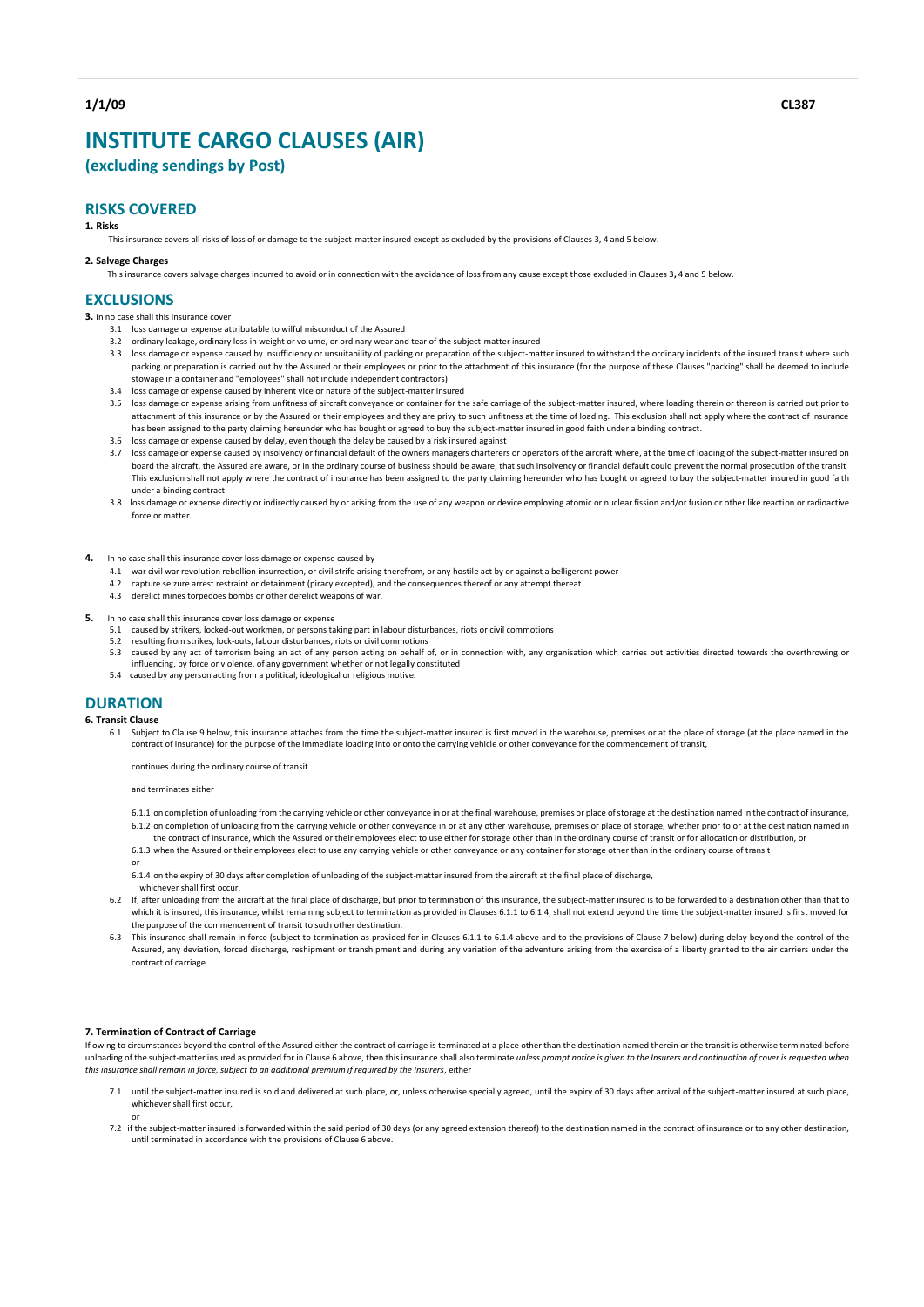#### **8. Change of Transit**

- 8.1 Where, after attachment of this insurance, the destination is changed by the Assured, *this must be notified promptly to Insurers for rates and terms to be gareed. Should a loss occur prior to such agreement being obtained cover may be provided but only if cover would have been available at a reasonable commercial market rate on reasonable market terms.*
- 8.2 Where the subject-matter insured commences the transit contemplated by this insurance (in accordance with Clause 6.1), but, without the knowledge of the Assured or their employees the aircraft leaves for another destination, this insurance will nevertheless be deemed to have attached at commencement of such transit.

#### **CLAIMS**

- **9. Insurable Interest**
	- 9.1 In order to recover under this insurance the Assured must have an insurable interest in the subject-matter insured at the time of the loss.
	- 9.2 Subject to Clause 9.1 above, the Assured shall be entitled to recover for insured loss occurring during the period covered by this insurance, notwithstanding that the loss occurred before the contract of insurance was concluded, unless the Assured were aware of the loss and the Insurers were not.

#### **10. Forwarding Charges**

Where, as a result of the operation of a risk covered by this insurance, the insured transit is terminated at a place other than that to which the subject-matter insured is covered under this insurance, the Insurers will reimburse the Assured for any extra charges properly and reasonably incurred in unloading storing and forwarding the subject-matter insured to the destination to which it is insured.

This Clause 10, which does not apply to salvage charges, shall be subject to the exclusions contained in Clauses 3, 4 and 5 above, and shall not include charges arising from the fault negligence insolvency or financial default of the Assured or their employees.

#### **11. Constructive Total Loss**

No claim for Constructive Total Loss shall be recoverable hereunder unless the subject-matter insured is reasonably abandoned either on account of its actual total loss appearing to be unavoidable or because the cost of recovering, reconditioning and forwarding the subject-matter insured to the destination to which it is insured would exceed its value on arrival.

### **12. Increased Value**<br>12.1 If any In

If any Increased Value insurance is effected by the Assured on the subject-matter insured under this insurance the agreed value of the subject-matter insured shall be deemed to be increased to the total amount insured under this insurance and all Increased Value insurances covering the loss, and liability under this insurance shall be in such proportion as the sum insured under this insurance bears to such total amount insured.

In the event of claim the Assured shall provide the Insurers with evidence of the amounts insured under all other insurances.

#### 12.2 **Where this insurance is on Increased Value the following clause shall apply:**

The agreed value of the subject-matter insured shall be deemed to be equal to the total amount insured under the primary insurance and all Increased Value insurances covering the loss and effected on the subject-matter insured by the Assured, and liability under this insurance shall be in such proportion as the sum insured under this insurance bears to such total amount insured.

In the event of claim the Assured shall provide the Insurers with evidence of the amounts insured under all other insurances.

#### **BENEFIT OF INSURANCE**

#### **13. This insurance**

13.1 covers the Assured which includes the person claiming indemnity either as the person by or on whose behalf the contract of insurance was effected or as an assignee, 13.2 shall not extend to or otherwise benefit the carrier or other bailee.

#### **MINIMISING LOSSES**

#### **14. Duty of Assured**

and

It is the duty of the Assured and their employees and agents in respect of loss recoverable hereunder

- 14.1 to take such measures as may be reasonable for the purpose of averting or minimising such loss,
	- 14.2 to ensure that all rights against carriers, bailees or other third parties are properly preserved and exercised and the Insurers will, in addition to any loss recoverable hereunder, reimburse the Assured for any charges properly and reasonably incurred in pursuance of these duties.

#### **15. Waiver**

Measures taken by the Assured or the Insurers with the object of saving, protecting or recovering the subject-matter insured shall not be considered as a waiver or acceptance of abandonment or otherwise prejudice the rights of either party.

#### **AVOIDANCE OF DELAY**

**16**. It is a condition of this insurance that the Assured shall act with reasonable despatch in all circumstances within their control.

#### **LAW AND PRACTICE**

**17.** This insurance is subject to English law and practice.

NOTE:- Where a continuation of cover is requested under Clause 7, or a change of destination is notified under Clause 8, there is an obligation to give prompt notice to the Insurers and the right to such cover is dependent upon compliance with this obligation.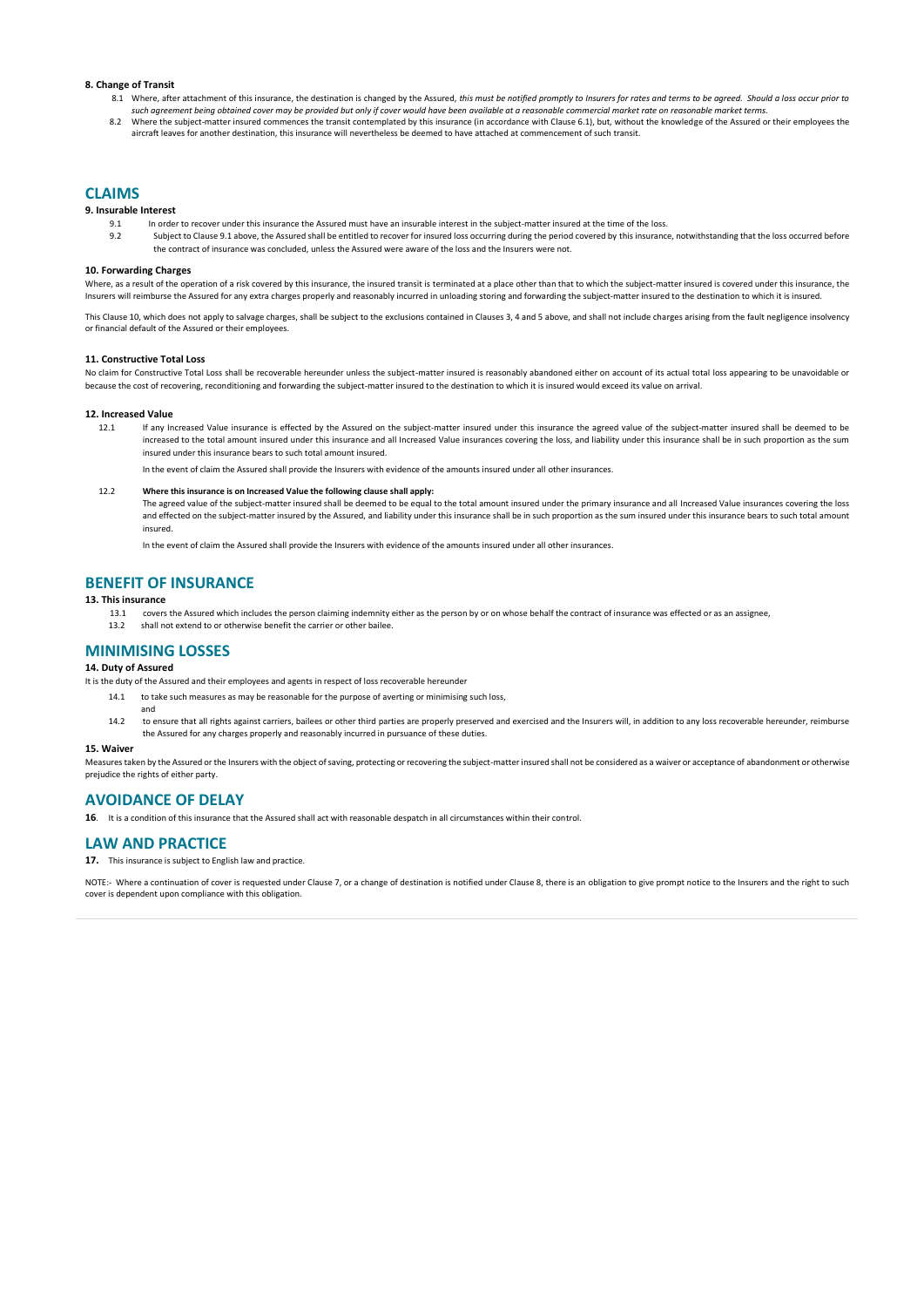#### **01/01/01 CL354**

### **INSTITUTE CLASSIFICATION CLAUSE**

### **QUALIFYING VESSELS**

- **1** This insurance and the marine transit rates as agreed in the policy or open cover apply only to cargoes and/or interests carried by mechanically self-propelled vessels of steel construction classed with a Classification Society which is;
- 1.1 a Member or Associate Member of the International Association of Classification Societies (IACS), or
- 1.2 a National Flag Society as defined in Clause 4 below, but only where the vessel is engaged exclusively in the coastal trading of that nation (including trading on an interisland route within an archipelago of which that nation forms part).

Cargoes and/or interests carried by vessels not classed as above must be notified promptly to underwriters for rates and conditions to be agreed. **Should a loss occur prior to such agreement being obtained cover may be provided but only if cover would have been available at a reasonable commercial market rate on reasonable commercial market terms.**

### **AGE LIMITATION**

2 Cargoes and/or interests carried by Qualifying Vessels (as defined above) which exceed the following age limits will be insured on the policy or open cover condition**s subject to an additional**<br>**premium to be agreed.** 

Bulk or combination carriers over 10 years of age or other vessels over 15 years of age unless they:

- 2.1 have been used for the carriage of general cargo on an established and regular pattern of trading between a range of specified ports, and do not exceed 25 years of age, or
- 2.2 were constructed as containerships, vehicle carriers or double-skin openhatch gantry crane vessels (OHGCs) and have been continuously used as such on an established and regular pattern of trading between a range of specified ports, and do not exceed 30 years of age.

### **CRAFT CLAUSE**

**3** The requirements of this Clause do not apply to any craft used to load or unload the vessel within the port area.

#### **NATIONAL FLAG SOCIETY**

**4** A National Flag Society is a Classification Society which is domiciled in the same country as the owner of the vessel in question which must also operate under the flag of that country.

#### **PROMPT NOTICE**

**5 Where this insurance requires the assured to give prompt notice to the Underwriters, the right to cover is dependent upon compliance with that obligation.**

**LAW AND PRACTICE 6** This insurance is subject to English law and practice.

*\* For a current list of IACS Members and Associate Members please refer to the IACS website a[t www.iacs.org.uk](http://www.iacs.org.uk/)*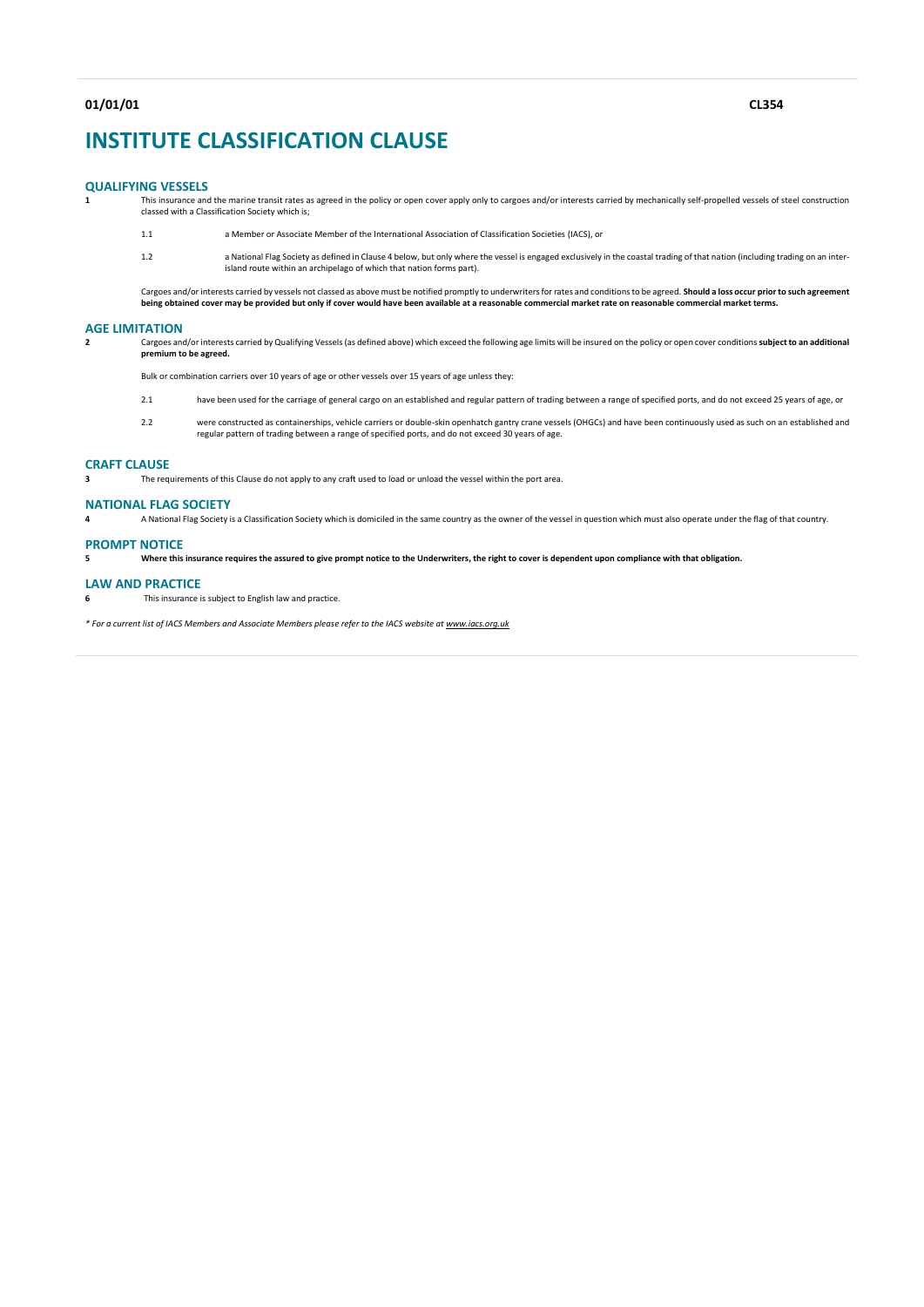### **1/1/09 CL385 INSTITUTE WAR CLAUSES (CARGO)**

#### **RISKS COVERED**

#### **1. Risks**

- This insurance covers, except as excluded by the provisions of Clauses 3 and 4 below, loss of or damage to the subject-matter insured caused by
- 1.1 war civil war revolution rebellion insurrection, or civil strife arising therefrom, or any hostile act by or against a belligerent power<br>12 capture seizure arrest restraint or detainment arising from risks covered unde
- 1.2 capture seizure arrest restraint or detainment, arising from risks covered under 1.1 above, and the consequences thereof or any attempt thereat
- derelict mines torpedoes bombs or other derelict weapons of war.

#### **2. General Average**

This insurance covers general average and salvage charges, adjusted or determined according to the contract of carriage and/or the governing law and practice, incurred to avoid or in connection with the avoidance of loss from a risk covered under these Clauses.

#### **EXCLUSIONS**

- **3.** In no case shall this insurance cover
- 3.1 loss damage or expense attributable to wilful misconduct of the Assured
- 3.2 ordinary leakage, ordinary loss in weight or volume, or ordinary wear and tear of the subject-matter insured
- 3.3 loss damage or expense caused by insufficiency or unsuitability of packing or preparation of the subject-matter insured to withstand the ordinary incidents of the insured transit where such packing or preparation is carried out by the Assured or their employees or prior to the attachment of this insurance (for the purpose of these Clauses "packing" shall be deemed to include stowage in a container and "employees" shall not include independent contractors)
- 3.4 loss damage or expense caused by inherent vice or nature of the subject-matter insured
- loss damage or expense caused by delay, even though the delay be caused by a risk insured against (except expenses payable under Clause 2 above)
- 3.6 loss damage or expense caused by insolvency or financial default of the owners managers charterers or operators of the vessel where, at the time of loading of the subject-matter insured on board the vessel, the Assured are aware, or in the ordinary course of business should be aware, that such insolvency or financial default could prevent the normal prosecution of the voyage

This exclusion shall not apply where the contract of insurance has been assigned to the party claiming hereunder who has bought or agreed to buy the subject-matter insured in good faith under a binding contract

- 3.7 any claim based upon loss of or frustration of the voyage or adventure<br>3.8 loss damage or expense directly or indirectly caused by or arising from
- loss damage or expense directly or indirectly caused by or arising from any hostile use of any weapon or device employing atomic or nuclear fission and/or fusion or other like reaction or radioactive force or matter.
- **4.** 4.1 In no case shall this insurance cover loss damage or expense arising from
	- 4.1.1 unseaworthiness of vessel or craft or unfitness of vessel or craft for the safe carriage of the subject-matter insured, where the Assured are privy to such unseaworthiness or unfitness, at the time the subject-matter insured is loaded therein
	- 4.1.2 unfitness of container or conveyance for the safe carriage of the subject-matter insured, where loading therein or thereon is carried out
		- prior to attachment of this insurance or
	- by the Assured or their employees and they are privy to such unfitness at the time of loading.
	- 4.2 Exclusion 4.1.1 above shall not apply where the contract of insurance has been assigned to the party claiming hereunder who has bought or agreed to buy the subject-matter insured in good faith under a binding contract.
	- 4.3 The Insurers waive any breach of the implied warranties of seaworthiness of the ship and fitness of the ship to carry the subject-matter insured to destination.

#### **DURATION**

#### **5. Transit Clause**

5.1 This insurance

- 5.1.1 attaches only as the subject-matter insured and as to any part as that part is loaded on an oversea vessel
- and 5.1.2 terminates, subject to 5.2 and 5.3 below, either as the subject-matter insured and as to any part as that part is discharged from an oversea vessel at the final port or place of discharge,
	- or

on expiry of 15 days counting from midnight of the day of arrival of the vessel at the final port or place of discharge,

whichever shall first occur; nevertheless,

subject to prompt notice to the Insurers and to an additional premium, such insurance

- 5.1.3 reattaches when, without having discharged the subject-matter insured at the final port or place of discharge, the vessel sails therefrom,
- and
- 5.1.4 terminates, subject to 5.2 and 5.3 below, either as the subject-matter insured and as to any part as that part is thereafter discharged from the vessel at the final (or substituted) port or place of discharge,
	- or

on expiry of 15 days counting from midnight of the day of re-arrival of the vessel at the final port or place of discharge or arrival of the vessel at a substituted port or place of discharge,

- whichever shall first occur.
- 5.2 If during the insured voyage the oversea vessel arrives at an intermediate port or place to discharge the subject-matter insured for on-carriage by oversea vessel or by aircraft, or the subjectmatter insured is discharged from the vessel at a port or place of refuge, then, subject to 5.3 below and to an additional premium if required, this insurance continues until the expiry of 15 days counting from midnight of the day of arrival of the vessel at such port or place, but thereafter reattaches as the subject-matter insured and as to any part as that part is loaded on an on-carrying oversea vessel or aircraft. During the period of 15 days the insurance remains in force after discharge only whilst the subject-matter insured and as to any part as that part is at such port or place. If the subject-matter insured is on-carried within the said period of 15 days or if the insurance reattaches as provided in this Clause 5.2
	- 5.2.1 where the on-carriage is by oversea vessel this insurance continues subject to the terms of these Clauses, or
	- 5.2.2 where the on-carriage is by aircraft, the current Institute War Clauses (Air Cargo) (excluding sendings by Post) shall be deemed to form part of the contract of insurance and shall apply to the on-carriage by air.
- 5.3 If the voyage in the contract of carriage is terminated at a port or place other than the destination agreed therein, such port or place shall be deemed the final port of discharge and this insurance terminates in accordance with 5.1.2. If the subject-matter insured is subsequently reshipped to the original or any other destination, then *provided notice is given to the Insurers before the commencement of such further transit and subject to an additional premium, this insurance reattaches*<br>5.3.1 in the case of the subject-matter insured having been discharged. as the subject-matter insured and as
	- in the case of the subject-matter insured having been discharged, as the subject-matter insured and as to any part as that part is loaded on the on-carrying vessel for the voyage; 5.3.2 in the case of the subject-matter not having been discharged, when the vessel sails from such deemed final port of discharge;
	- thereafter this insurance terminates in accordance with 5.1.4.
- 5.4 The insurance against the risks of mines and derelict torpedoes, floating or submerged, is extended whilst the subject-matter insured or any part thereof is on craft whilst in transit to or from the oversea vessel, but in no case beyond the expiry of 60 days after discharge from the oversea vessel unless otherwise specially agreed by the Insurers.
- 5.5 Subject to prompt notice to Insurers, and to an additional premium if required, this insurance shall remain in force within the provisions of these Clauses during any deviation, or any variation of the adventure arising from the exercise of a liberty granted to carriers under the contract of carriage.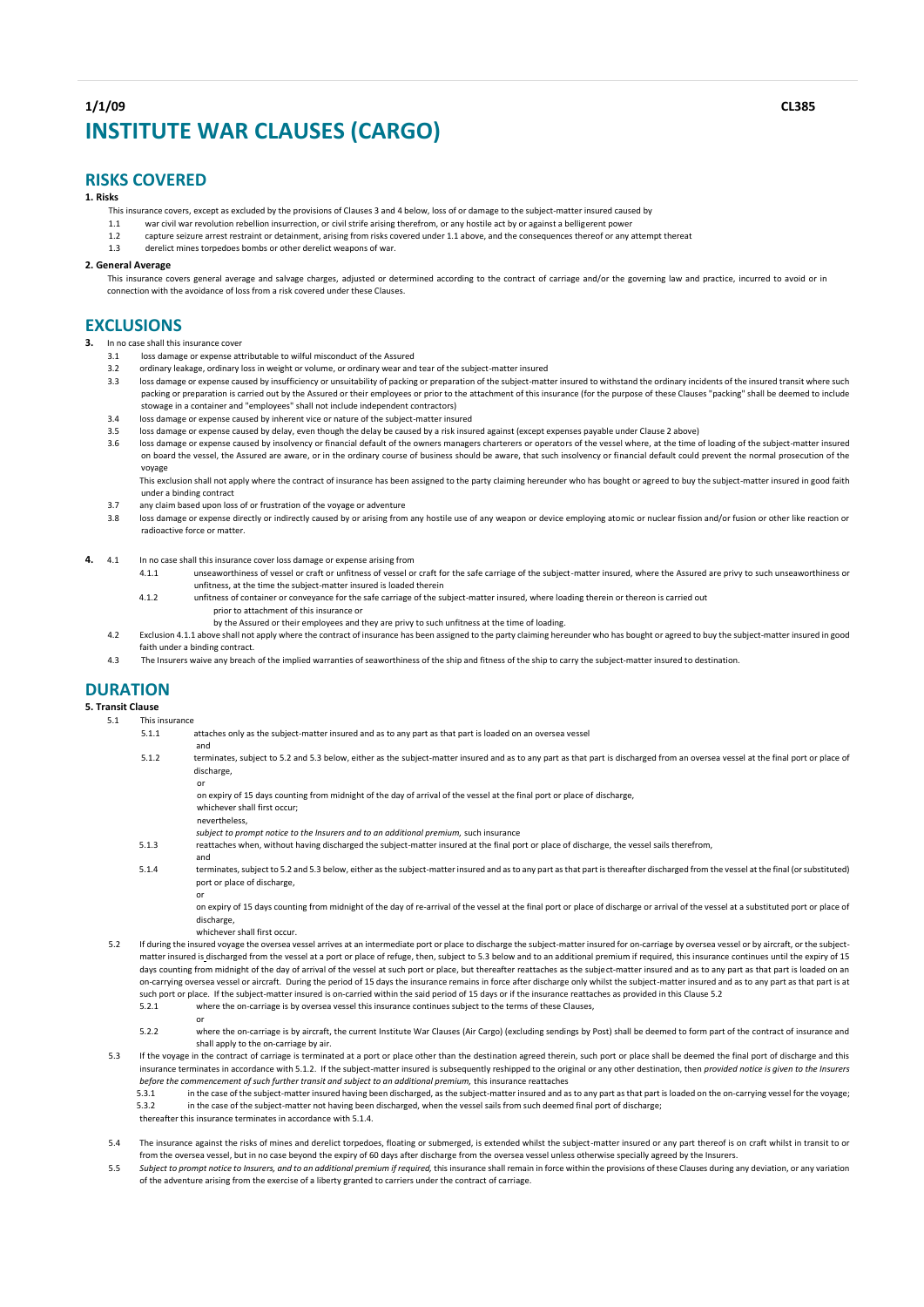(For the purpose of Clause 5

"arrival" shall be deemed to mean that the vessel is anchored, moored or otherwise secured at a berth or place within the Harbour Authority area. If such a berth or place is not available, arrival is deemed to have occurred when the vessel first anchors, moors or otherwise secures either at or off the intended port or place of discharge "oversea vessel" shall be deemed to mean a vessel carrying the subject-matter from one port or place to another where such voyage involves a sea passage by that vessel)

#### **6. Change of Voyage**

- 6.1 Where, after attachment of this insurance, the destination is changed by the Assured, *this must be notified promptly to Insurers for rates and terms to be agreed. Should a loss occur prior to such agreement being obtained cover may be provided but only if cover would have been available at a reasonable commercial market rate on reasonable market terms.*
- 6.2 Where the subject-matter insured commences the transit contemplated by this insurance (in accordance with Clause 5.1), but, without the knowledge of the Assured or their employees the ship sails for another destination, this insurance will nevertheless be deemed to have attached at commencement of such transit.

#### **7. Anything contained in this contract which is inconsistent with Clauses 3.7, 3.8 or 5 shall, to the extent of such inconsistency, be null and void.**

#### **CLAIMS**

### **8. Insurable Interest**<br>8.1 In order

- In order to recover under this insurance the Assured must have an insurable interest in the subject- matter insured at the time of the loss.
- 8.2 Subject to Clause 8.1 above, the Assured shall be entitled to recover for insured loss occurring during the period covered by this insurance, notwithstanding that the loss occurred before the contract of insurance was concluded, unless the Assured were aware of the loss and the Insurers were not.

#### **9. Increased Value**

- 9.1 If any Increased Value insurance is effected by the Assured on the subject-matter insured under this insurance the agreed value of the subject-matter insured shall be deemed to be increased to the total amount insured under this insurance and all Increased Value insurances covering the loss, and liability under this insurance shall be in such proportion as the sum insured under this insurance bears to such total amount insured. In the event of claim the Assured shall provide the Insurers with evidence of the amounts insured under all other insurances.
- 9.2 **Where this insurance is on Increased Value the following clause shall apply:**
	- The agreed value of the subject-matter insured shall be deemed to be equal to the total amount insured under the primary insurance and all Increased Value insurances covering the loss and effected on the subject-matter insured by the Assured, and liability under this insurance shall be in such proportion as the sum insured under this insurance bears to such total amount insured. In the event of claim the Assured shall provide the Insurers with evidence of the amounts insured under all other insurances.

#### **BENEFIT OF INSURANCE**

#### **10. This insurance**

- 10.1 covers the Assured which includes the person claiming indemnity either as the person by or on whose behalf the contract of insurance was effected or as an assignee,
- 10.2 shall not extend to or otherwise benefit the carrier or other bailee.

#### **MINIMISING LOSSES**

#### **11. Duty of Assured**

- It is the duty of the Assured and their employees and agents in respect of loss recoverable hereunder
- 11.1 to take such measures as may be reasonable for the purpose of averting or minimising such loss, and
- 11.2 to ensure that all rights against carriers, bailees or other third parties are properly preserved and exercised
- and the Insurers will, in addition to any loss recoverable hereunder, reimburse the Assured for any charges properly and reasonably incurred in pursuance of these duties.

#### **12. Waiver**

Measures taken by the Assured or the Insurers with the object of saving, protecting or recovering the subject-matter insured shall not be considered as a waiver or acceptance of abandonment or otherwise prejudice the rights of either party.

#### **AVOIDANCE OF DELAY**

**13.** It is a condition of this insurance that the Assured shall act with reasonable despatch in all circumstances within their control.

#### **LAW AND PRACTICE**

**14.** This insurance is subject to English law and practice.

*NOTE:- Where a reattachment of cover is requested under Clause 5, or a change of destination is notified under Clause 6, there is an obligation to give prompt notice to the Insurers and the right to such cover is dependent upon compliance with this obligation.*

### **1/3/09 CL390 INSTITUTE WAR CLAUSES (Sendings by Post)**

#### **RISKS COVERED**

**1. Risks**

- **1.** This insurance covers, except as excluded by the provisions of Clause 3 below, loss of or damage to the subject-matter insured caused by
	- 1.1 war civil war revolution rebellion insurrection, or civil strife arising therefrom, or any hostile act by or against a belligerent power
	- 1.2 capture seizure arrest restraint or detainment, arising from risks covered under 1.1 above, and the consequences thereof or any attempt thereat
	- 1.3 derelict mines torpedoes bombs or other derelict weapons of war.

#### **2. General Average**

This insurance covers general average and salvage charges, adjusted or determined according to the contract of carriage and/or the governing law and practice, incurred to avoid or in connection with the avoidance of loss from a risk covered under these Clauses.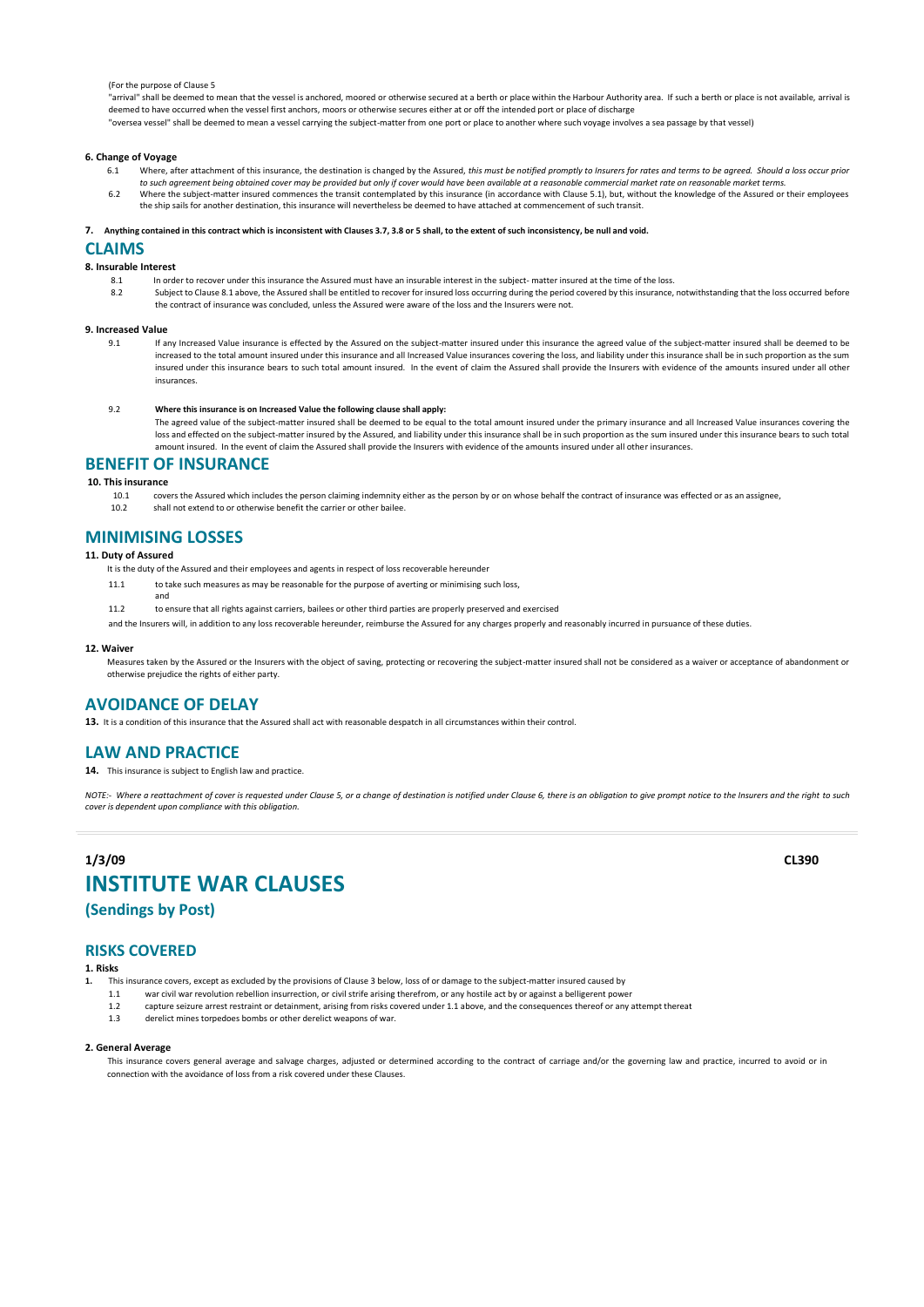#### **EXCLUSIONS**

#### **3.** In no case shall this insurance cover

- 3.1 loss damage or expense attributable to wilful misconduct of the Assured
- 3.2 ordinary leakage, ordinary loss in weight or volume, or ordinary wear and tear of the subject-matter insured<br>3.3 loss damage or expense caused by insufficiency or unsuitability of packing or preparation of the subject-
- loss damage or expense caused by insufficiency or unsuitability of packing or preparation of the subject-matter insured to withstand the ordinary incidents of the insured transit where such packing or preparation is carried out by the Assured or their employees or prior to the attachment of this insurance (for the purpose of these Clauses "packing" shall be deemed to include stowage in a container and "employees" shall not include independent contractors)
- 3.4 loss damage or expense caused by inherent vice or nature of the subject-matter insured
- 3.5 loss damage or expense caused by delay, even though the delay be caused by a risk insured against (except expenses payable under Clause 2 above)
- 3.6 any claim based upon loss of or frustration of the voyage or adventure
- 3.7 loss damage or expense directly or indirectly caused by or arising from any hostile use of any weapon or device employing atomic or nuclear fission and/or fusion or other like reaction or radioactive force or matter.

#### **DURATION**

### **4. Transit Clause**

- ---<br>This insurance attaches only as the subject-matter insured and as to any part as that part is first moved in the premises of the senders at the place named in the contract of insurance for the immediate commencement of the transit and continues, but with the exclusion of any period during which the subject-matter insured is in packers' premises, until the subject-matter insured and as to any part as that part is delivered to the address on the postal package(s) when this insurance shall terminate.
- **5. Anything contained in this contract which is inconsistent with Clauses 3.6, 3.7 or 4 shall, to the extent of such inconsistency, be null and void.**

#### **CLAIMS**

**6. Insurable Interest**

- 6.1 In order to recover under this insurance the Assured must have an insurable interest in the subject- matter insured at the time of the loss.
- 6.2 Subject to Clause 6.1 above, the Assured shall be entitled to recover for insured loss occurring during the period covered by this insurance, notwithstanding that the loss occurred before the contract of insurance was concluded, unless the Assured were aware of the loss and the Insurers were not.

#### **BENEFIT OF INSURANCE**

**7.** This insurance shall not extend to or otherwise benefit the carrier or other bailee.

#### **MINIMISING LOSSES**

#### **8. Duty of Assured**

It is the duty of the Assured and their employees and agents in respect of loss recoverable hereunder

- 8.1 to take such measures as may be reasonable for the purpose of averting or minimising such loss, and
- 8.2 to ensure that all rights against carriers, bailees or other third parties are properly preserved and exercised
- and the Insurers will, in addition to any loss recoverable hereunder, reimburse the Assured for any charges properly and reasonably incurred in pursuance of these duties.

#### **9. Waiver**

Measures taken by the Assured or the Insurers with the object of saving, protecting or recovering the subject-matter insured shall not be considered as a waiver or acceptance of abandonment or otherwise prejudice the rights of either party.

#### **AVOIDANCE OF DELAY**

**10.** It is a condition of this insurance that the Assured shall act with reasonable despatch in all circumstances within their control.

#### **LAW AND PRACTICE**

**11.** This insurance is subject to English law and practice.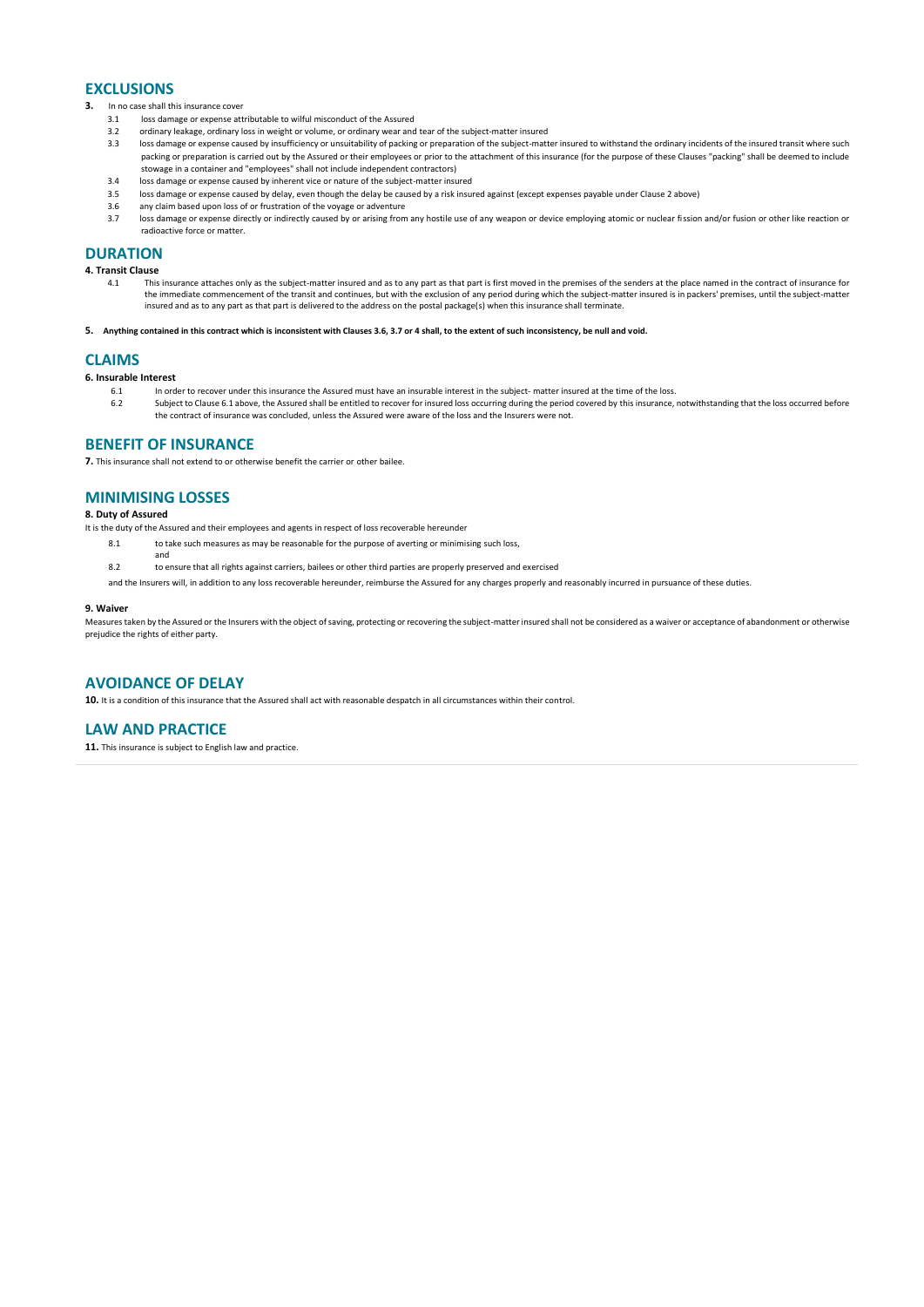**1/1/09 CL388**

### **INSTITUTE WAR CLAUSES (AIR CARGO)**

**(excluding sendings by Post)**

### **RISKS COVERED**

#### **1. Risks**

- This insurance covers, except as excluded by the provisions of Clause 3 below, loss of or damage to the subject-matter insured caused by
- 1.1 war civil war revolution rebellion insurrection, or civil strife arising therefrom, or any hostile act by or against a belligerent power
- 1.2 capture seizure arrest restraint or detainment, arising from risks covered under 1.1 above, and the consequences thereof or any attempt thereat<br>1.3 derelict mines torpedoes bombs or other derelict weapons of war.
- 1.3 derelict mines torpedoes bombs or other derelict weapons of war.

#### **2. Salvage Charges**

This insurance covers salvage charges, incurred to avoid or in connection with the avoidance of loss from any cause except those excluded in Clause 3 below.

#### **EXCLUSIONS**

- **3.** In no case shall this insurance cover
	- 3.1 loss damage or expense attributable to wilful misconduct of the Assured
	- 3.2 ordinary leakage, ordinary loss in weight or volume, or ordinary wear and tear of the subject-matter insured
	- 3.3 loss damage or expense caused by insufficiency or unsuitability of packing or preparation of the subject-matter insured to withstand the ordinary incidents of the insured transit where such packing or preparation is carried out by the Assured or their employees or prior to the attachment of this insurance (for the purpose of these Clauses "packing" shall be deemed to include stowage in a container and "employees" shall not include independent contractors)
	- 3.4 loss damage or expense caused by inherent vice or nature of the subject-matter insured
	- loss damage or expense arising from unfitness of aircraft conveyance or container for the safe carriage of the subject-matter insured, where loading therein or thereon is carried out prior to attachment of this insurance or by the Assured or their employees and they are privy to such unfitness at the time of loading.
	- This exclusion shall not apply where the contract of insurance has been assigned to the party claiming hereunder who has bought or agreed to buy the subject-matter insured in good faith under a binding contract.
	- 3.6 loss damage or expense caused by delay, even though the delay be caused by a risk insured against
	- 3.7 loss damage or expense caused by insolvency or financial default of the owners managers charterers or operators of the aircraft where, at the time of loading of the subject-matter insured on board the aircraft, the Assured are aware, or in the ordinary course of business should be aware, that such insolvency or financial default could prevent the normal prosecution of the transit

This exclusion shall not apply where the contract of insurance has been assigned to the party claiming hereunder who has bought or agreed to buy the subject-matter insured in good faith under a binding contract

- 3.8 any claim based upon loss of or frustration of the transit or adventure
- 3.9 loss damage or expense directly or indirectly caused by or arising from any hostile use of any weapon or device employing atomic or nuclear fission and/or fusion or other like reaction or radioactive force or matter.

#### **DURATION**

### **4. Transit Clause**

- 4.1 This insurance<br>4.1.1 attaches only a and
- attaches only as the subject-matter insured and as to any part as that part is loaded on the aircraft for the commencement of the air transit insured
- 
- 4.1.2 terminates, subject to 4.2 and 4.3 below, either as the subject-matter insured and as to any part as that part is discharged from the aircraft at the final place of discharge or

on expiry of 15 days counting from midnight of the day of arrival of the aircraft at the final place of discharge,

whichever shall first occur;

nevertheless,

*subject to prompt notice to the Insurers and to an additional premium,* such insurance

- 4.1.3 reattaches when, without having discharged the subject-matter insured at the final place of discharge, the aircraft departs therefrom,
	- and
- 4.1.4 terminates, subject to 4.2 and 4.3 below, either as the subject-matter insured and as to any part as that part is thereafter discharged from the aircraft at the final (or substituted) place of discharge,
	- or

on expiry of 15 days counting from midnight of the day of re-arrival of the aircraft at the final place of discharge or arrival of the aircraft at a substituted place of discharge, whichever shall first occur.

- 4.2 If during the insured transit the aircraft arrives at an intermediate place to discharge the subject-matter insured for on-carriage by aircraft or oversea vessel, then, subject to 4.3 below and to an additional premium if required, this insurance continues until the expiry of 15 days counting from midnight of the day of arrival of the aircraft at such place, but thereafter reattaches as the subject-matter insured and as to any part as that part is loaded on an on-carrying aircraft or oversea vessel. During the period of 15 days the insurance remains in force after discharge only whilst the subject-matter insured and as to any part as that part is at such intermediate place. If the subject-matter insured is on-carried within the said period of 15 days or if the insurance reattaches as provided in this Clause 4.2
	- where the on-carriage is by aircraft this insurance continues subject to the terms of these Clauses,
	- or 4.2.2 where the on-carriage is by oversea vessel, the current Institute War Clauses (Cargo) shall be deemed to form part of the contract of insurance and shall apply to the oncarriage by sea.

4.3 If the air transit in the contract of carriage is terminated at a place other than the destination agreed therein, that place shall be deemed to be the final place of discharge and this insurance terminates in accordance with 4.1.2. If the subject-matter insured is subsequently consigned to the original or any other destination, then, *provided notice is given to the* 

- *Insurers before the commencement of such further transit and subject to an additional premium, this insurance reattaches*<br>4.3.1 in the case of the subject-matter insured having been discharged, as the subject-matter insur in the case of the subject-matter insured having been discharged, as the subject-matter insured and as to any part as that part is loaded on the on-carrying aircraft for the transit;
	- 4.3.2 in the case of the subject-matter insured not having been discharged, when the aircraft departs from such deemed final place of discharge;
- thereafter this insurance terminates in accordance with 4.1.4.

4.4 Subject to prompt notice to Insurers, and to an additional premium if required, this insurance shall remain in force within the provisions of these Clauses during any deviation, or any variation of the adventure arising from the exercise of a liberty granted to the air carriers under the contract of carriage.

#### (For the purpose of Clause 4

rsea vessel" shall be deemed to mean a vessel carrying the subject-matter from one port or place to another where such voyage involves a sea passage by that vessel)

#### **5. Change of Transit**

- Where, after attachment of this insurance, the destination is changed by the Assured, *this must be notified promptly to Insurers for rates and terms to be agreed. Should a loss occur prior to such agreement being obtained cover may be provided but only if cover would have been available at a reasonable commercial market rate on reasonable market terms*.
- 5.2 Where the subject-matter insured commences the transit contemplated by this insurance (in accordance with Clause 4.1), but, without the knowledge of the Assured or their employees the aircraft leaves for another destination, this insurance will nevertheless be deemed to have attached at commencement of such transit.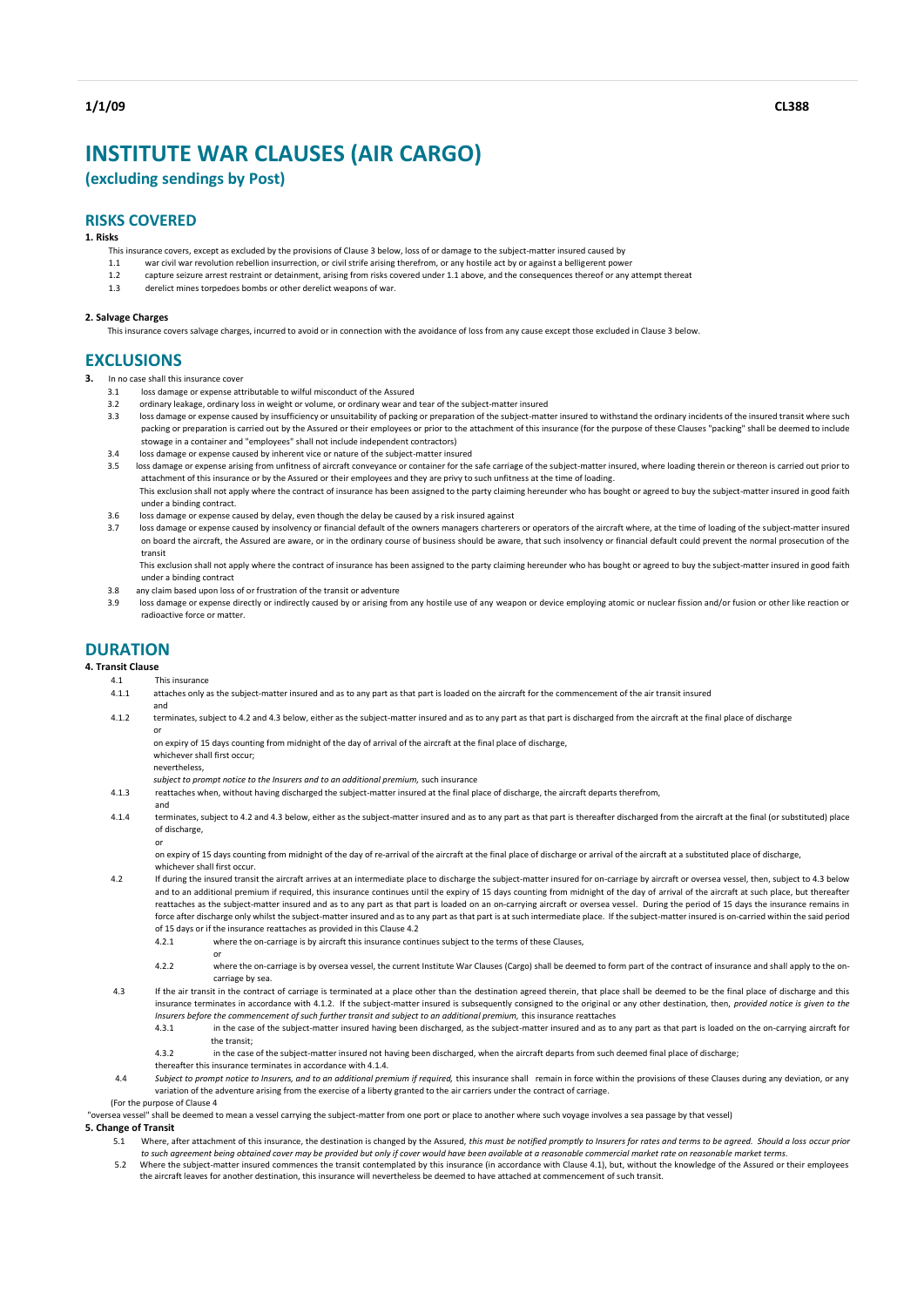**6. Anything contained in this contract which is inconsistent with Clauses 3.8, 3.9 or 4 shall, to the extent of such inconsistency, be null and void.**

#### **CLAIMS**

#### **7. Insurable Interest**

- 7.1 In order to recover under this insurance the Assured must have an insurable interest in the subject- matter insured at the time of the loss.
- 7.2 Subject to Clause 7.1 above, the Assured shall be entitled to recover for insured loss occurring during the period covered by this insurance, notwithstanding that the loss occurred before the contract of insurance was concluded, unless the Assured were aware of the loss and the Insurers were not.

#### **8. Increased Value**

8.1 If any Increased Value insurance is effected by the Assured on the subject-matter insurater insurance the subject-matter insured shall be deemed to be subject-matter insured shall be deemed to be subject-matter insured increased to the total amount insured under this insurance and all Increased Value insurances covering the loss, and liability under this insurance shall be in such proportion as the sum insured under this insurance bears to such total amount insured. In the event of claim the Assured shall provide the Insurers with evidence of the amounts insured under all other insurances.

#### 8.2 **Where this insurance is on Increased Value the following clause shall apply:**

The agreed value of the subject-matter insured shall be deemed to be equal to the total amount insured under the primary insurance and all Increased Value insurances covering the loss and effected on the subject-matter insured by the Assured, and liability under this insurance shall be in such proportion as the sum insured under this insurance bears to such total amount insured.

In the event of claim the Assured shall provide the Insurers with evidence of the amounts insured under all other insurances.

#### **BENEFIT OF INSURANCE**

### **9. This insurance**<br>9.1 com

- 9.1 covers the Assured which includes the person claiming indemnity either as the person by or on whose behalf the contract of insurance was effected or as an assignee,<br>9.2 shall not extend to or otherwise benefit the carr
- shall not extend to or otherwise benefit the carrier or other bailee.

### **MINIMISING LOSSES**

#### **10. Duty of Assured**

- It is the duty of the Assured and their employees and agents in respect of loss recoverable hereunder
- 10.1 to take such measures as may be reasonable for the purpose of averting or minimising such loss,
- and 10.2 to ensure that all rights against carriers, bailees or other third parties are properly preserved and exercised

and the Insurers will, in addition to any loss recoverable hereunder, reimburse the Assured for any charges properly and reasonably incurred in pursuance of these duties.

#### **11. Waiver**

Measures taken by the Assured or the Insurers with the object of saving, protecting or recovering the subject-matter insured shall not be considered as a waiver or acceptance of abandonment or otherwise prejudice the rights of either party.

#### **AVOIDANCE OF DELAY**

**12.** It is a condition of this insurance that the Assured shall act with reasonable despatch in all circumstances within their control.

#### **LAW AND PRACTICE**

**13.** This insurance is subject to English law and practice.

*NOTE:- Where a reattachment of cover is requested under Clause 4, or a change of destination is notified under Clause 5, there is an obligation to give prompt notice to the Insurers and the right to such cover is dependent upon compliance with this obligation.*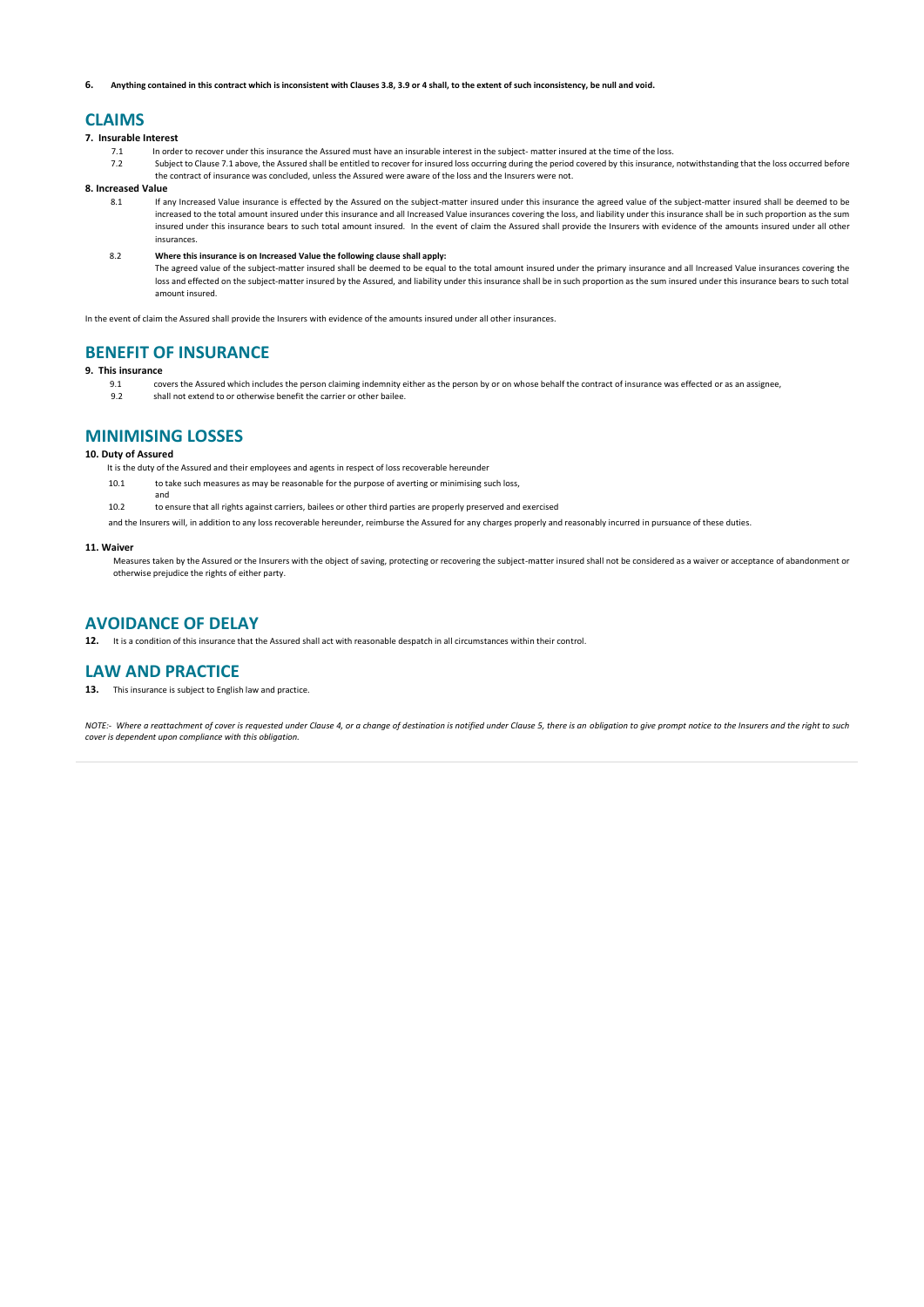#### **1/1/09 CL386**

### **INSTITUTE STRIKES CLAUSES (CARGO)**

#### **RISKS COVERED**

#### **1. Risks**

- This insurance covers, except as excluded by the provisions of Clauses 3 and 4 below, loss of or damage to the subject-matter insured caused by
- 1.1 strikers, locked-out workmen, or persons taking part in labour disturbances, riots or civil commotions<br>1. any act of terrorism being an act of any person acting on behalf of, or in connection with, any organisation whi
- by force or violence, of any government whether or not legally constituted

#### any person acting from a political, ideological or religious motive.

#### **2. General Average**

This insurance covers general average and salvage charges, adjusted or determined according to the contract of carriage and/or the governing law and practice, incurred to avoid or in connection with the avoidance of loss from a risk covered under these Clauses.

#### **EXCLUSIONS**

**3.** In no case shall this insurance cover<br>3.1 Ioss damage or expense at

- loss damage or expense attributable to wilful misconduct of the Assured
- 3.2 ordinary leakage, ordinary loss in weight or volume, or ordinary wear and tear of the subject-matter insured
- 3.3 loss damage or expense caused by insufficiency or unsuitability of packing or preparation of the subject-matter insured to withstand the ordinary incidents of the insured transit where such packing or preparation is carried out by the Assured or their employees or prior to the attachment of this insurance (for the purpose of this Clause 3.3 "packing" shall be deemed to include stowage in a container and "employees" shall not include independent contractors)
- 3.4 loss damage or expense caused by inherent vice or nature of the subject-matter insured
- 3.5 loss damage or expense caused by delay, even though the delay be caused by a risk insured against (except expenses payable under Clause 2 above)
- 3.6 loss damage or expense caused by insolvency or financial default of the owners managers charterers or operators of the vessel where, at the time of loading of the subject-matter insured on board the vessel, the Assured are aware, or in the ordinary course of business should be aware, that such insolvency or financial default could prevent the normal prosecution of the voyage
	- This exclusion shall not apply where the contract of insurance has been assigned to the party claiming hereunder who has bought or agreed to buy the subject-matter insured in good faith under a binding contract
- 3.7 loss damage or expense arising from the absence shortage or withholding of labour of any description whatsoever resulting from any strike, lockout, labour disturbance, riot or civil commotion
- 3.8 any claim based upon loss of or frustration of the voyage or adventure
- 3.9 loss damage or expense directly or indirectly caused by or arising from the use of any weapon or device employing atomic or nuclear fission and/or fusion or other like reaction or radioactive force or matter
- 3.10 loss damage or expense caused by war civil war revolution rebellion insurrection, or civil strife arising therefrom, or any hostile act by or against a belligerent power.

#### **4.** 4.1 In no case shall this insurance cover loss damage or expense arising from

- 4.1.1 unseaworthiness of vessel or craft or unfitness of vessel or craft for the safe carriage of the subject-matter insured, where the Assured are privy to such unseaworthiness or unfitness, at the time the subject-matter insured is loaded therein
	- 4.1.2 unfitness of container or conveyance for the safe carriage of the subject-matter insured, where loading therein or thereon is carried out prior to attachment of this insurance or
		- by the Assured or their employees and they are privy to such unfitness at the time of loading.
- 4.2 Exclusion 4.1.1 above shall not apply where the contract of insurance has been assigned to the party claiming hereunder who has bought or agreed to buy the subject-matter insured in good faith under a binding contract.
- 4.3 The Insurers waive any breach of the implied warranties of seaworthiness of the ship and fitness of the ship to carry the subject-matter insured to destination.

#### **DURATION**

#### **5. Transit Clause**

5.1 Subject to Clause 8 below, this insurance attaches from the time the subject-matter insured is first moved in the warehouse or at the place of storage (at the place named in the contract of insurance) for the purpose of the immediate loading into or onto the carrying vehicle or other conveyance for the commencement of transit,

continues during the ordinary course of transit

and terminates either

- 5.1.1 on completion of unloading from the carrying vehicle or other conveyance in or at the final warehouse or place of storage at the destination named in the contract of insurance, 5.1.2 on completion of unloading from the carrying vehicle or other conveyance in or at any other warehouse or place of storage, whether prior to or at the destination named in the
- contract of insurance, which the Assured or their employees elect to use either for storage other than in the ordinary course of transit or for allocation or distribution, or
- 5.1.3 when the Assured or their employees elect to use any carrying vehicle or other conveyance or any container for storage other than in the ordinary course of transit or<br>5.1.4 on the expiry of 60 days after completion o on the expiry of 60 days after completion of discharge overside of the subject-matter insured from the oversea vessel at the final port of discharge

whichever shall first occur.

- 5.2 If, after discharge overside from the oversea vessel at the final port of discharge, but prior to termination of this insurance, the subject-matter insured is to be forwarded to a destination other than that to which it is insured, this insurance, whilst remaining subject to termination as provided in Clauses 5.1.1 to 5.1.4, shall not extend beyond the time the subject-matter insured is first moved for the purpose of the commencement of transit to such other destination.
- 5.3 This insurance shall remain in force (subject to termination as provided for in Clauses 5.1.1 to 5.1.4 above and to the provisions of Clause 6 below) during delay beyond the control of the Assured, any deviation, forced discharge, reshipment or transhipment and during any variation of the adventure arising from the exercise of a liberty granted to carriers under the contract of carriage.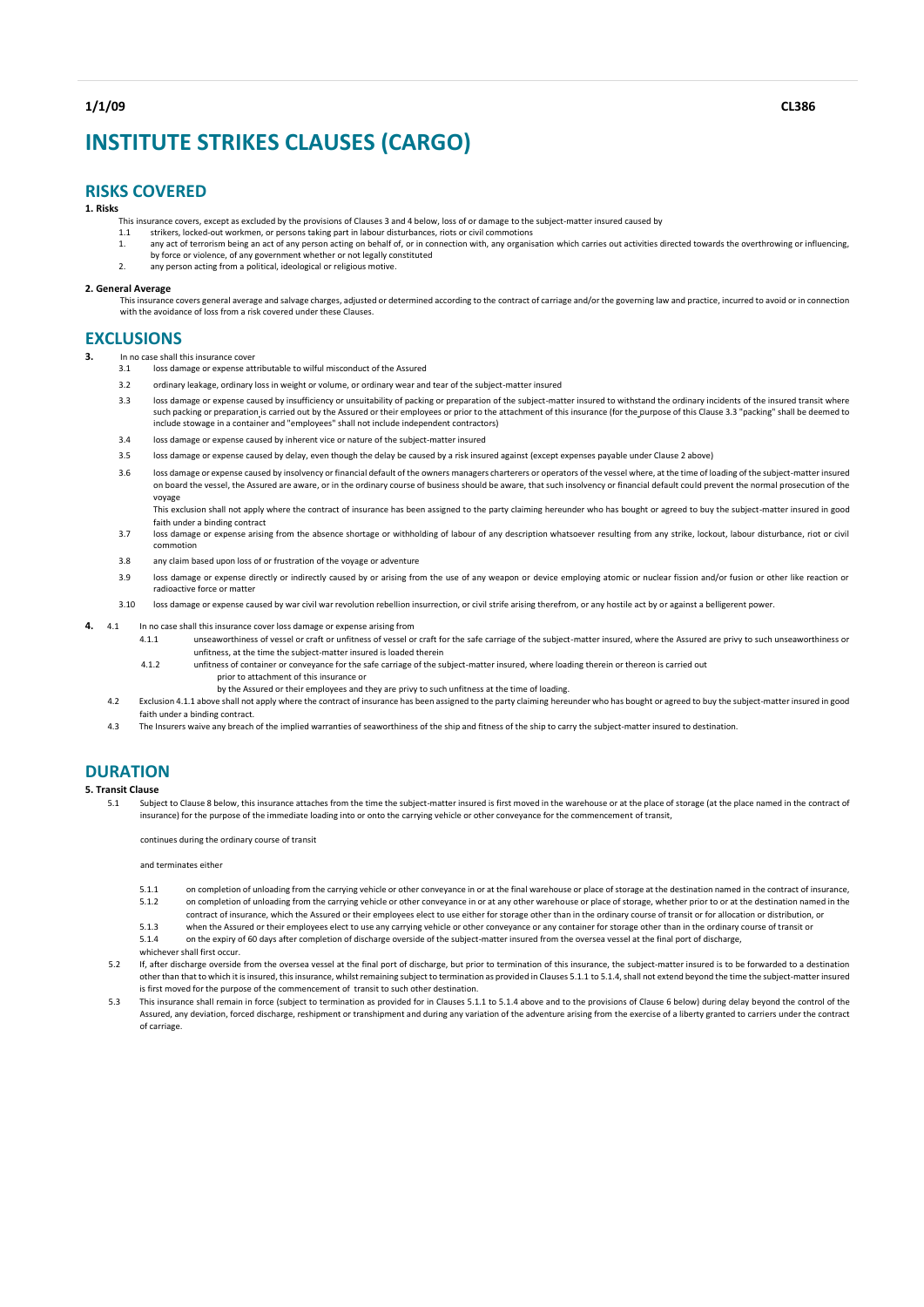#### **6. Termination of Contract of Carriage**

If owing to circumstances beyond the control of the Assured either the contract of carriage is terminated at a port or place other than the destination named therein or the transit is otherwise terminated before unloading of the subject-matter insured as provided for in Clause 5 above, then this insurance shall also terminate *unless prompt notice is given to the Insurers and continuation of cover is requested when this insurance shall remain in force, subject to an additional premium if required by the Insurers*, either

- 6.1 until the subject-matter insured is sold and delivered at such port or place, or, unless otherwise specially agreed, until the expiry of 60 days after arrival of the subject-matter insured at such port or place, whichever shall first occur,
- or<br>6.2 if the subject-matter insured is forwarded within the said period of 60 days (or any agreed extension thereof) to the destination named in the contract of insurance or to any other destination, until terminated in accordance with the provisions of Clause 5 above.

#### **7. Change of Voyage**

- Where, after attachment of this insurance, the destination is changed by the Assured, *this must be notified promptly to Insurers for rates and terms to be agreed. Should a loss occur prior to such agreement being obtained cover may be provided but only if cover would have been available at a reasonable commercial market rate on reasonable market terms.*
- 7.2 Where the subject-matter insured commences the transit contemplated by this insurance (in accordance with Clause 5.1), but, without the knowledge of the Assured or their employees the ship sails for another destination, this insurance will nevertheless be deemed to have attached at commencement of such transit.

#### **CLAIMS**

### **8. Insurable Interest**<br>8.1 In order

- In order to recover under this insurance the Assured must have an insurable interest in the subject- matter insured at the time of the loss.
	- 8.2 Subject to Clause 8.1 above, the Assured shall be entitled to recover for insured loss occurring during the period covered by this insurance, notwithstanding that the loss occurred before the contract of insurance was concluded, unless the Assured were aware of the loss and the Insurers were not.

#### **9. Increased Value**

9.1 If any Increased Value insurance is effected by the Assured on the subject-matter insured under this insurance the agreed value of the subject-matter insured shall be deemed to be increased to the total amount insured under this insurance and all Increased Value insurances covering the loss, and liability under this insurance shall be in such proportion as the sum insured under this insurance bears to such total amount insured. In the event of claim the Assured shall provide the Insurers with evidence of the amounts insured under all other insurances.

#### 9.2 **Where this insurance is on Increased Value the following clause shall apply:**

The agreed value of the subject-matter insured shall be deemed to be equal to the total amount insured under the primary insurance and all Increased Value insurances covering the loss and effected on the subject-matter insured by the Assured, and liability under this insurance shall be in such proportion as the sum insured under this insurance bears to such total amount insured. In the event of claim the Assured shall provide the Insurers with evidence of the amounts insured under all other insurances.

#### **BENEFIT OF INSURANCE**

### **10. This insurance**<br>10.1 cove

10.1 covers the Assured which includes the person claiming indemnity either as the person by or on whose behalf the contract of insurance was effected or as an assignee, 10.2 shall not extend to or otherwise benefit the carrier or other bailee.

#### **MINIMISING LOSSES**

#### **11. Duty of Assured**

- It is the duty of the Assured and their employees and agents in respect of loss recoverable hereunder
- 11.1 to take such measures as may be reasonable for the purpose of averting or minimising such loss,
- and 11.2 to ensure that all rights against carriers, bailees or other third parties are properly preserved and exercised
- and the Insurers will, in addition to any loss recoverable hereunder, reimburse the Assured for any charges properly and reasonably incurred in pursuance of these duties.

#### **12. Waiver**

Measures taken by the Assured or the Insurers with the object of saving, protecting or recovering the subject-matter insured shall not be considered as a waiver or acceptance of abandonment or otherwise prejudice the rights of either party.

#### **AVOIDANCE OF DELAY**

**13.** It is a condition of this insurance that the Assured shall act with reasonable despatch in all circumstances within their control.

#### **LAW AND PRACTICE**

**14.** This insurance is subject to English law and practice.

*NOTE:- Where a continuation of cover is requested under Clause 6, or a change of destination is notified under Clause 7, there is an obligation to give prompt notice to the Insurers and the right to such cover is dependent upon compliance with this obligation.*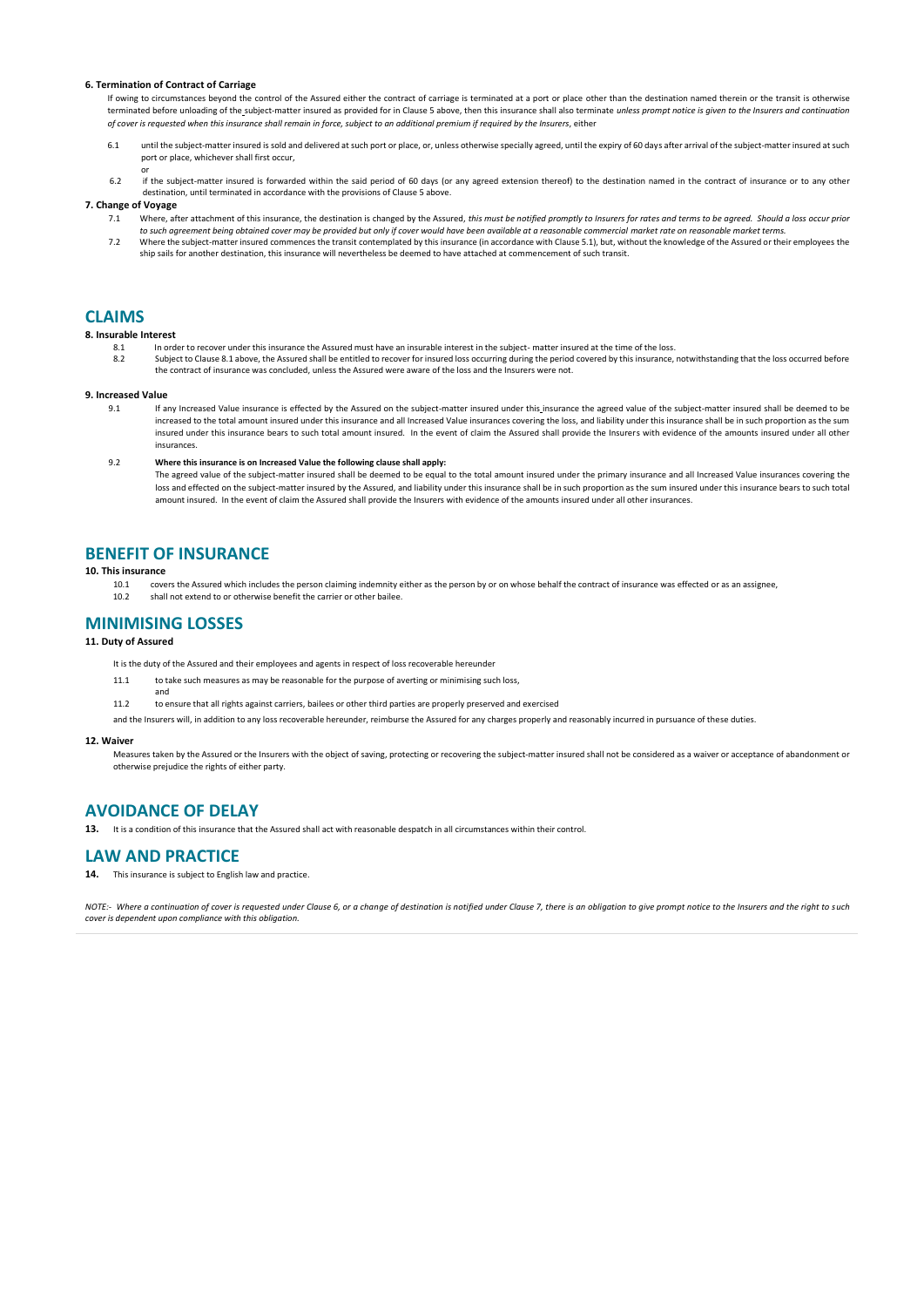#### **1/1/09 CL389**

### **INSTITUTE STRIKES CLAUSES (AIR CARGO)**

#### **RISKS COVERED**

#### **1. Risks**

- This insurance covers, except as excluded by the provisions of Clause 3 below, loss of or damage to the subject-matter insured caused by
- 1.1 strikers, locked-out workmen, or persons taking part in labour disturbances, riots or civil commotions any act of terrorism being an act of any person acting on behalf of, or in connection with, any organisation which carries out activities directed towards the overthrowing or influencing, by force or violence, of any government whether or not legally constituted

#### any person acting from a political, ideological or religious motive.

#### **2. Salvage Charges**

This insurance covers salvage charges incurred to avoid or in connection with the avoidance of loss from any cause except those excluded in Clause 3 below.

#### **EXCLUSIONS**

- **3.** In no case shall this insurance cover
	- 3.1 loss damage or expense attributable to wilful misconduct of the Assured
	- 3.2 ordinary leakage, ordinary loss in weight or volume, or ordinary wear and tear of the subject-matter insured
	- 3.3 loss damage or expense caused by insufficiency or unsuitability of packing or preparation of the subject-matter insured to withstand the ordinary incidents of the insured transit where such packing or preparation is carried out by the Assured or their employees or prior to the attachment of this insurance (for the purpose of this Clause 3.3 "packing" shall be deemed to include stowage in a container and "employees" shall not include independent contractors)
	- 3.4 loss damage or expense caused by inherent vice or nature of the subject-matter insured
	- 3.5 loss damage or expense arising from unfitness of aircraft conveyance or container for the safe carriage of the subject-matter insured, where loading therein or thereon is carried out prior to attachment of this insurance or by the Assured or their employees and they are privy to such unfitness at the time of loading. This exclusion shall not apply where the contract of insurance has been assigned to the party claiming hereunder who has bought or agreed to buy the subject-matter insured in good faith under a binding contract.
	- 3.6 loss damage or expense caused by delay, even though the delay be caused by a risk insured against
	- 3.7 loss damage or expense caused by insolvency or financial default of the owners managers charterers or operators of the aircraft where, at the time of loading of the subject-matter insured on board the aircraft, the Assured are aware, or in the ordinary course of business should be aware, that such insolvency or financial default could prevent the normal prosecution of the transit
	- This exclusion shall not apply where the contract of insurance has been assigned to the party claiming hereunder who has bought or agreed to buy the subject-matter insured in good faith under a binding contract
	- 3.8 loss damage or expense arising from the absence shortage or withholding of labour of any description whatsoever resulting from any strike, lockout, labour disturbance, riot or civil commotion
	- 3.9 any claim based upon loss of or frustration of the transit or adventure
	- 3.10 loss damage or expense directly or indirectly caused by or arising from the use of any weapon or device employing atomic or nuclear fission and/or fusion or other like reaction or radioactive force or matter
	- 3.11 loss damage or expense caused by war civil war revolution rebellion insurrection, or civil strife arising therefrom, or any hostile act by or against a belligerent power.

#### **DURATION**

#### **4. Transit Clause**

4.1 Subject to Clause 7 below, this insurance attaches from the time the subject-matter insured is first moved in the warehouse, premises or at the place of storage (at the place named in the contract of insurance) for the purpose of the immediate loading into or onto the carrying vehicle or other conveyance for the commencement of transit,

continues during the ordinary course of transit

and terminates either

- 4.1.1 on completion of unloading from the carrying vehicle or other conveyance in or at the final warehouse, premises or place of storage at the destination named in the contract of insurance,
- 4.1.2 on completion of unloading from the carrying vehicle or other conveyance in or at any other warehouse, premises or place of storage, whether prior to or at the destination named in the contract of insurance, which the Assured or their employees elect to use either for storage other than in the ordinary course of transit or for allocation or distribution, or
- 4.1.3 when the Assured or their employees elect to use any carrying vehicle or other conveyance or any container for storage other than in the ordinary course of transit or
- 4.1.4 on the expiry of 30 days after completion of unloading of the subject-matter insured from the aircraft at the final place of discharge, whichever shall first occur.
- 4.2 If, after unloading from the aircraft at the final place of discharge, but prior to termination of this insurance, the subject-matter insured is to be forwarded to a destination other than that to which it is insured, this insurance, whilst remaining subject to termination as provided in Clauses 4.1.1 to 4.1.4, shall not extend beyond the time the subject-matter insured is first moved for the purpose of the commencement of transit to such other destination.
- 4.3 This insurance shall remain in force (subject to termination as provided for in Clauses 4.1.1 to 4.1.4 above and to the provisions of Clause 5 below) during delay beyond the control of the Assured, any deviation, forced discharge, reshipment or transhipment and during any variation of the adventure arising from the exercise of a liberty granted to the air carriers under the contract of carriage.

#### **5. Termination of Contract of Carriage**

If owing to circumstances beyond the control of the Assured either the contract of carriage is terminated at a place other than the destination named therein or the transit is otherwise terminated before unloading of the subject-matter insured as provided for in Clause 4 above, then this insurance shall also terminate *unless prompt notice is given to the Insurers and continuation of cover is requested when this insurance shall remain in force, subject to an additional premium if required by the Insurers*, either

- 5.1 until the subject-matter insured is sold and delivered at such place, or, unless otherwise specially agreed, until the expiry of 30 days after arrival of the subject-matter insured at such place, whichever shall first occur,
- or 5.2 if the subject-matter insured is forwarded within the said period of 30 days (or any agreed extension thereof) to the destination named in the contract of insurance or to any other destination, until terminated in accordance with the provisions of Clause 4 above.

#### **6. Change of Transit**

- 6.1 Where, after attachment of this insurance, the destination is changed by the Assured, *this must be notified promptly to Insurers for rates and terms to be noreed. Should a loss occur prior* to such agreement being obtained cover may be provided but only if cover would have been available at a reasonable commercial market rate on reasonable market terms
- 6.2 Where the subject-matter insured commences the transit contemplated by this insurance (in accordance with Clause 4.1), but, without the knowledge of the Assured or their employees the aircraft leaves for another destination, this insurance will nevertheless be deemed to have attached at commencement of such transit.

#### **CLAIMS**

#### **7. Insurable Interest**

7.1 In order to recover under this insurance the Assured must have an insurable interest in the subject-matter insured at the time of the loss.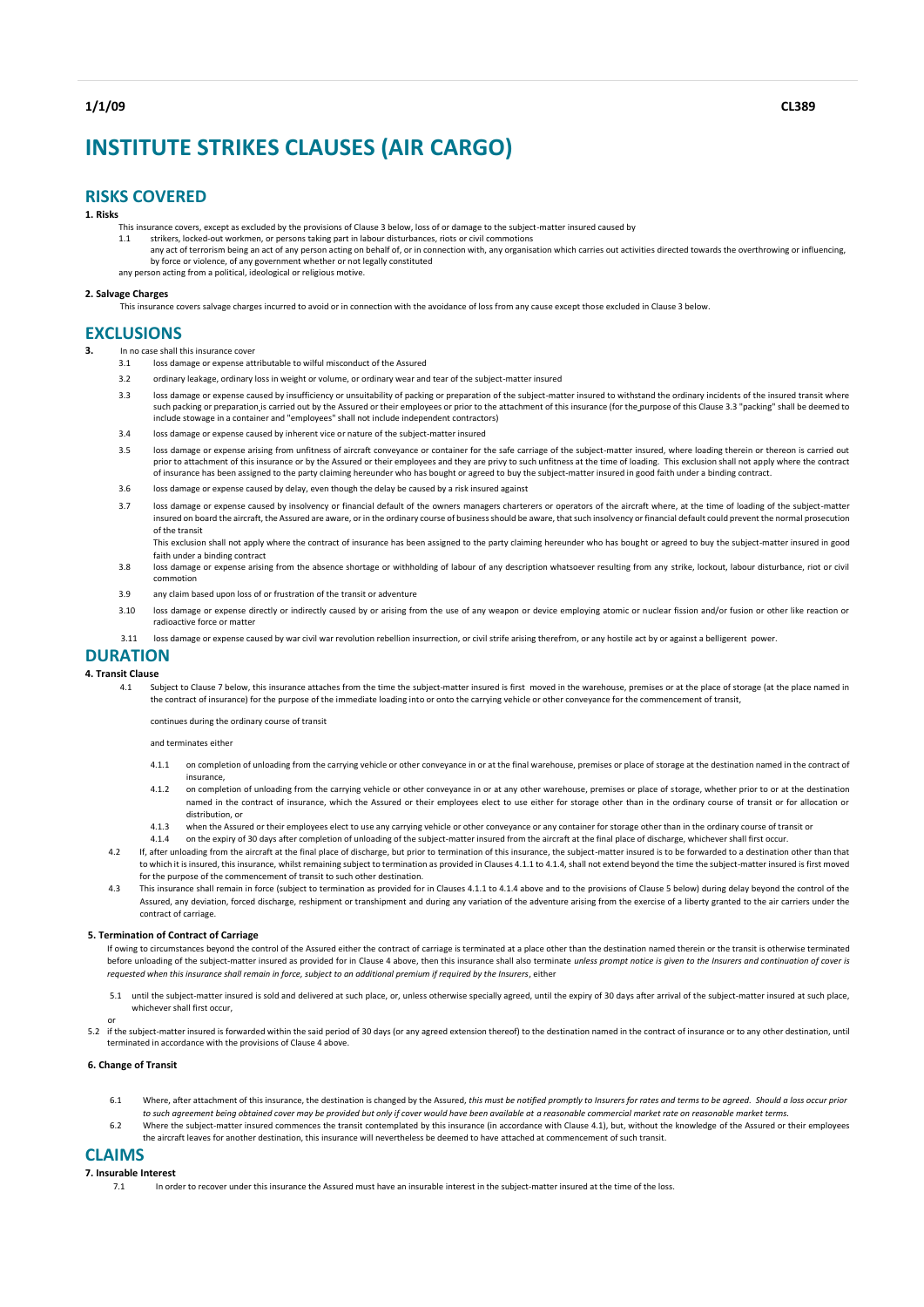7.2 Subject to Clause 7.1 above, the Assured shall be entitled to recover for insured loss occurring during the period covered by this insurance, notwithstanding that the loss occurred before the contract of insurance was concluded, unless the Assured were aware of the loss and the Insurers were not.

#### **8. Increased Value**

- 8.1 If any Increased Value insurance is effected by the Assured on the subject-matter insured under this insurance the agreed value of the subject-matter insured shall be deemed to be increased to the total amount insured under this insurance and all Increased Value insurances covering the loss, and liability under this insurance shall be in such proportion as the sum insured under this insurance bears to such total amount insured. In the event of claim the Assured shall provide the Insurers with evidence of the amounts insured under all other insurances.
- 8.2 **Where this insurance is on Increased Value the following clause shall apply:** The agreed value of the subject-matter insured shall be deemed to be equal to the total amount insured under the primary insurance and all Increased Value insurances covering the loss and effected on the subject-matter insured by the Assured, and liability under this insurance shall be in such proportion as the sum insured under this insurance bears to such total amount insured. In the event of claim the Assured shall provide the Insurers with evidence of the amounts insured under all other insurances.

#### **BENEFIT OF INSURANCE**

### **9. This insurance**

- 9.1 covers the Assured which includes the person claiming indemnity either as the person by or on whose behalf the contract of insurance was effected or as an assignee,<br>9.2 shall not extend to or otherwise benefit the carr
	- shall not extend to or otherwise benefit the carrier or other bailee.

#### **MINIMISING LOSSES**

#### **10. Duty of Assured**

- It is the duty of the Assured and their employees and agents in respect of loss recoverable hereunder<br>10.1 to take such measures as may be reasonable for the purpose of averting or minimising s
- to take such measures as may be reasonable for the purpose of averting or minimising such loss
- and
- 10.2 to ensure that all rights against carriers, bailees or other third parties are properly preserved and exercised
- and the Insurers will, in addition to any loss recoverable hereunder, reimburse the Assured for any charges properly and reasonably incurred in pursuance of these duties.

#### **11. Waiver**

Measures taken by the Assured or the Insurers with the object of saving, protecting or recovering the subject-matter insured shall not be considered as a waiver or acceptance of abandonment or otherwise prejudice the rights of either party.

#### **AVOIDANCE OF DELAY**

**12.** It is a condition of this insurance that the Assured shall act with reasonable despatch in all circumstances within their control.

#### **LAW AND PRACTICE**

**13.** This insurance is subject to English law and practice.

*NOTE:- Where a continuation of cover is requested under Clause 5, or a change of destination is notified under Clause 6, there is an obligation to give prompt notice to the Insurers and the right to such cover is dependent upon compliance with this obligation.*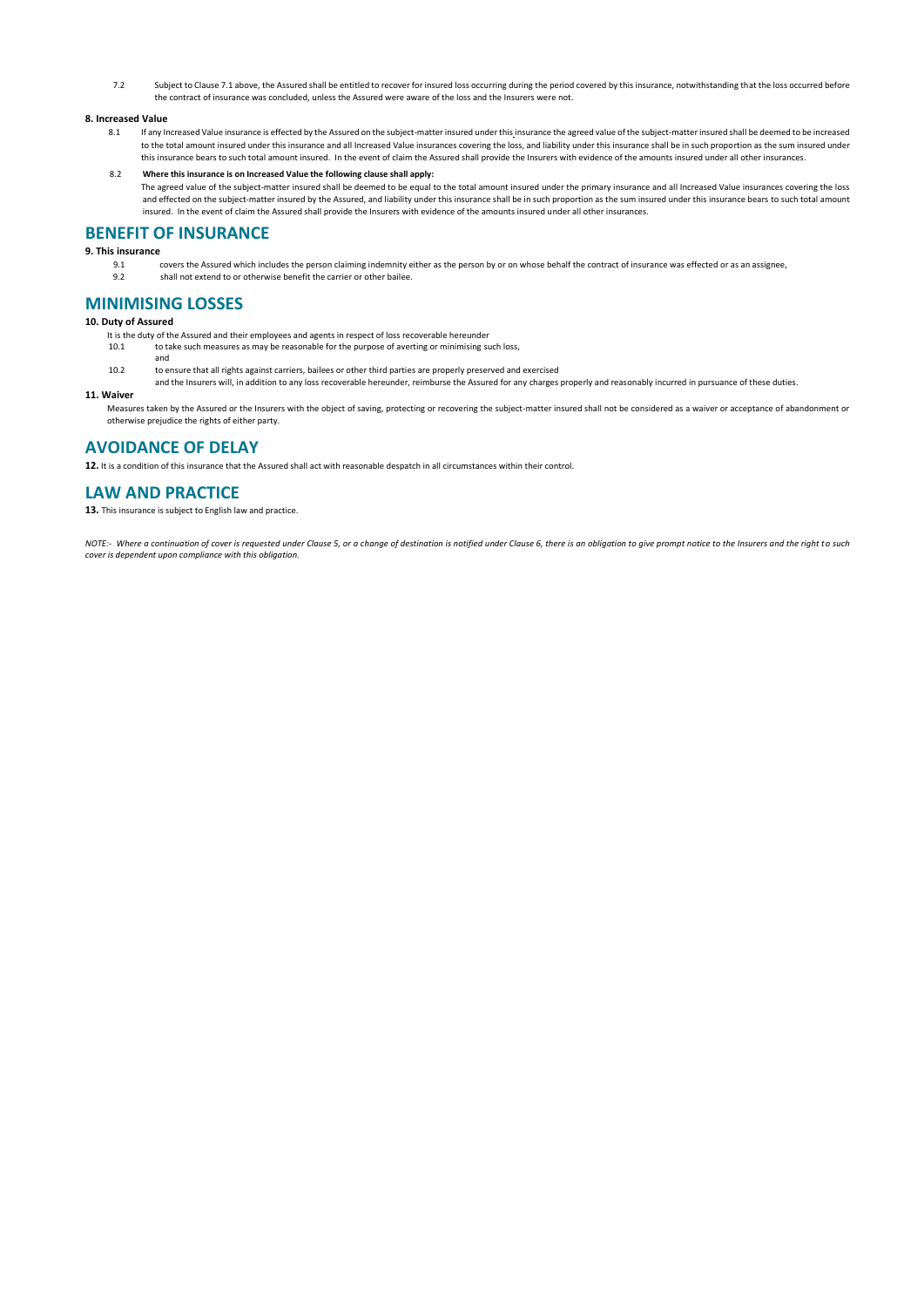#### **01/12/2008 CL372**

### **INSTITUTE REPLACEMENT CLAUSE**

In the event of loss of or damage to any part(s) of an insured machine or other manufactured item consisting of more than one part caused by a peril covered by this insurance, the sum recoverable shall not exceed the cost of replacement or repair of such part(s) plus labour for (re)fitting and carriage costs. Duty incurred in the provision of replacement or repaired part(s) shall also be recoverable provided that the full duty payable on the insured machine or manufactured item is included in the amount insured. The total liability of Insurers shall in no event exceed the amount insured of the machine or manufactured item.

#### **10/11/03 CL370**

### **INSTITUTE RADIOACTIVE CONTAMINATION, CHEMICAL, BIOLOGICAL, BIO-CHEMICAL AND ELECTROMAGNETIC WEAPONS EXCLUSION CLAUSE**

**This clause shall be paramount and shall override anything contained in this insurance inconsistent therewith**

1. In no case shall this insurance cover loss damage liability or expense directly or indirectly caused by or contributed to by or arising from

1.1 ionising radiations from or contamination by radioactivity from any nuclear fuel or from any nuclear waste or from the combustion of nuclear fuel

- 1.2 the radioactive, toxic, explosive or other hazardous or contaminating properties of any nuclear installation, reactor or other nuclear assembly or nuclear component thereof 1.3 any weapon or device employing atomic or nuclear fission and/or fusion or other like reaction or radioactive force or matter
- 

1.4 the radioactive, toxic, explosive or other hazardous or contaminating properties of any radioactive matter. The exclusion in this sub-clause does not extend to radioactive isotopes, other than nuclear fuel, when such isotopes are being prepared, carried, stored, or used for commercial, agricultural, medical, scientific or other similar peaceful purposes 1.5 any chemical, biological, bio-chemical, or electromagnetic weapon.

#### **10/11/03 CL380**

### **INSTITUTE CYBER ATTACK EXCLUSION CLAUSE**

1.1 Subject only to clause 1.2 below, in no case shall this insurance cover loss damage liability or expense directly or indirectly caused by or contributed to by or arising from the use or operation, as a means for inflicting harm, of any computer, computer system, computer software programme, malicious code, computer virus or process or any other electronic system.

1.2 Where this clause is endorsed on policies covering risks of war, civil war, revolution, rebellion, insurrection, or civil strife arising therefrom, or any hostile act by or against a belligerent power, or terrorism or any person acting from a political motive, Clause 1.1 shall not operate to exclude losses (which would otherwise be covered) arising from the use of any computer, computer system or<br>computer software programme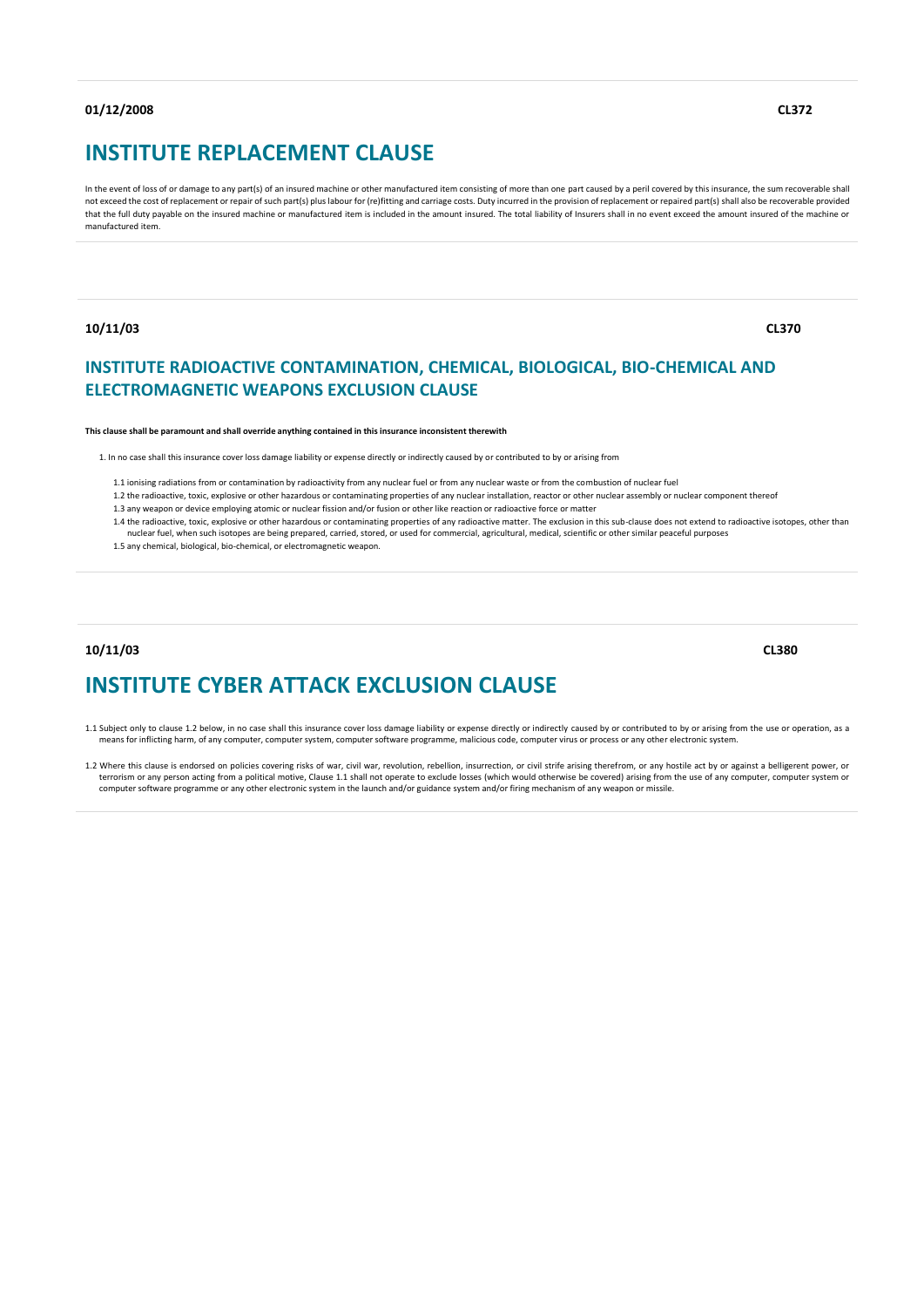### **Appendix 1 – Areas definitions**

#### United Kingdom

England, Scotland, Wales, Northern Ireland, Channel Isles, Isle of Man.

#### Western Europe

Andorra, Austria, Belgium, Corsica, Denmark, Faroe Islands Faroe Islands, Finland, France, Germany, Gibraltar, Greece, Iceland, Italy, Lichtenstein, Luxembourg, Malta, Monaco, Netherlands, Norway, Portugal, Republic of Ireland, San Marino, Slovenia, Spain, Sweden, Switzerland, Vatican.

#### Eastern Europe

Albania, Belarus, Bosnia and Herzegovina, Bulgaria, Croatia, Cyprus, Czech Republic, Estonia, Hungary, Kosovo, Latvia, Lithuania, Macedonia, Rep. of, Moldova, Republic of, Montenegro, Poland, Romania, Russia, Serbia, Slovakia (Slovak Republic), Turkey (West of Bosporus), Ukraine.

#### North America Canada, Greenland, USA.

Australasia

Australia, New Zealand and other Melanesian Islands (including Papua New Guinea, Fiji, Solomon islands).

#### Far East 1

Brunei Darussalam, China, Hong Kong, India, Indonesia, Japan, Macao, Malaysia, Singapore, South Korea, Sri Lanka, Taiwan (Republic of China), Thailand, Myanmar / Burma.

#### Middle East

Bahrain, Israel, Jordan, Kuwait, Oman, Palestinian territories, Qatar, Saudi Arabia, Turkey (Asia), United Arab Emirates,

#### Africa 1

Algeria, Botswana, Canary Islands, Cape Verde, Ceuta, Ethiopia, Gabon, Ghana, Kenya, Madagascar, Madeira, Mauritius, Morocco, Nigeria, Réunion, Seychelles, South Africa, Tanzania, Tunisia, Uganda.

#### Far East 2

Bangladesh, Bhutan, Cambodia, Christmas Island, Cocos (Keeling) Islands, East Timor (Timor-Leste), Laos, Maldives, Mongolia, Nepal, Pakistan, Philippines, Tajikistan, Tibet, Vietnam.

#### South America (including Central America and Caribbean)

- **South:** Argentina, Bolivia, Brazil, Chile, Colombia, Ecuador, Falkland Islands, French Guiana, Guyana, Mexico, Paraguay, Peru, Suriname, Uruguay, Venezuela,
- Central: Belize, Bermuda, Costa Rica, Guatemala, El Salvador, Honduras, Nicaragua, Panama,
- Caribbean: Anguilla, Antigua & Barbuda, Antigua and Barbuda, Aruba, Bahamas, Barbados, Cayman Islands, Cuba, Dominica, Dominican Republic, Grenada, Guadeloupe, Haiti, Jamaica, Martinique, Montserrat, Puerto Rico, Saint Kitts and Nevis, Saint Lucia, Saint Vincent and the Grenadines, Trinidad & Tobago, Turks and Caicos Islands, Virgin Islands (British), Virgin Islands (U.S.), Virgin Islands.

#### Africa 2

Angola, Benin, Burkina Faso, Cameroon, Cape Verde, Comoros, Djibouti, Egypt, Equatorial Guinea, Gambia, Guinea-Bissau, Ivory Coast, Lesotho, Malawi, Mauritania, Mayotte, Melilla, Mozambique, Namibia, Reunion Island, Republic of Congo, Rwanda Sahrawi Arab Democratic Republic, Sao Tome and Principe, Senegal, Swaziland, Togo, Western Sahara, Zambia.

#### Rest of World

Armenia, Azerbaijan, Georgia (Republic of), Kazakhstan, Kyrgyzstan, Micronesian, Polynesian islands (except New Zealand), Moldova, Tadzhikistan, Turkmenistan, Uzbekistan.